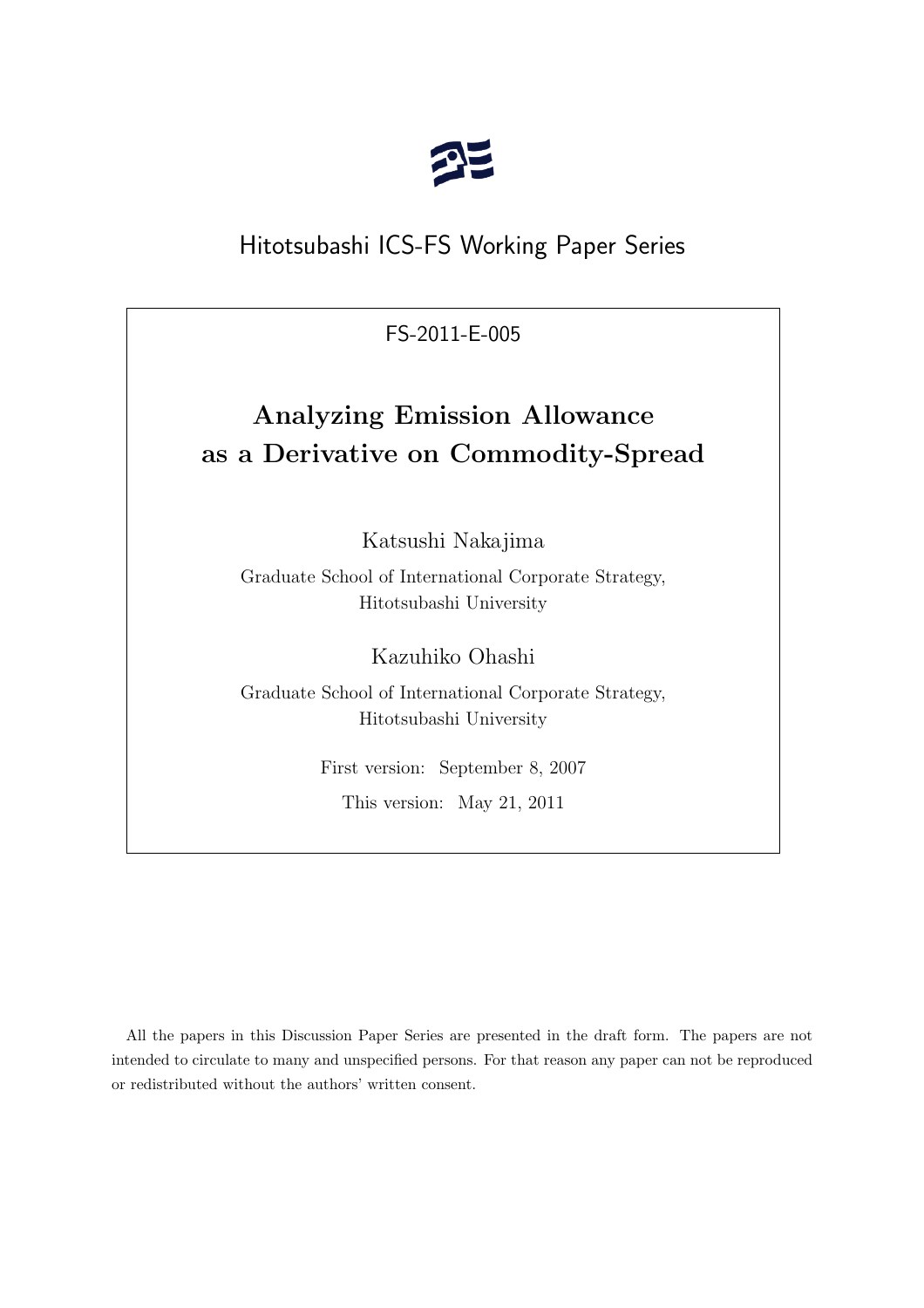# Analyzing Emission Allowance as a Derivative on Commodity-Spread\*

Katsushi Nakajima and Kazuhiko Ohashi<sup>†</sup>

First draft: September 8, 2007 This draft: May 21, 2011

### Abstract

In this paper, we theoretically analyze price of emission allowance. Assuming that the value of emission allowance on the terminal day of a trading phase can be approximated by a spread of commodity prices (e.g. natural gas and coal prices) when the spread is positive and less than the penalty, we show that the emission allowance price is represented by the value of a portfolio of European call options on the spread of the commodities. Using this formula, we then obtain a hedging strategy for emission allowance trading. We also analyze option values embedded in emission allowance. By numerical analysis, we provide comparative statics on the property of emission allowance price and find that the embedded option values can be large.

Keywords: commodity prices, derivative, emission allowance, energy, hedging strategy.

<sup>\*</sup>We are grateful to Yasushi Asako, Masazumi Hattori, Fumio Hayashi, Toshiki Honda, Takashi Kanamura, Ryou Katou, Toshikazu Kimura, Kentaro Koga, Andrea Macrina, Akira Maeda, Ryozo Miura, Hidetoshi Nakagawa, Nobuhiro Nakamura, Marcel Prokopczuk, Shigenori Shiratsuka, Tomoaki Shouda, Luca Taschini, Giovanni Urga, Tetsuya Yamada, Toshinao Yoshiba, Martin Young, and all seminar participants at Hitotsubashi University, Bank of Japan, 2008 FMA/AsianFA/NFA Doctoral Student Consortium, and 2011 Midwest Finance Association for their many valuable comments and discussions. All remaining errors are our own.

<sup>&</sup>lt;sup>†</sup>Graduate School of International Corporate Strategy, Hitotsubashi University, National Center of Sciences, 2-1-2 Hitotsubashi, Chiyoda-ku, Tokyo, 101-8439, Japan. Email:knakajima@st.ics.hit-u.ac.jp, kohashi@ics.hit-u.ac.jp.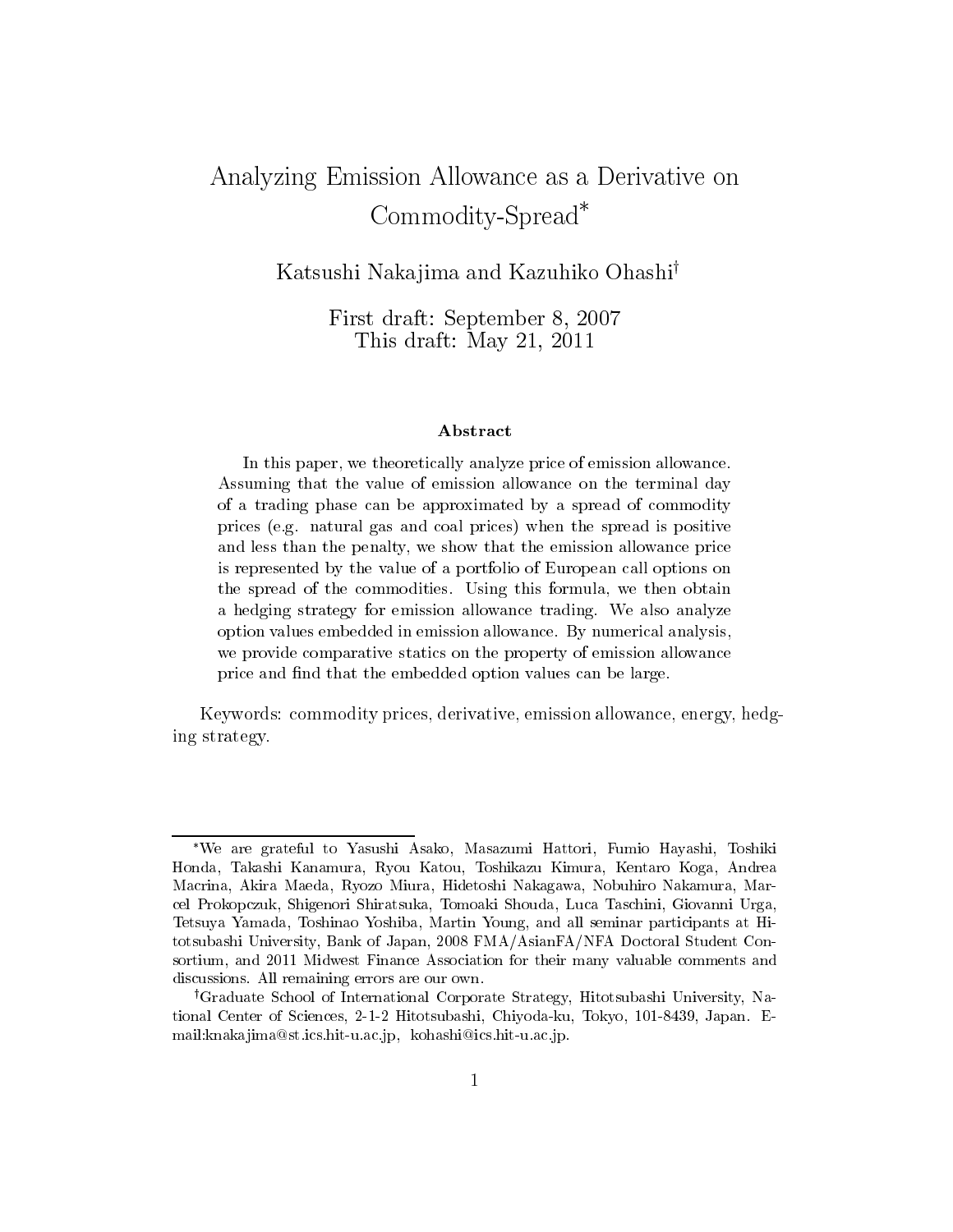#### Introduction  $\mathbf 1$

Since the EU Emission Trading System (EU ETS) was launched in October 2003, the European Energy Exchange (EEX), European Climate Exchange (ECX), Powernext, Chicago Climate Exchange (CCX), and New York Mercantile Exchange (NYMEX) began trading EU allowances (EUAs), certified emission reductions (CERs), and their derivatives. The trading volumes in these markets are increasing as the EU ETS expands; therefore, the pricing of emission allowances is becoming an important issue.

In the academic literature, Cronshaw and Kruse (1996), Rubin (1996), Schennach (2000), Fehr and Hinz (2007), Seifert, Uhrig-Homberg, and Wagner (2008) investigated theoretically the prices of emission allowances. These studies focused on describing the univariate properties of emission allowance prices in terms of abatement costs, but did not examine the relations between prices of emission allowances and other commodities. In contrast, some empirical papers, such as Bunn and Fezzi (2007) and Mansanet-Bataller, Pardo. and Valor (2007), found relations between futures prices of commodities such as emission allowances, electricity, natural gas, and temperature. These results suggest the need for a model that incorporates price relations between emission allowances and other commodities.

Studies also exist on derivatives of emission allowances. Chao and Wilson (1993) assumed a fixed supply of and stochastic demand for allowances, and derived an explicit valuation formula for options on emission allowances. Maeda (2001) presented a forward pricing model of emission allowances with and without banking. Kijima, Maeda, and Nishide (2010) built a pricing model of emission allowances in a general equilibrium framework. Chesney and Taschini (2009) proposed a model under asymmetric information that allowed intertemporal banking and borrowing, and derived a closed-form pricing formula for a European option. Daskalakis, Psychoyois, and Markellos (2009) studied the spot and futures markets of emission allowances with several price processes including a mean reverting square-root process and jump process, and addressed the difference between interphase and intraphase markets. Again, these studies only considered the emission allowance price, and did not model explicitly the relations between commodity prices.

In this paper, we characterize the price of emission allowances by incorporating the interrelations between emission allowances and other commodities. More precisely, we focus on a situation where operational fuel switching is the main source of emission reductions and where the prices of emission allowances and fuel are related through optimal fuel switching by producers (e.g., power companies). We assume that there are two kinds of fuel (e.g. natural gas and coal<sup>1</sup>) by which one kind of good (e.g., electricity) is pro-

<sup>&</sup>lt;sup>1</sup>Natural gas is more expensive but has a lower carbon content than coal.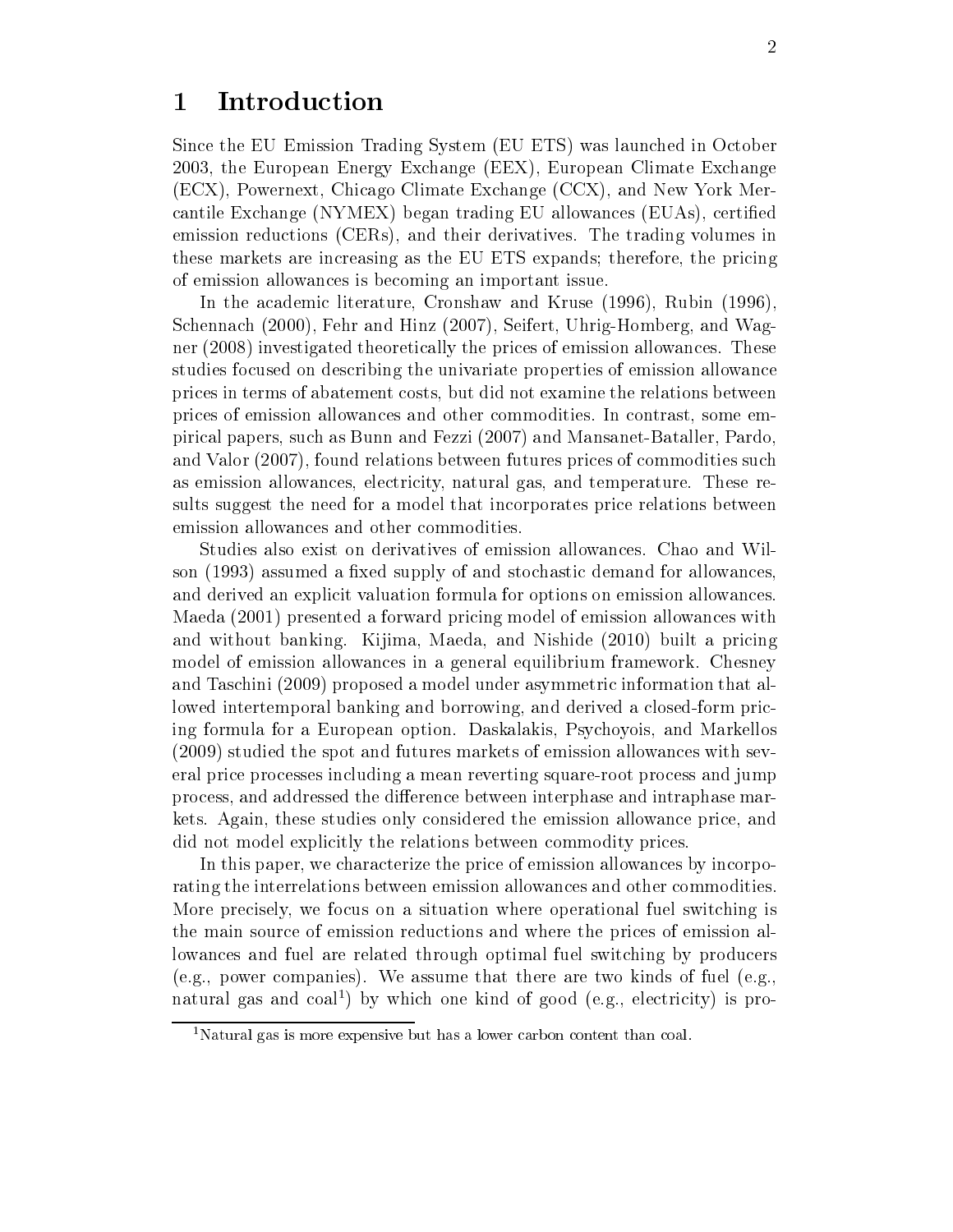duced with emissions of  $CO_2$  as a by-product. We also assume that emission allowances are traded in a system similar to the EU ETS. That is, emission allowances are traded in a certain predetermined period, and compliance with the reductions is required at the end of period with a penalty for violation.

In this situation, the profit-maximization of producers leads to inter- and intratemporal conditions on prices of emission allowances and fuels. The former requires that the emission allowance price at any date should be equal to the present value of the emission allowance price at the end of the trading period. The latter requires that the marginal cost of fuel and emission allowance per unit of production should be equal across all kinds of fuels. Imposing these conditions, taking account of the penalty, and assuming that fuel prices follow Gibson–Schwartz-type (1990) stochastic processes, we provide a valuation formula for the emission allowance price in terms of a spread between fuel prices with the penalty.

It is worth noting that many other factors may affect the emission allowance price but are not incorporated in our analysis; such factors include demand for emission allowances from other industries, investment in abatement technologies, asymmetric information on emission reduction, uncertainty of institutional change, and so on. In reality, these factors can also be important determinants of emission prices. However, by focusing on the relation between operational fuel switching and the emission allowance price, we are able to characterize explicitly at least a part of the emission allowance price in terms of a spread between fuel prices with the penalty. In other words, we obtain an approximation of the emission allowance price that can be described by observable variables, i.e., prices of tradable commodities. This allows us to value emission allowances in part but in a tractable way.

This paper is organized as follows. In Section 2, we characterize the spot price of emission allowances as a derivative of a spread between fuel prices with the penalty. We also analyze the option values embedded in emission allowances and derive valuation formulae for futures and options on emission allowances. Using these valuation formulae, in Section 3, we characterize a hedging strategy of emission allowances using commodity futures. In Section 4, numerical analyses are provided. Section 5 concludes.

# $\overline{2}$ Prices of Emission Allowances and Their **Derivatives**

#### $2.1\,$ The Setup

Let us consider an economy that has a  $CO<sub>2</sub>$  emission trading system similar to the EU ETS. That is, the emission allowance of  $CO<sub>2</sub>$  is traded and its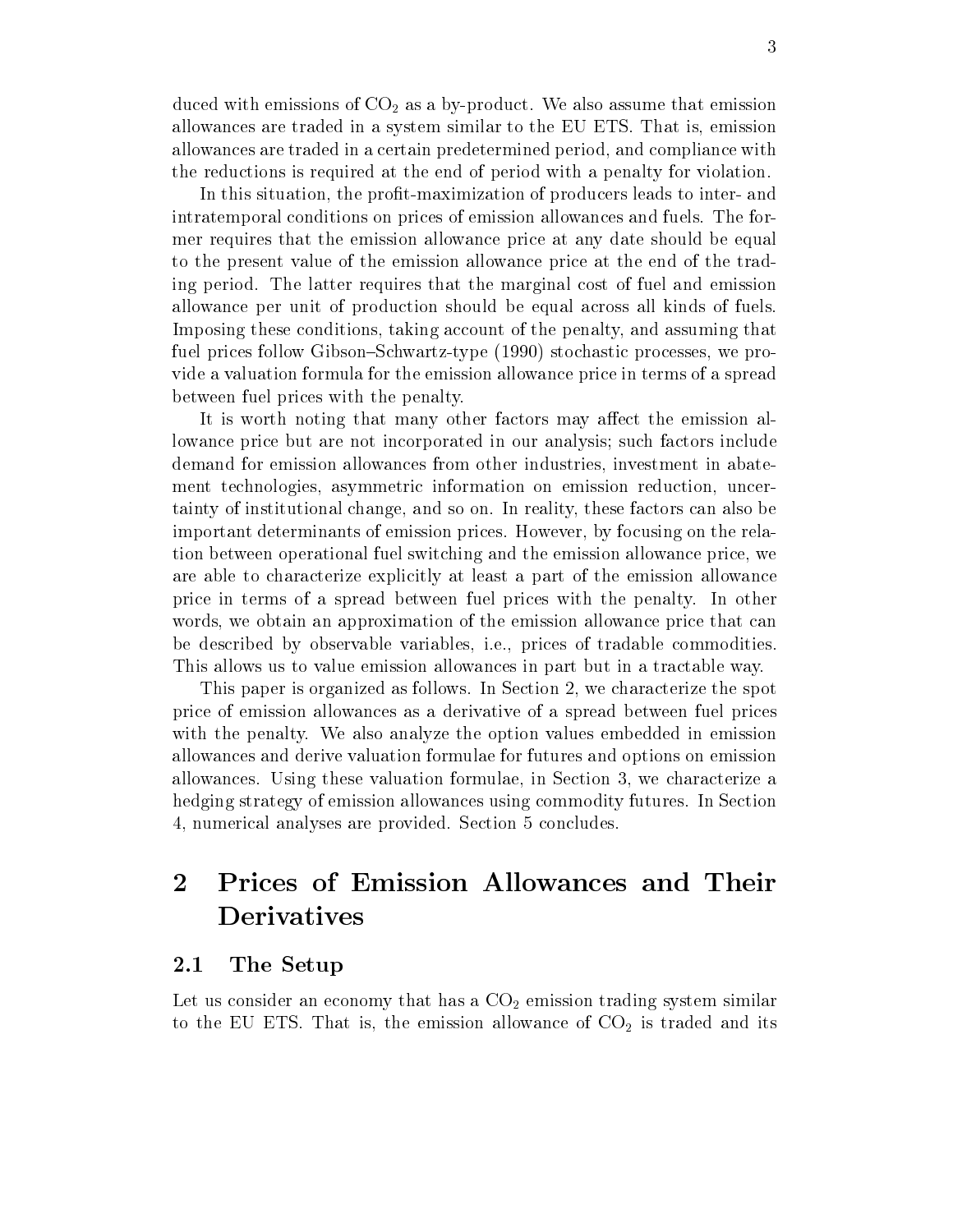cumulative amount of emissions in period  $[0, T]$  is required to be less than a certain limit. Excess emissions over the limit are penalized at the end of period T and emission allowances are traded throughout the period  $[0, T]$ . In this economy, we are interested in characterizing the price of emission allowances. For this purpose, we focus on the relation between the emission price and operational fuel switching.

To be more concrete, assume that there is a competitive power company that generates electricity by burning two kinds of fuel, such as natural gas and coal, while emitting  $CO<sub>2</sub>$  as a by-product. Assume for simplicity that this company is the dominant player in the economy and that its powergenerating activities determine the relative prices of emission allowances, electricity, natural gas, and coal. Assume also that this power company already has adequate facilities to satisfy electricity demand by using either natural gas or coal as fuel, does not invest in new facilities in the period  $[0, T]$ , and decides which fuel to use to generate electricity depending on the prices of electricity, fuel, and emission allowances.

In this situation, it is well known that profit-maximization of the power company requires prices of electricity, fuel, and emission allowances to satisfy both intertemporal and intratemporal conditions. The former requires that the emission allowance price at the interim date  $t \leq T$  should be equal to the present value of the emission allowance price at the end of period  $T<sup>2</sup>$ . The latter requires equality between marginal revenue of output (electricity) and marginal cost of input (fuel and emission allowances), which leads to an expression of the allowance price as a spread between fuel prices. In the following, we utilize these inter- and intratemporal conditions and characterize the price of emission allowances in terms of fuel prices.<sup>3</sup>

Denote by  $S_e(t)$  the spot price of emission allowances at  $t(\leq T)$  and by  $S_e(T)$  the price at T. The intertemporal condition that the emission allowance price should satisfy is

$$
S_e(t) = E_t[e^{-r(T-t)}S_e(T)] \tag{1}
$$

<sup>&</sup>lt;sup>2</sup>This is because emission allowances are needed only at the end date T when the central authority checks the companies in order to penalize any offenders. Thus, if the emission allowance price at  $t \leq T$  is lower (resp. higher) than the present value of the price at  $T$ , the companies can increase their profits by adopting a trading strategy to buy (resp. sell) allowances at  $t$  and to sell (resp. buy) them back at  $T$ , which contradicts their profit maximization. See also Nakajima and Ohashi (2010).

<sup>&</sup>lt;sup>3</sup>By making the strong assumption that these conditions apply to the emission allowance price such that it can be expressed in terms of fuel prices and the penalty and by ignoring other factors that may affect the emission allowance price, we are able to characterize explicitly the relation between the emission allowance price, fuel prices, and the penalty; this enables us to value the emission allowance in a tractable way. We assume that this model approximates the emission allowance price on some level.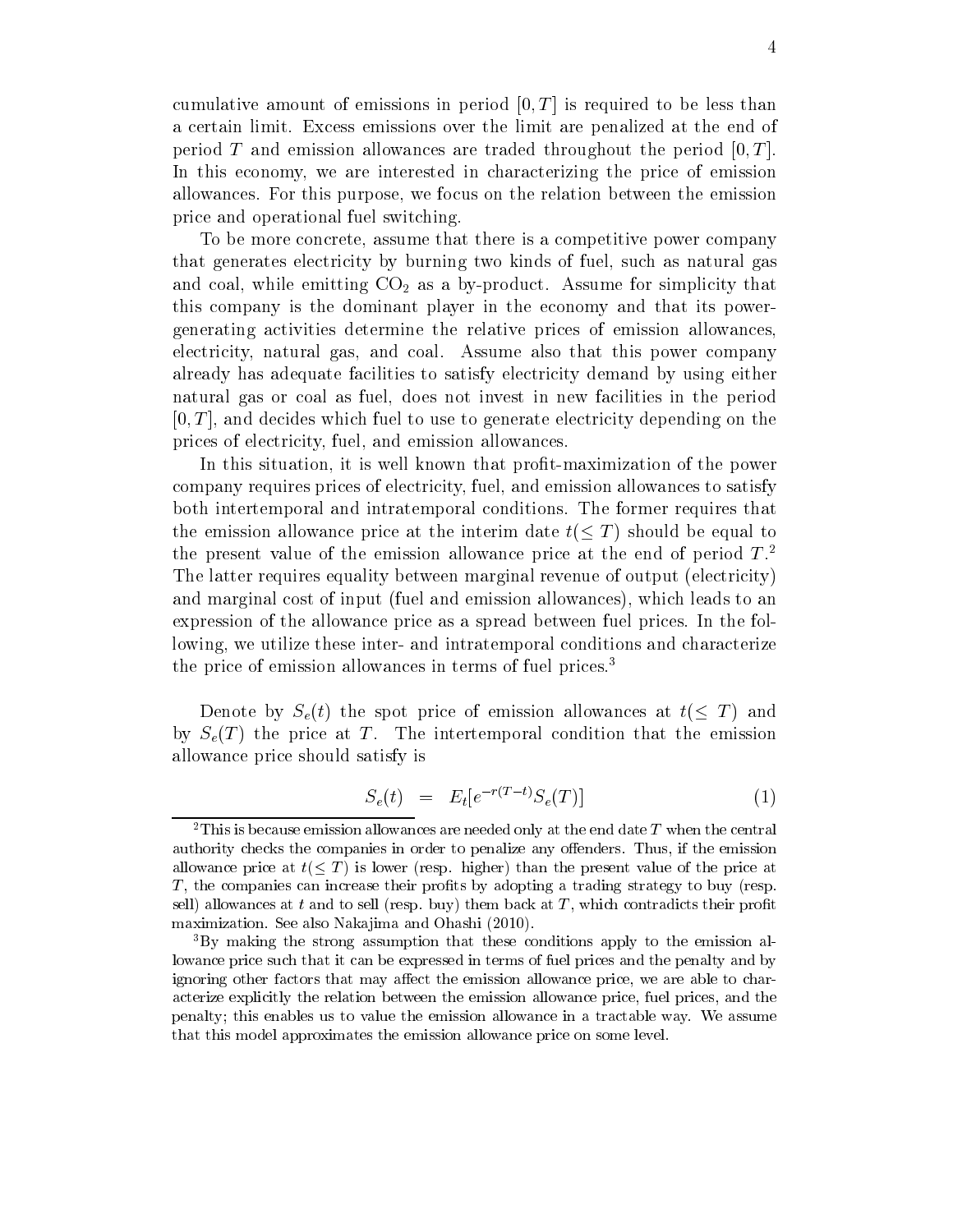where  $E[\cdot]$  is expectation under risk-neutral probability P. Thus, to derive the emission allowance price  $S_e(t)$ , we need to know its value  $S_e(T)$  at T, which we obtain from the intratemporal condition.

Let us denote by  $Z$  the per-unit penalty for excess emissions over the limit T. We assume that Z is constant. Let us also denote by  $S_1(t)$  (resp.  $S_2(t)$  the price of fuel 1 (resp. 2) at date t. Then, if Z is sufficiently large so that it is not binding, the intratemporal condition, or the equality of marginal costs for fuel and emission allowances, leads to the equality of the allowance price and a spread between fuel prices at  $T^4$ . Denote this spread by  $H_1S_1(T) - H_2S_2(T)$ , where we assume  $H_1$  and  $H_2$  are constant for simplicity. On the other hand, if the spread is larger than the penalty  $Z$ . i.e.,  $H_1S_1(T) - H_2S_2(T) > Z$ , the emission allowance price cannot be equal to the spread; otherwise, some financial institutions will short sell emission allowances and pay the penalty  $Z$  that is less than the spread or the emission allowance price. Hence, the penalty  $Z$  sets the upper bound of the emission allowance price at  $T$ . Furthermore, the emission allowance price cannot be negative. Thus, the emission allowance price at  $T$  is given by

$$
S_e(T) = [\{H_1 S_1(T) - H_2 S_2(T)\} \wedge Z] \vee 0 \tag{2}
$$

where  $a \wedge b = \min\{a, b\}$  and  $a \vee b = \max\{a, b\}$ .

Finally, to describe the spot commodity prices, we assume that commodity prices follow the Gibson-Schwartz (1990) model. That is, for a filtered probability space  $(\Omega, \mathcal{F}, \{\mathcal{F}_t\}_{t>0}, P)$ , we assume that the fuel prices  $S_i(t)$  and convenience yields  $\delta_i(t)$  satisfy the following stochastic differential equations

$$
dS_i(t) = S_i(t)(r - \delta_i(t))dt + S_i(t)\sigma_{S_i}dW_{S_i}(t)
$$
\n(3)

$$
d\delta_i(t) = \kappa_i(\hat{\alpha}_i - \delta_i(t))dt + \sigma_{\delta_i}dW_{\delta_i}(t)
$$
\n(4)

where W are four-dimensional standard Brownian motions under the riskneutral probability.<sup>5</sup>

To summarize, we assume three conditions. The first is the intertemporal condition that emission allowances at time t are the present value of the emission allowances at the end of period  $T$ . The second is the intratemporal condition that the emission allowance spot price at the end of period  $T$  should

<sup>&</sup>lt;sup>4</sup>This can be understood intuitively as follows. Let  $h_1$  (resp.  $h_2$ ) be the amount of fuel 1 (resp. 2) necessary for producing one marginal unit of electricity. Let  $k_1$  (resp.  $k_2$ ) be the amount of  $CO_2$  emissions associated with burning one marginal unit of fuel 1 (resp. 2). Then, the equality of marginal costs implies  $h_1S_1(T) + h_1k_1S_e(T) = h_2S_2(T) + h_2k_2S_e(T)$ , which leads to  $S_e(T) = \frac{1}{h_2 k_2 - h_1 k_1} (h_1 S_1(T) - h_2 S_2(T))$ . See Nakajima and Ohashi (2010) for more general cases.

 ${}^{5}$ The volatility structure is given in the Appendix.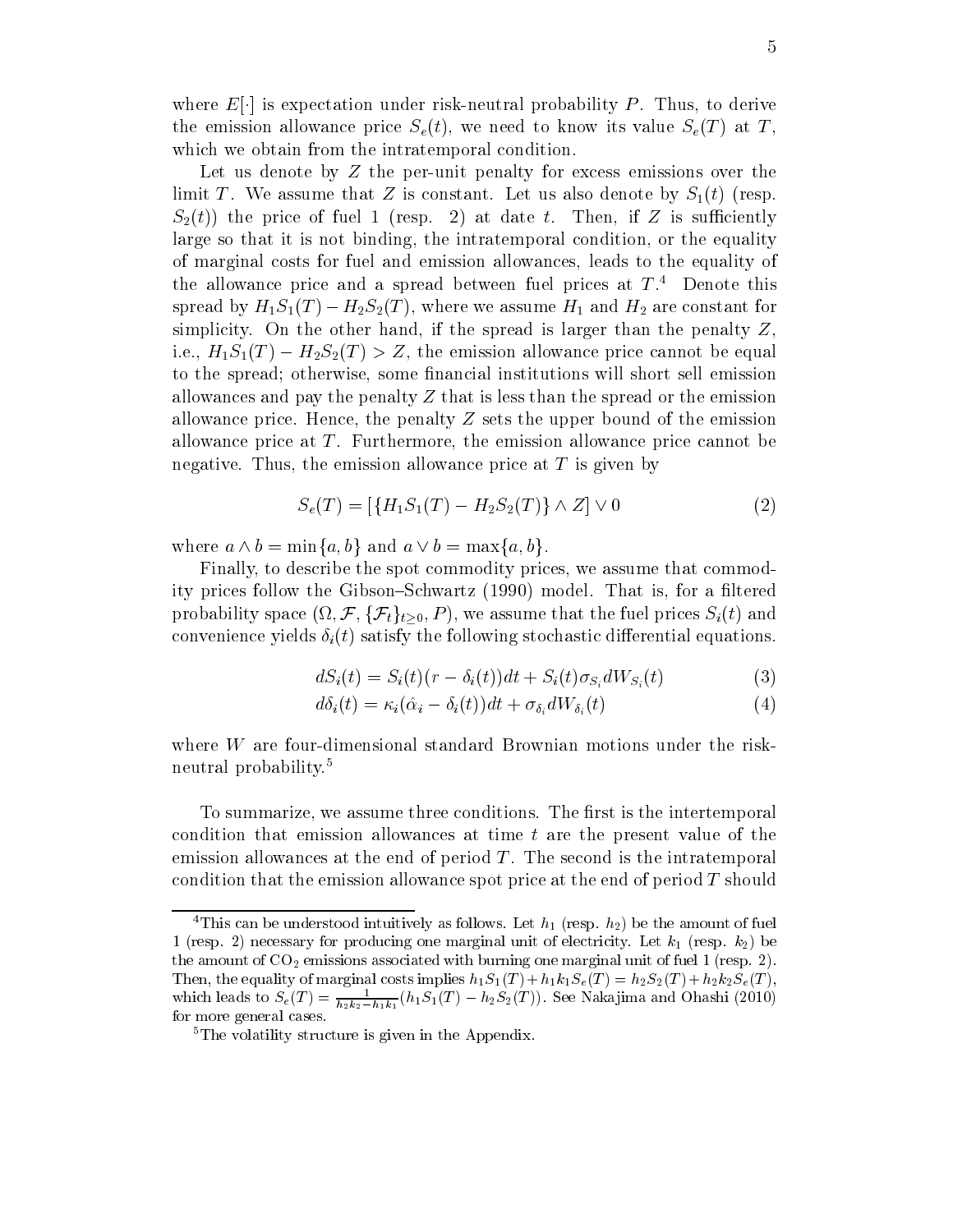be positive and equal to the minimum of the spread of the two fuel prices and the penalty. The last is that commodity prices follow the Gibson–Schwartz model.

#### $\phantom{1}2.2$ **Spot Price of Emission Allowances**

Under the assumptions above, we can derive the spot price of emission allowances as follows.

## Proposition 2.1.

Under assumptions  $(1)$ – $(4)$ , the spot price of emission allowances is given  $\mathbf{b}$ 

$$
S_e(t) = \hat{H}_1(t,T)S_1(t) - \hat{H}_2(t,T)S_2(t) + \hat{H}_3(t,T)Z \tag{5}
$$

where  $\hat{H}_i(t,T)$  are defined in the Appendix.

*Proof.* The proof is in the Appendix.

Thus, if fuel switching by producers is the main factor of the emission allowance price, and if we can regard other factors as negligible, the emission allowance price is expressed as a spread of fuel prices with the penalty appropriately discounted.

Observe, however, that the spread relation is not simple: even if the coefficients  $(H_1 \text{ and } H_2)$  on fuel prices in the spread are constant at the end of trading period T, the corresponding coefficients  $(H_1(t,T)$  and  $H_2(t,T)$ in the spread that determines the emission allowance price in (5) are not constant and depend on the stochastic properties of fuel prices as well as time to maturity. Indeed,  $H_1(t,T)$  (resp.  $H_2(t,T)$ ) can be interpreted as  $H_1$ (resp.  $H_2$ ) multiplied by the discount factor and the risk-adjusted probability of the spread  $H_1S_1(T) - H_2S_2(T)$  of fuel prices between 0 and Z at date T.

One implication of this expression is that the emission allowance spot price may inherit stochastic properties from the fuel prices. For example, while the coefficients  $(H_1(t,T)$  and  $H_2(t,T)$  are changing stochastically over time, if the fuel prices exhibit convenience yields, the emission allowance price may also exhibit a convenience yield through the spread relation in (5).

The emission allowance price also depends on the penalty  $Z$  multiplied by  $H_3(t,T)$  because the producers have the option of emitting any amount of  $CO<sub>2</sub>$  by paying the penalty Z per unit of emission at date T. Here, the coefficient  $H_3(t,T)$  can be interpreted as the adjusted discount factor that consists of the risk-free discount rate multiplied by the risk-neutral probability that the spread  $H_1S_1(T) - H_2S_2(T)$  of fuel prices exceeds Z at date  $T$ .

 $\Box$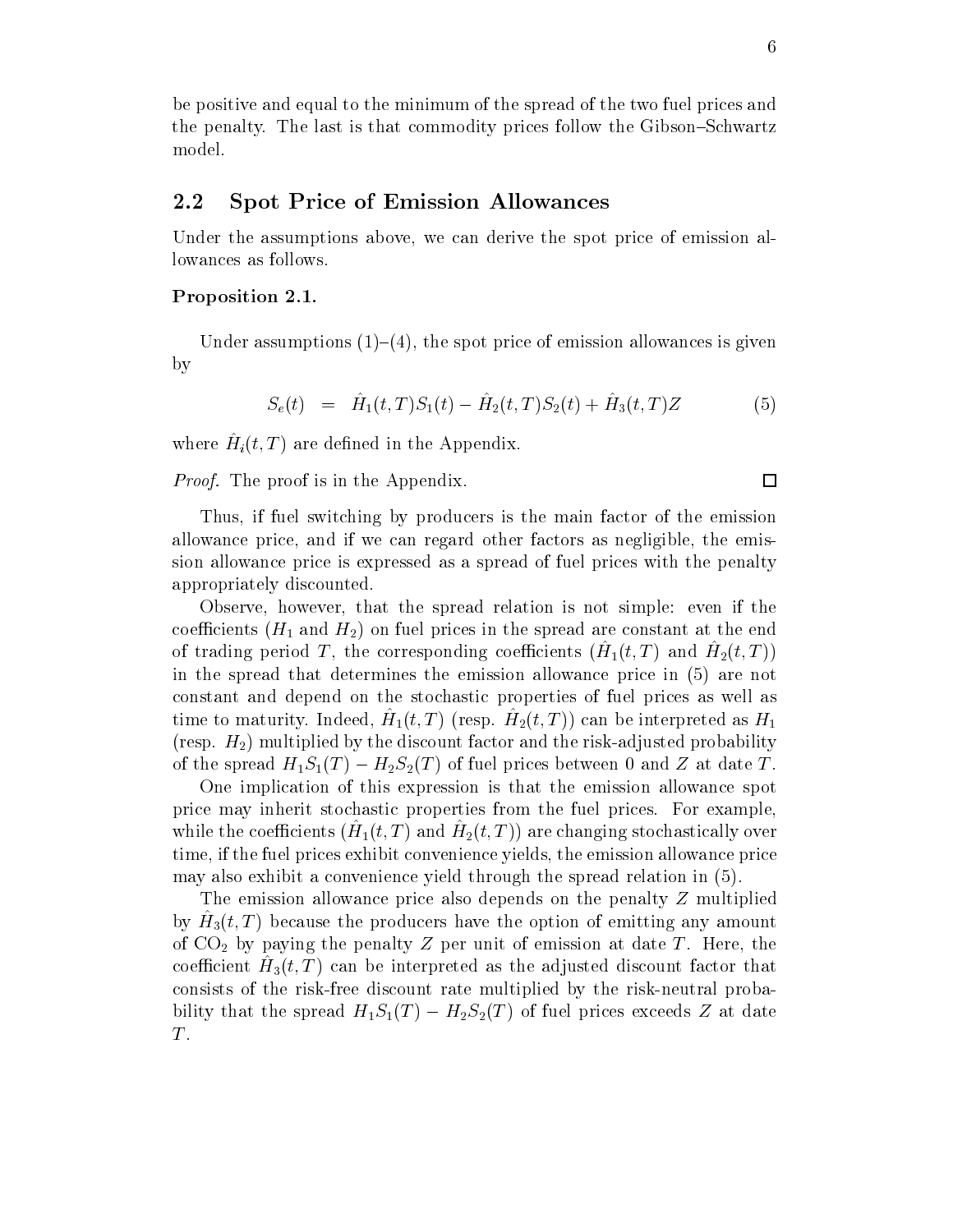This result implies that the value of emission allowances can be replicated by holding  $H_1(t, T)$  units of fuel 1, short-selling  $H_2(t, T)$  units of fuel 2, and holding  $H_3(t, T)Z$  units in risk-free assets at date t. Hence, a power company can control its exposure to emission allowance price risk by using this formula to adjust its position on fuels. We discuss the hedging strategy in the next section.

### $2.3$ The Option Value Embedded in the Emission Allowance Spot Price

From equations  $(1)$  and  $(2)$ , the value of the emission allowance can be replicated by a portfolio of buying 1 unit of European call options with exercise price 0 on the spread  $H_1S_1(T) - H_2S_2(T)$  at the maturity date T and selling 1 unit of European calls with exercise price  $Z$  on the spread. That is, the emission allowance is the bull call spread of the options on the spread  $H_1S_1(T) - H_2S_2(T)$  at date T.

In this section, we analyze the values of these embedded options in more detail. For this purpose, we first derive the valuation formula for the emission allowance spot price when the option to emit  $CO<sub>2</sub>$  by paying penalty Z is ignored, or when  $Z$  is taken to be infinite, as follows.

## **Proposition 2.2.** Define

$$
S'_e(t) \equiv E_t[e^{-r(T-t)}((H_1S_1(T) - H_2S_2(T)) \vee 0)]
$$

Then

$$
S'_e(t) = H'_1(t, T)S_1(t) - H'_2(t, T)S_2(t)
$$
\n(6)

where

$$
H'_1(t,T) = H_1 \exp \left\{ -r(T-t) + \mu_{X_1}(t,T) + \frac{1}{2} \sigma_{X_1}^2(t,T) \right\} (1 - \Phi(\hat{\mu}_1(t,T)))
$$
  

$$
H'_2(t,T) = H_2 \exp \left\{ -r(T-t) + \mu_{X_2}(t,T) + \frac{1}{2} \sigma_{X_2}^2(t,T) \right\} (1 - \Phi(\hat{\mu}_2(t,T)))
$$

where  $\Phi(\cdot)$  is the standard normal distribution function.

*Proof.* The derivation is similar to that of Proposition 2.1 and hence we omit.<sup>6</sup>  $\Box$ 

 ${}^{6}$ The proof is provided upon request.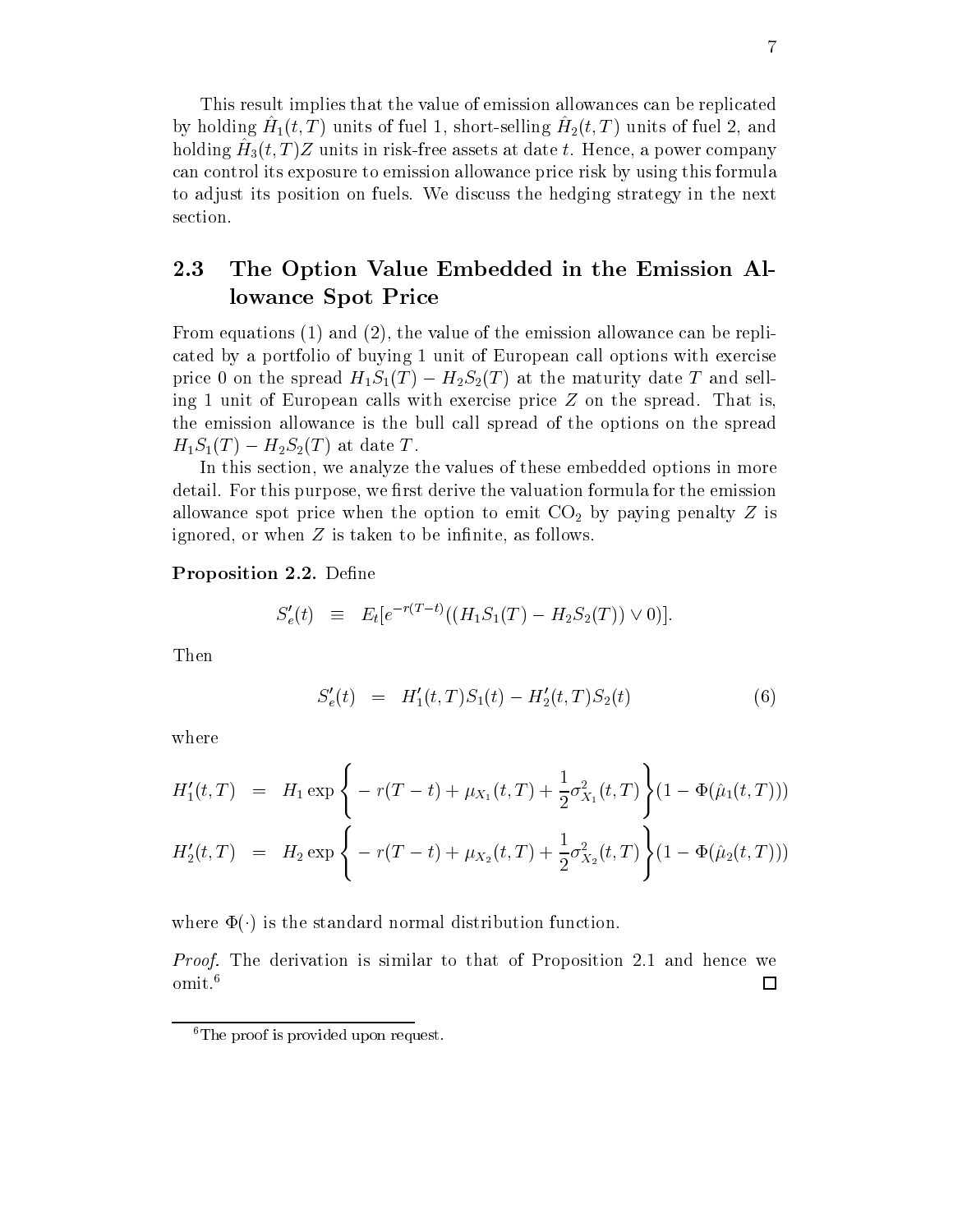Notice that equation (6) can be regarded as the present value of the maximum of the spread of two commodity prices and 0 at the end of period T. Thus, the embedded option value for penalty Z of the emission allowance spot price is expressed by the difference between  $S'_e(t)$  and  $S_e(t)$ .

**Corollary 2.1.** The option value of penalty  $Z$  embedded in the emission allowance is given by

$$
S_e(t) - S'_e(t) = \exp \left\{-r(T - t) + \mu_{X_1}(t, T) + \frac{1}{2}\sigma_{X_1}^2(t, T)\right\} H_1 S_1(t) E_1
$$
  

$$
-\exp \left\{-r(T - t) + \mu_{X_2}(t, T) + \frac{1}{2}\sigma_{X_2}^2(t, T)\right\} H_2 S_2(t) E_2
$$
  

$$
+\hat{H}_3(t, T)Z
$$

where

$$
E_1 = -\int_{-\infty}^{\infty} \Phi(-d_1(x_2, Z)) n(x_2 | \mu_{X_2}(t, T) + \sigma_{X_1 X_2}(t, T), \sigma_{X_2}^2(t, T)) dx_2
$$
  
\n
$$
E_2 = -\int_{-\infty}^{\infty} \Phi(-d_2(x_2, Z)) n(x_2 | \mu_{X_2}(t, T) + \sigma_{X_2}^2(t, T), \sigma_{X_2}^2(t, T)) dx_2.
$$

and  $n(\cdot|\mu, \sigma^2)$  is the normal density function with  $\mu$  and  $\sigma^2$  as mean and variance, respectively.

This is the value of the option to emit any amount of  $CO<sub>2</sub>$  by paying penalty Z when the spread  $H_1S_1(T) - H_2S_2(T)$  exceeds Z. From this corollary, we can see that the option value for penalty  $Z$  embedded in the emission allowance spot price is affected not only by penalty Z, but also by  $S_1(t)$  and  $S_2(t)$  through  $E_i (= 1, 2)$ .

Similarly, if the investor (mis-)values the emission allowance spot price just as the spread of two commodity prices, he/she will be subject to the next equation.

## **Proposition 2.3.** Define

$$
S_e''(t) \equiv E_t[e^{-r(T-t)}(H_1S_1(T) - H_2S_2(T))].
$$

Then

$$
S_e''(t) = \exp \left\{ -r(T-t) + \mu_{X_1}(t,T) + \frac{1}{2}\sigma_{X_1}^2(t,T) \right\} H_1 S_1(t)
$$

$$
-\exp \left\{ -r(T-t) + \mu_{X_2}(t,T) + \frac{1}{2}\sigma_{X_2}^2(t,T) \right\} H_2 S_2(t).
$$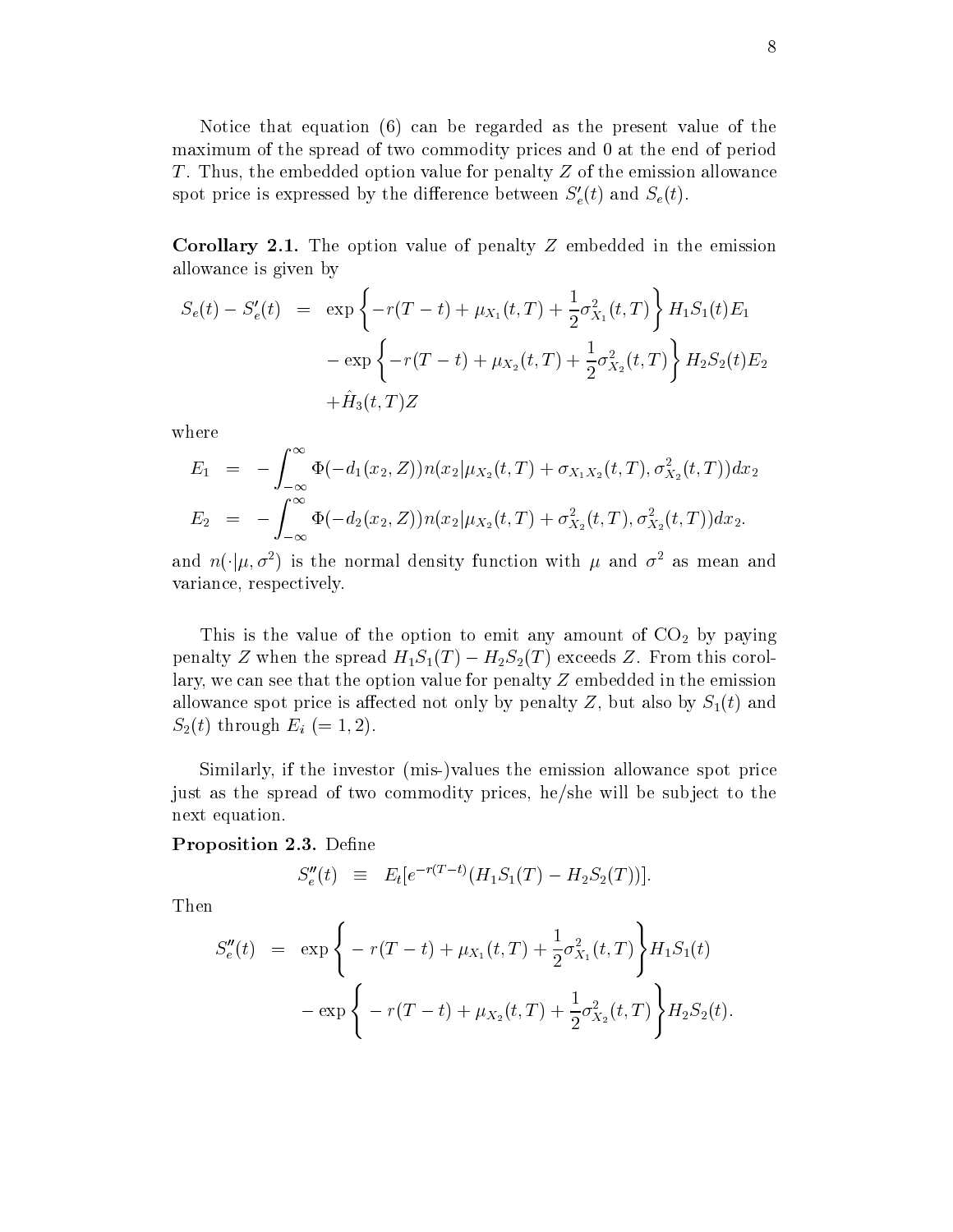*Proof.* The formula for  $S_e''(t)$  is obvious by the linearity of expectations.  $\Box$ 

Equation (7) is merely the present value of the spread of two commodity prices. Comparing equation (7) with  $S'_e(t)$ , we have the following result.

## Corollary 2.2.

$$
S'_{e}(t) - S''_{e}(t)
$$
  
=  $-\exp \left\{-r(T-t) + \mu_{X_{1}}(t,T) + \frac{1}{2}\sigma_{X_{1}}^{2}(t,T)\right\}H_{1}S_{1}(t)\Phi(\hat{\mu}_{1}(t,T))$   
+  $\exp \left\{-r(T-t) + \mu_{X_{2}}(t,T) + \frac{1}{2}\sigma_{X_{2}}^{2}(t,T)\right\}H_{2}S_{2}(t)\Phi(\hat{\mu}_{2}(t,T))$ 

Thus, the option value of emission allowances against the spread of the two commodity prices can be decomposed into two components. The first component  $S_e(t) - S'_e(t)$  is the option value of the emission allowance for penalty Z and the second component  $S'_{e}(t) - S''_{e}(t)$  is the option value of the emission allowance for exercise price 0.7

#### 2.4 **Derivatives of Emission Allowances**

Given the spot price, we can derive the prices of emission allowance derivatives. First, we calculate the emission allowance futures price in the following proposition.

**Proposition 2.4.** The futures price for an emission allowance that matures at  $T$  is

$$
G_e(t,T) = E_t[S_e(T)]
$$
  
= 
$$
E_t[((H_1S_1(T) - H_2S_2(T)) \wedge Z) \vee 0]
$$
  
= 
$$
e^{r(T-t)}\hat{H}_1(t,T)S_1(t) - e^{r(T-t)}\hat{H}_2(t,T)S_2(t) + e^{r(T-t)}\hat{H}_3(t,T)Z.
$$

*Proof.* The first equation is from Cox, Ingersoll, and Ross (1981). The proof for the third equation is the same as Proposition 2.1. □

Next, we obtain the valuation formula for a European call option of emission allowances.

<sup>&</sup>lt;sup>7</sup>From another point of view,  $S_e(t) - S_e'(t)$  and  $S_e(t) - S_e''(t) = S_e(t) - S_e'(t) + S_e'(t) - S_e''(t)$ can be interpreted as pricing errors for the emission allowance price when  $((H_1S_1(T) H_2S_2(T) \wedge Z \vee 0$  is replaced by  $(H_1S_1(T) - H_2S_2(T)) \vee 0$  or  $H_1S_1(T) - H_2S_2(T)$ , i.e., when the investor misprices the emission allowance spot price at the end of period  $T$ .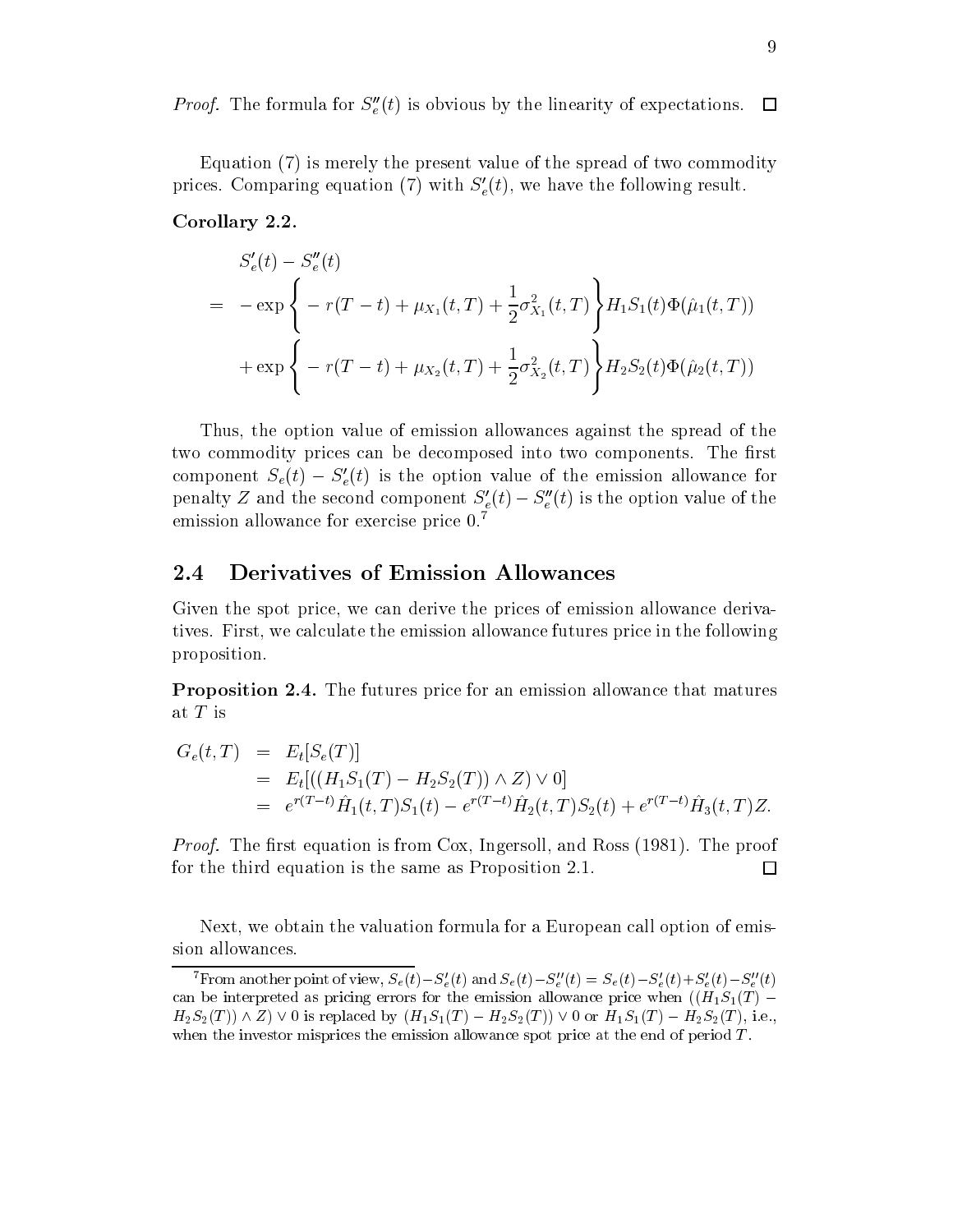**Proposition 2.5.** Suppose  $Z > K > 0$ . The option price for the emission allowance that matures at  $T$  is

$$
C_e(t,T) = E_t[e^{-r(T-t)}(S_e(T) - K)^+]
$$
  
= 
$$
E_t[e^{-r(T-t)}(((H_1S_1(T) - H_2S_2(T) - K) \wedge (Z - K)) \vee 0)]
$$
  
= 
$$
\bar{H}_1(t,T)S_1(t) - \bar{H}_2(t,T)S_2(t) - \bar{H}_3(t,T)K + \bar{H}_4(t,T)Z
$$

where

$$
\bar{H}_1(t,T) = H_1 \exp \left\{ -r(T-t) + \mu_{X_1}(t,T) + \frac{1}{2} \sigma_{X_1}^2(t,T) \right\} \times \int_{-\infty}^{\infty} (\Phi(d_1(x_2, Z)) - \Phi(d_1(x_2, K))) \times n(x_2 | \mu_{X_2}(t,T) + \sigma_{X_1 X_2}(t,T), \sigma_{X_2}^2(t,T)) dx_2
$$

$$
\bar{H}_2(t,T) = H_2 \exp \left\{ -r(T-t) + \mu_{X_2}(t,T) + \frac{1}{2} \sigma_{X_2}^2(t,T) \right\}
$$

$$
\times \int_{-\infty}^{\infty} (\Phi(d_2(x_2, Z)) - \Phi(d_2(x_2, K)))
$$

$$
\times n(x_2 | \mu_{X_2}(t,T) + \sigma_{X_2}^2(t,T), \sigma_{X_2}^2(t,T)) dx_2
$$

$$
\bar{H}_3(t,T) = \exp(-r(T-t)) \int_{-\infty}^{\infty} (\Phi(d_2(x_2, Z) - \Phi(d_2(x_2, K)))
$$
\n
$$
\times n(x_2|\mu_{X_2}(t,T), \sigma_{X_2}^2(t,T)) dx_2
$$
\n
$$
\bar{H}_4(t,T) = \exp(-r(T-t)) \int_{-\infty}^{\infty} (1 - \Phi(d_2(x_2, Z))) n(x_2|\mu_{X_2}(t,T), \sigma_{X_2}^2(t,T)) dx_2
$$

*Proof.* Again, the derivation is similar to that of Proposition 2.1 and hence we omit.<sup>8</sup>  $\Box$ 

Trivially, if  $Z \leq K$  then the option price is 0, and if  $K \leq 0$  then the option price is the same as the emission allowance spot price.

As the penalty is paid at the end of period  $T$ , a firm such as a power company that needs to hedge the penalty will naturally focus on the payment at time  $T$ . Therefore, derivatives of the emission allowances that mature at T should be adequate for risk hedging. Note also that these derivatives are derivatives on a derivative on the spread of two commodities.

 $\overline{\text{B}}$ <sup>8</sup>The proof is provided upon request.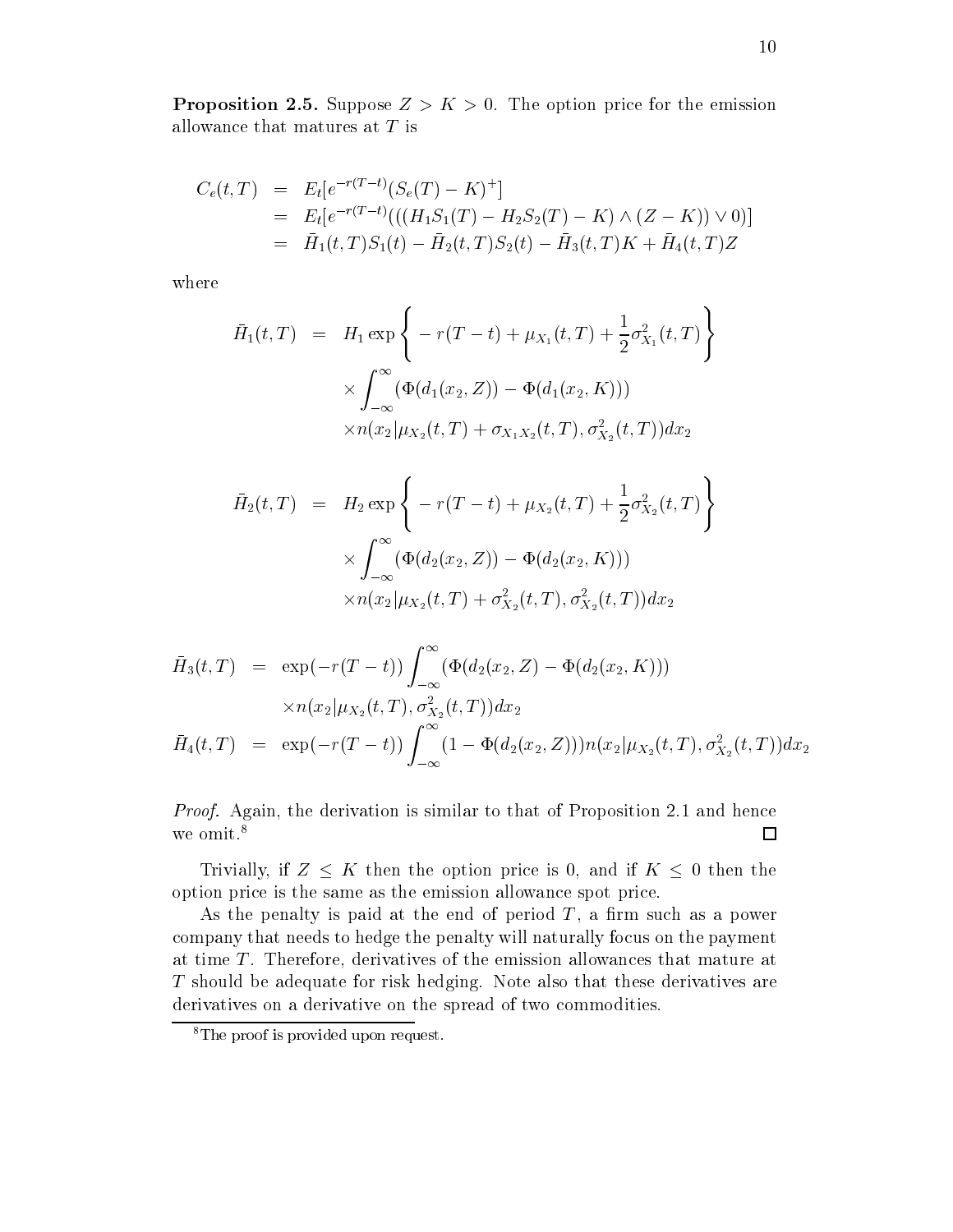## 3 **Hedging Emission Allowances Using Com**modity Futures

Equation (5) shows that the value of emission allowances at date  $t$  can be replicated by holding  $H_1(t,T)$  units of fuel 1, short-selling  $H_2(t,T)$  units of fuel 2, and holding  $H_3(t,T)Z$  units in risk-free assets at date t. It turns out, however, that obtaining a hedging strategy to replicate emission allowances from this relation is a difficult task because of the dependency of coefficients  $H_i(t,T)$   $(i = 1, 2, 3)$  on the commodity prices and the time to maturity.

On the other hand, because the compliance of emission reductions is checked and the penalty is paid only at the end of period  $T$ , a firm that needs to hedge the penalty only has to care the payment to emission allowances at time  $T$ . Thus, the derivatives of emission allowances that mature at  $T$ should be enough for its risk hedging. Moreover, the commodity futures can be traded more easily than their spots. Hence, in this section, we investigate the hedging strategy to replicate the emission allowance futures with maturity  $T$  by using the commodity futures with the same maturity.

We can derive the hedging strategy for the emission allowance futures as follows.

**Proposition 3.1.** Assume  $(1)$ – $(4)$ . The hedging equation for emission allowances using commodity futures is

$$
dG_e(t,T) = \varphi_B(t)dB(t) + \varphi_{G_1}(t)dG_1(t,T) + \varphi_{G_2}(t)dG_2(t,T)
$$

where the hedging strategies are

$$
\varphi_B(t) = \left\{ \frac{\partial \hat{H}_1(t,T)}{\partial t} G_1(t,T) - \frac{\partial \hat{H}_2(t,T)}{\partial t} G_2(t,T) + Z \frac{\partial \hat{H}_3(t,T)}{\partial t} + \sum_{j,k=1}^2 \left( \frac{G_1(t,T)}{2} \frac{\partial^2 \hat{H}_1(t,T)}{\partial G_j(t,T) \partial G_k(t,T)} - \frac{G_2(t,T)}{2} \frac{\partial^2 \hat{H}_2(t,T)}{\partial G_j(t,T) \partial G_k(t,T)} + \frac{Z}{2} \frac{\partial^2 \hat{H}_3(t,T)}{\partial G_j(t,T) \partial G_k(t,T)} \right) \left( \sigma_{S_j S_k} G_j(t,T) G_k(t,T) - \sigma_{S_j \delta_k} \frac{1 - e^{-\kappa_k(T-t)}}{\kappa_k} G_j(t,T) G_k(t,T) - \sigma_{S_k \delta_j} \frac{1 - e^{-\kappa_j(T-t)}}{\kappa_j} G_j(t,T) G_k(t,T) \right\} + \sigma_{\delta_j \delta_k} \frac{(1 - e^{-\kappa_j(T-t)}) (1 - e^{-\kappa_k(T-t)})}{\kappa_j \kappa_k} G_j(t,T) G_k(t,T) \right\}
$$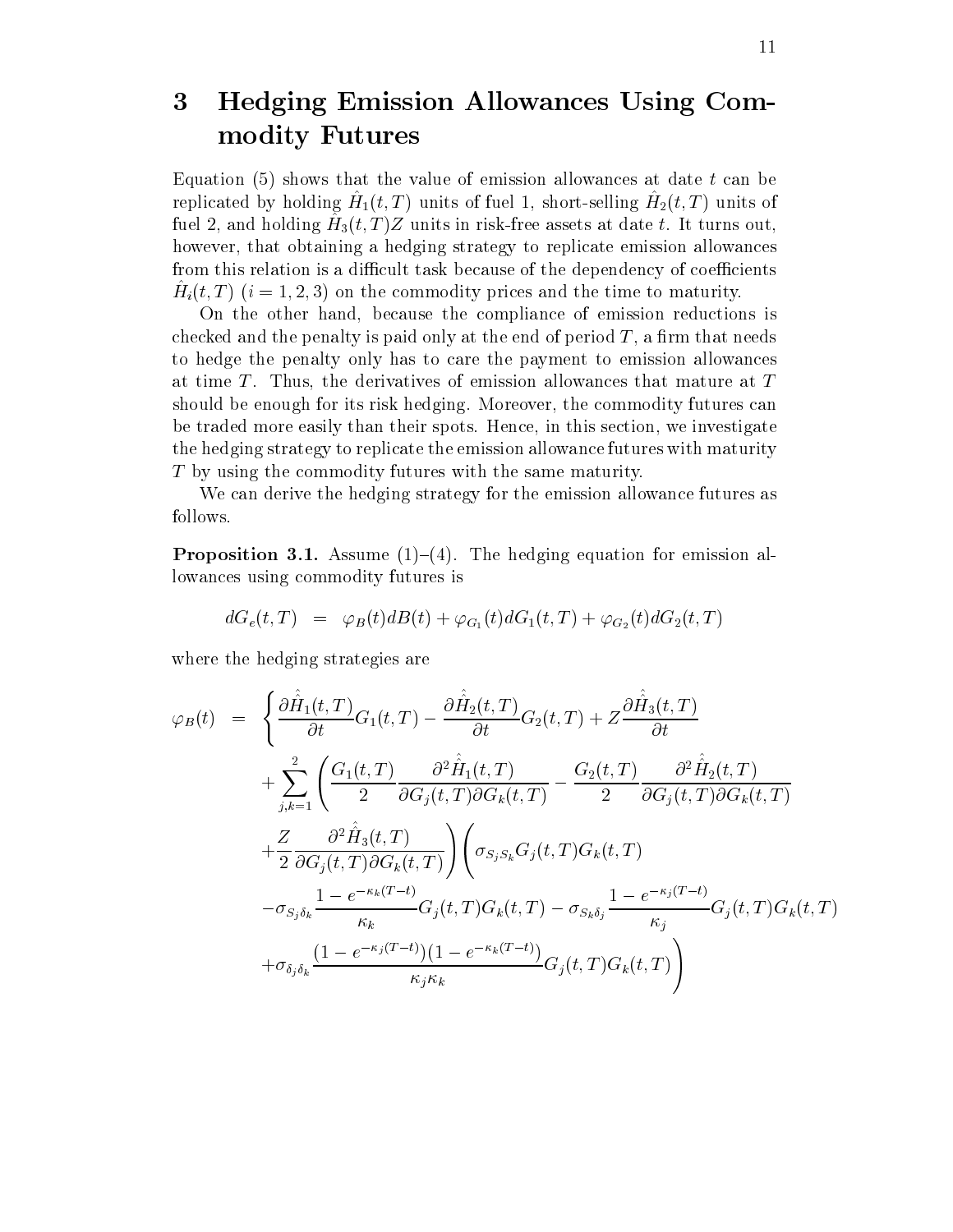$$
+\frac{\partial \hat{H}_1(t,T)}{\partial G_1(t,T)} \left( \sigma_{S_1}^2 G_1^2(t,T) - 2 \sigma_{S_1 \delta_1} \frac{1 - e^{-\kappa_1(T-t)}}{\kappa_1} G_1^2(t,T) \right. \n+ \sigma_{\delta_1}^2 \frac{(1 - e^{-\kappa_1(T-t)})^2}{\kappa_1^2} G_1^2(t,T) \right) \n+ \frac{\partial \hat{H}_1(t,T)}{\partial G_2(t,T)} \left( \sigma_{S_1 S_2} G_1(t,T) G_2(t,T) - \sigma_{S_1 \delta_2} \frac{1 - e^{-\kappa_2(T-t)}}{\kappa_2} G_1(t,T) G_2(t,T) \right. \n- \sigma_{S_2 \delta_1} \frac{1 - e^{-\kappa_1(T-t)}}{\kappa_1} G_1(t,T) G_2(t,T) \n+ \sigma_{\delta_1 \delta_2} \frac{(1 - e^{-\kappa_1(T-t)}) (1 - e^{-\kappa_2(T-t)})}{\kappa_1 \kappa_2} G_1(t,T) G_2(t,T) \right) \n- \frac{\partial \hat{H}_2(t,T)}{\partial G_2(t,T)} \left( \sigma_{S_2}^2 G_2^2(t,T) - 2 \sigma_{S_2 \delta_2} \frac{1 - e^{-\kappa_2(T-t)}}{\kappa_2} G_2^2(t,T) \right. \n+ \sigma_{\delta_2}^2 \frac{(1 - e^{-\kappa_2(T-t)})^2}{\kappa_2^2} G_2^2(t,T) \right) \n- \frac{\partial \hat{H}_2(t,T)}{\partial G_1(t,T)} \left( \sigma_{S_1 S_2} G_1(t,T) G_2(t,T) - \sigma_{S_1 \delta_2} \frac{1 - e^{-\kappa_2(T-t)}}{\kappa_2} G_1(t,T) G_2(t,T) \right) \n- \sigma_{S_2 \delta_1} \frac{1 - e^{-\kappa_1(T-t)}}{\kappa_1} G_1(t,T) G_2(t,T) \right) + \sigma_{\delta_1 \delta_2} \frac{(1 - e^{-\kappa_1(T-t)}) (1 - e^{-\kappa_2(T-t)})}{\kappa_1 \kappa_2} G_1(t,T) G_2(t,T) \right) \left\{ r B(t) \right)^{-1} dt
$$

$$
\varphi_{G_i}(t) = \sum_{j=1}^2 \frac{\partial \hat{H}_j(t,T)}{\partial G_i(t,T)} G_j(t,T) dG_i(t,T) + \hat{H}_i(t,T) dG_i(t,T)
$$

$$
-\sum_{j=1}^2 \frac{\partial \hat{H}_j(t,T)}{\partial G_i(t,T)} G_j(t,T) dG_i(t,T) + \frac{\partial \hat{H}_3(t,T)}{\partial G_i(t,T)} Z dG_i(t,T), i = 1, 2
$$

*Proof.* The proof is in the Appendix.

 $\Box$ 

Note that because the spot price of emission allowances is equal to their futures price at maturity, an investor, say a power company, that needs to hedge the allowance at maturity can satisfy its need by hedging its futures. The advantage of hedging the futures is that we need to use only two futures of the commodities with the same maturity as the emission allowance futures. With the same maturity, there is no convenience yield and we do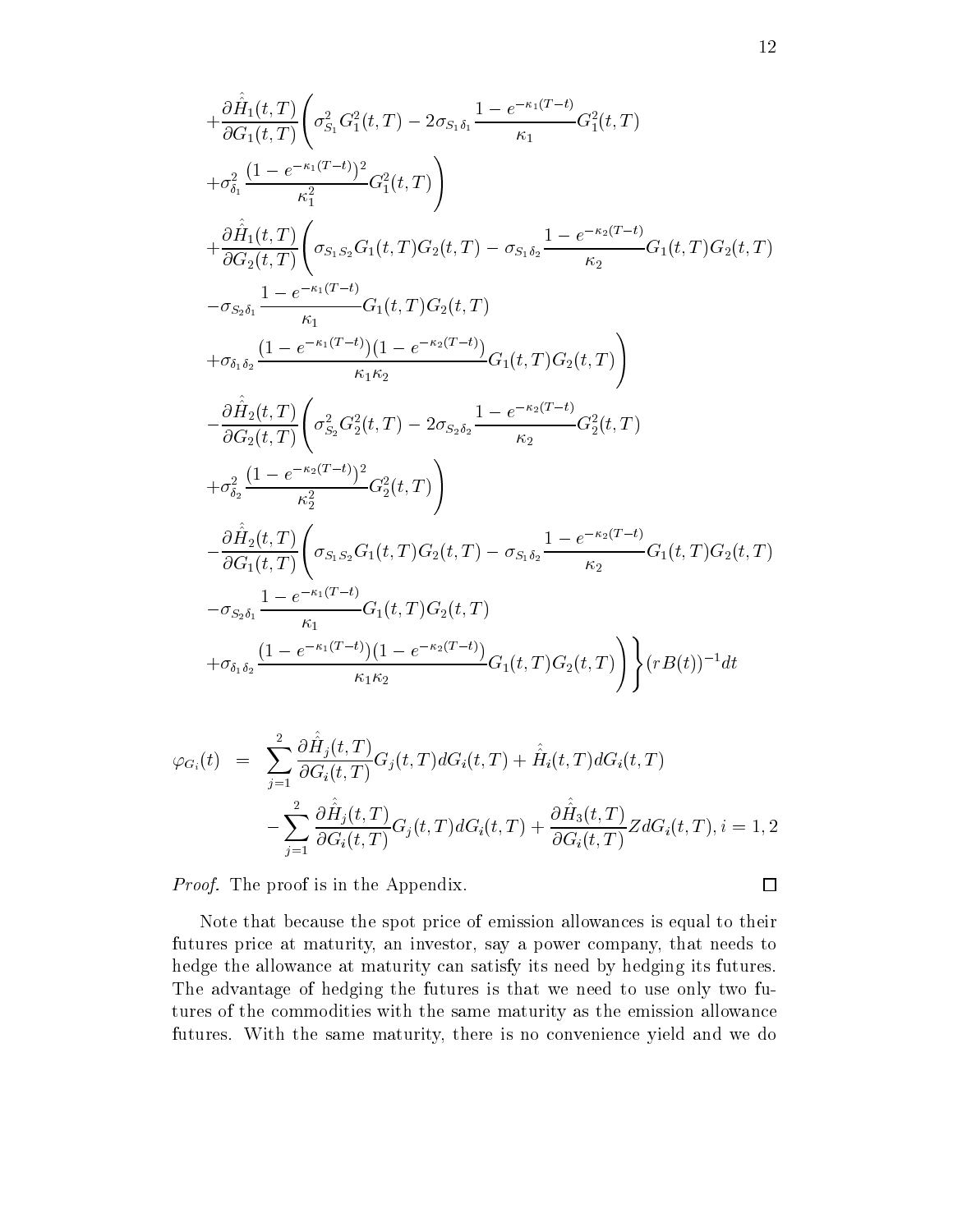not need to control it using other commodity futures. This greatly simplifies the calculation.

### Numerical Analysis  $\boldsymbol{4}$

We conduct a numerical analysis assuming the following parameter values. The spot prices of natural gas and coal are 10 and 70 euros, respectively. with no convenience yield at time t. The heat/emission ratios  $H_1$  and  $H_2$ are 10 and 0.50, respectively. The penalty is 100 euros and the period is set to one year. The volatilities of the spot prices of natural gas and coal are  $0.40$  and  $0.50$  and the volatilities of the convenience yields are 0.40 and 0.30. respectively. The other parameters are summarized as follows.

$$
S_1(t) = 10, S_2(t) = 70,
$$
  
\n
$$
\delta_1(t) = 0.00, \delta_2(t) = 0.00,
$$
  
\n
$$
\sigma_{S_1} = 0.40, \sigma_{S_2} = 0.50, \sigma_{\delta_1} = 0.40, \sigma_{\delta_2} = 0.30,
$$
  
\n
$$
\rho_{S_1 S_2} = 0.90, \rho_{S_1 \delta_1} = 0.10, \rho_{S_1 \delta_2} = 0.00,
$$
  
\n
$$
\rho_{S_2 \delta_1} = -0.20, \rho_{S_2 \delta_2} = 0.10,
$$
  
\n
$$
\rho_{\delta_1 \delta_2} = 0.00,
$$
  
\n
$$
\kappa_1 = 2.00, \kappa_2 = 1.00,
$$
  
\n
$$
\hat{\alpha}_1 = 0.10, \hat{\alpha}_2 = 0.30,
$$
  
\n
$$
T = 1, Z = 100, r = 0.04,
$$
  
\n
$$
H_1 = 10, H_2 = 0.50.
$$

Figure 1 illustrates theoretical emission allowance spot prices  $S_e(t)$ ,  $S'_e(t)$ , and  $S_e''(t)$ . Commodity spot price  $S_1(t)$  affects the emission allowance spot price more than commodity spot price  $S_2(t)$  does. This is because  $H_1$  is larger than  $H_2$ . Comparing  $S_e(t)$  with  $S'_e(t)$  and  $S''_e(t)$ ,  $S_e(t)$  is consistently lower than  $S'_{e}(t)$  and  $S''_{e}(t)$  because the emission allowance spot prices have the upper limit Z. Furthermore, the differences between  $S_e(t)$  and  $S'_e(t)$  or  $S_e''(t)$  are relatively large compared with that between  $S_e'(t)$  and  $S_e''(t)$ . This suggests that ignoring the option value of the penalty leads to larger errors than ignoring the nonnegativity of the emission allowance spot price.

The sensitivity of the emission allowance spot price to  $\sigma_{S_1}$  and  $\sigma_{S_2}$  is shown in Figure 2. Because the emission allowance is a spread option, its sensitivity to volatility of spot prices differs from that of a plain vanilla option. In our case, as  $\sigma_{S_1}$  increases, the emission allowance spot price decreases, and  $\sigma_{S_2}$  has the opposite effect. These effects vary when the volatility structure changes. Furthermore, note that as  $\sigma_{S_2}$  increases, the value of embedded options decreases. However, as  $\sigma_{S_1}$  increases, the value of embedded options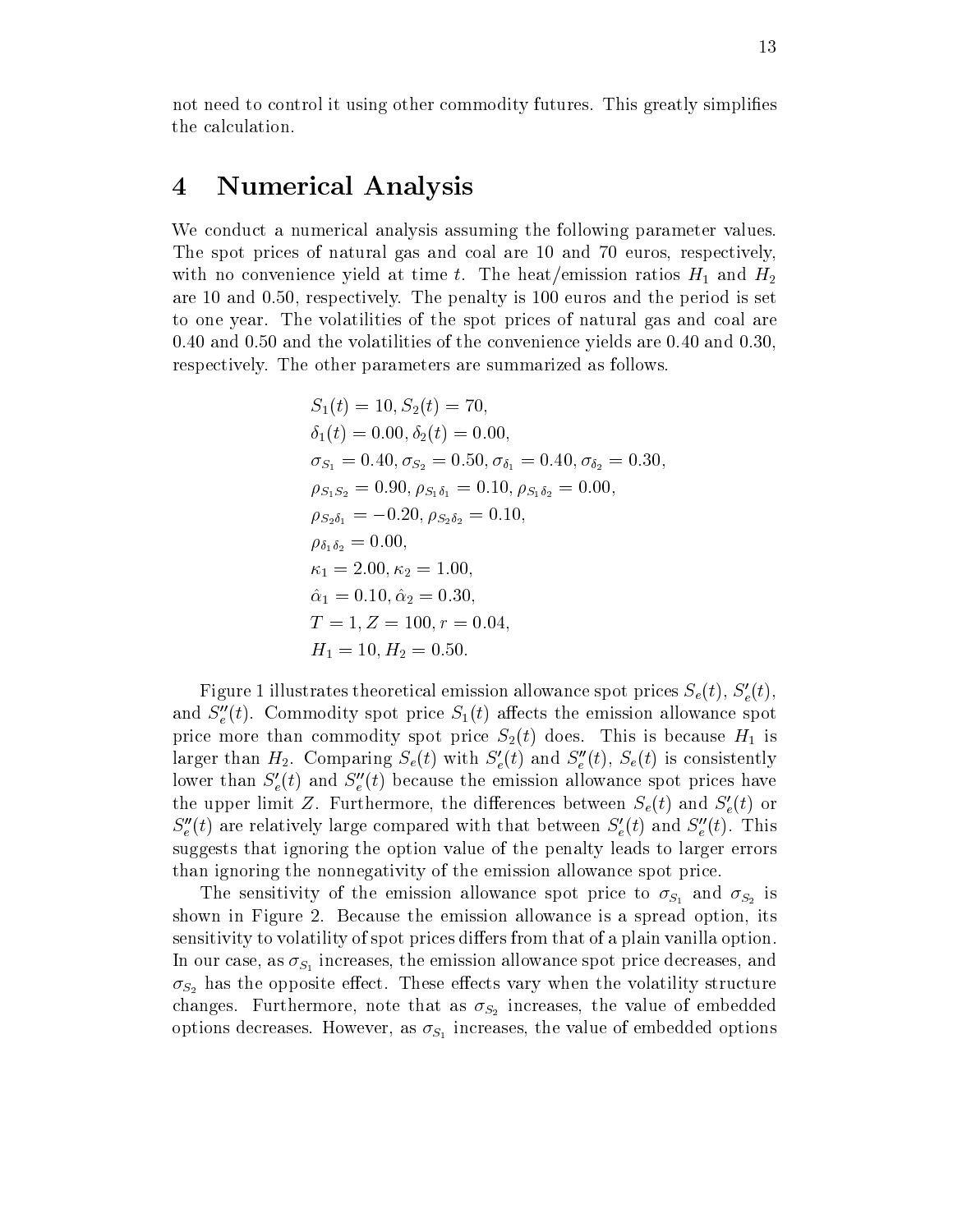$\mathbf{r} = \mathbf{r} + \mathbf{r}$  , where  $\mathbf{r} = \mathbf{r} + \mathbf{r}$  , we have the contract of the contract of the contract of the contract of the contract of the contract of the contract of the contract of the contract of the contract  - - - - - 1 - --- - - emission ahowance spot prices  $\mathcal{S}_e(\iota), \ \mathcal{S}_e(\iota)$ , and  $\mathcal{S}_e(\iota)$ , respectively.

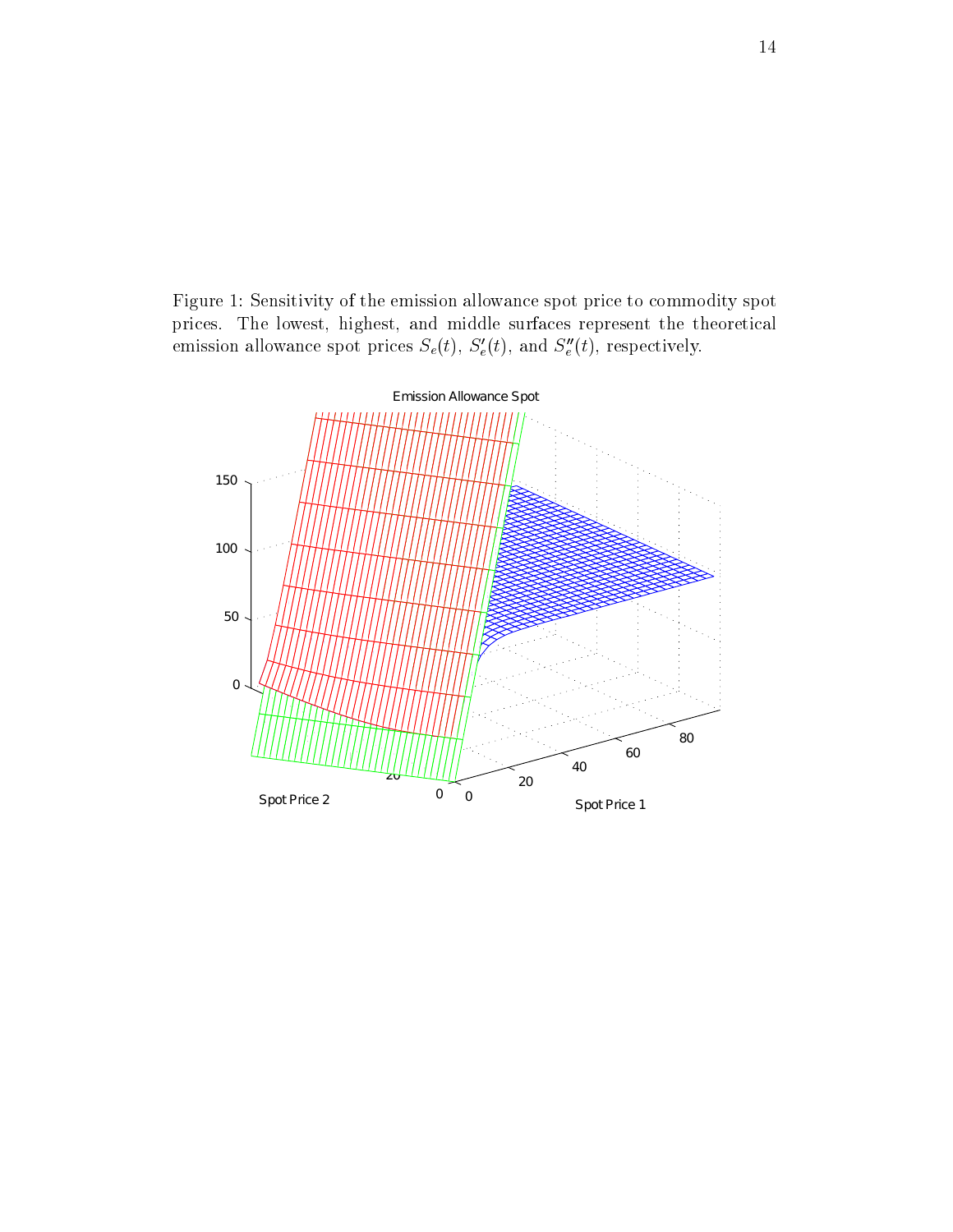increases. and this increase in value is much larger than the decrease in value for  $\sigma_{S_2}$ . This is because  $H_1S_1(t)$  is larger than  $H_2S_2(t)$  and there is more room for the value  $H_1S_1(t)$  to fluctuate.



Figure 2: Sensitivity of the emission allowance spot price to  $\sigma_{S_1}$  and  $\sigma_{S_2}$ . The solid line, the dashed line, and the chain line represent the theoretical emission allowance spot prices  $S_e(t)$ ,  $S'_e(t)$ , and  $S''_e(t)$ , respectively.

Figures 3 plot the price of the commodity spread option with  $\sigma_{\delta_1}$  and  $\sigma_{\delta_2}$ . For  $\sigma_{\delta_1}$ , the emission allowance spot price  $S_e(t)$  is an inverted U-shaped. Meanwhile, as  $\sigma_{\delta_2}$  increases, the emission allowance spot price decreases.



Figure 3: Sensitivity of the emission allowance spot price to  $\sigma_{\delta_1}$  and  $\sigma_{\delta_2}$ . The solid line, the dashed line, and the chain line represent the theoretical emission allowance spot prices  $S_e(t)$ ,  $S'_e(t)$ , and  $S''_e(t)$ , respectively.

The results for the long-term mean of the convenience yield  $\hat{\alpha}_i$  are presented in Figure 4. As the long-term mean  $\hat{\alpha}_1$  of the convenience yield for commodity 1 increases, the emission allowance spot price decreases. This is true for  $S'_e(t)$  and  $S''_e(t)$ . Observe that the emission allowance spot price converges to 0 when  $\hat{\alpha}_1$  increases. This can be explained in terms of the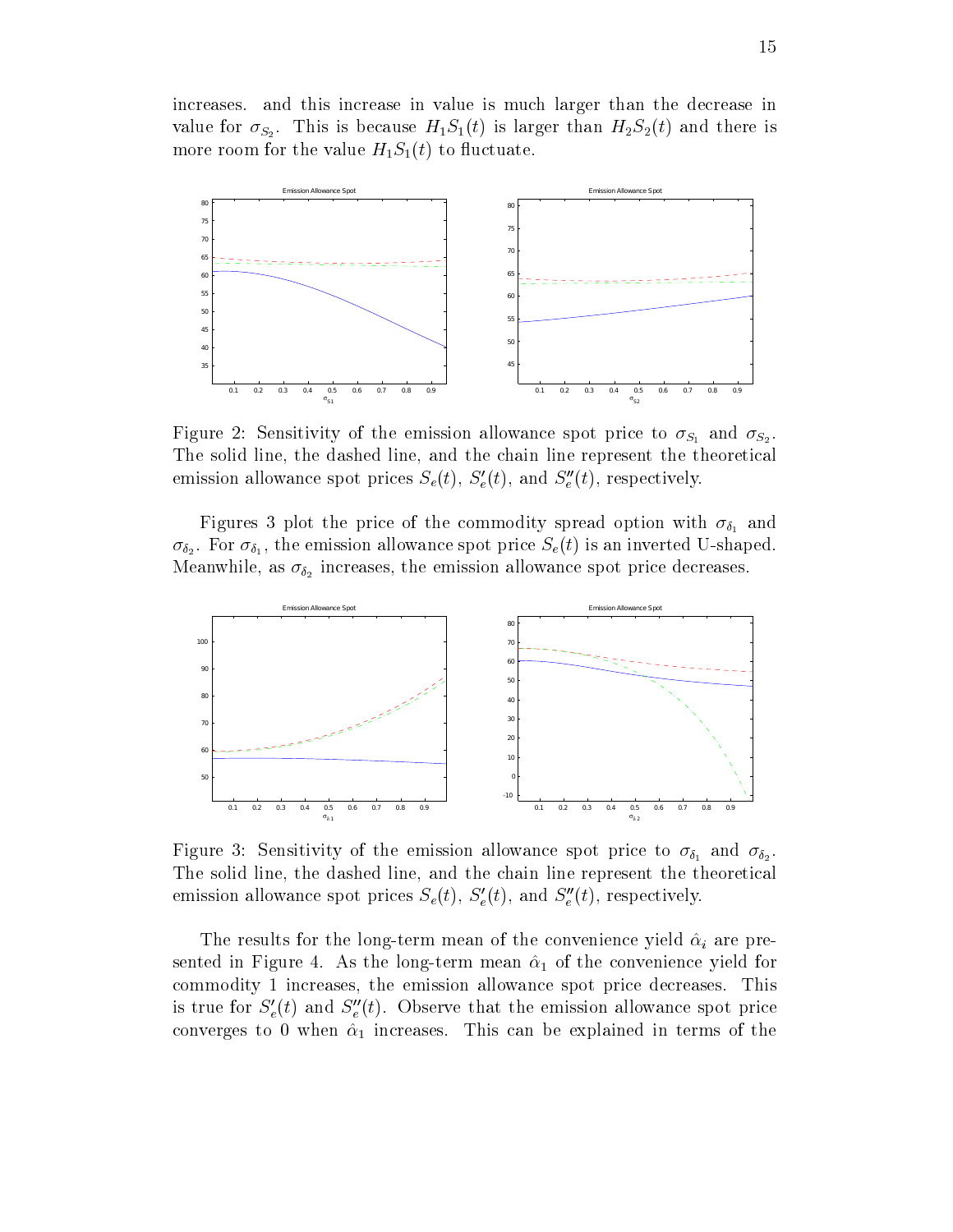$\mathbf{1}$  1 - -- 1
- - -%- - ;- - - -- - $\blacksquare$  . The set of the set of the set of the set of the set of the set of the set of the set of the set of the set of the set of the set of the set of the set of the set of the set of the set of the set of the set of the - 
- - - 
  -  -- K-  --   "- - -- @- - - -  - --



and and all modern contracts to the communication contract where the state of the contract  $\mathcal{L}_{\mathcal{A}}$  and a  - 
- - - -  - --- - --  sion ahowance spot prices  $S_e(t)$ ,  $S_e(t)$ , and  $S_e(t)$ , respectively.

 $\Box$  . The contract of the contract of the contract of the contract of the contract of the contract of the contract of the contract of the contract of the contract of the contract of the contract of the contract of the co ; - 
- - -@- 
- - - 
  - 6- for  $S_e(t)$  and  $S_e(t)$ , the sensitivity to  $\kappa_1$  has opposite effects to those for  $S_e(t)$ .



5 - D -
 1 
- - - 
  - - - - - - - -  - --- --  ahowance spot prices  $S_e(t)$ ,  $S_e(t)$ , and  $S_e(t)$ , respectively.

 $\mathcal{A}$  . The state of the state of the state of the state of the state of the state of the state of the state of the state of the state of the state of the state of the state of the state of the state of the state of th the penalty, respectively. The emission allowance spot prices  $S_e(t)$ ,  $S_e(t)$ ,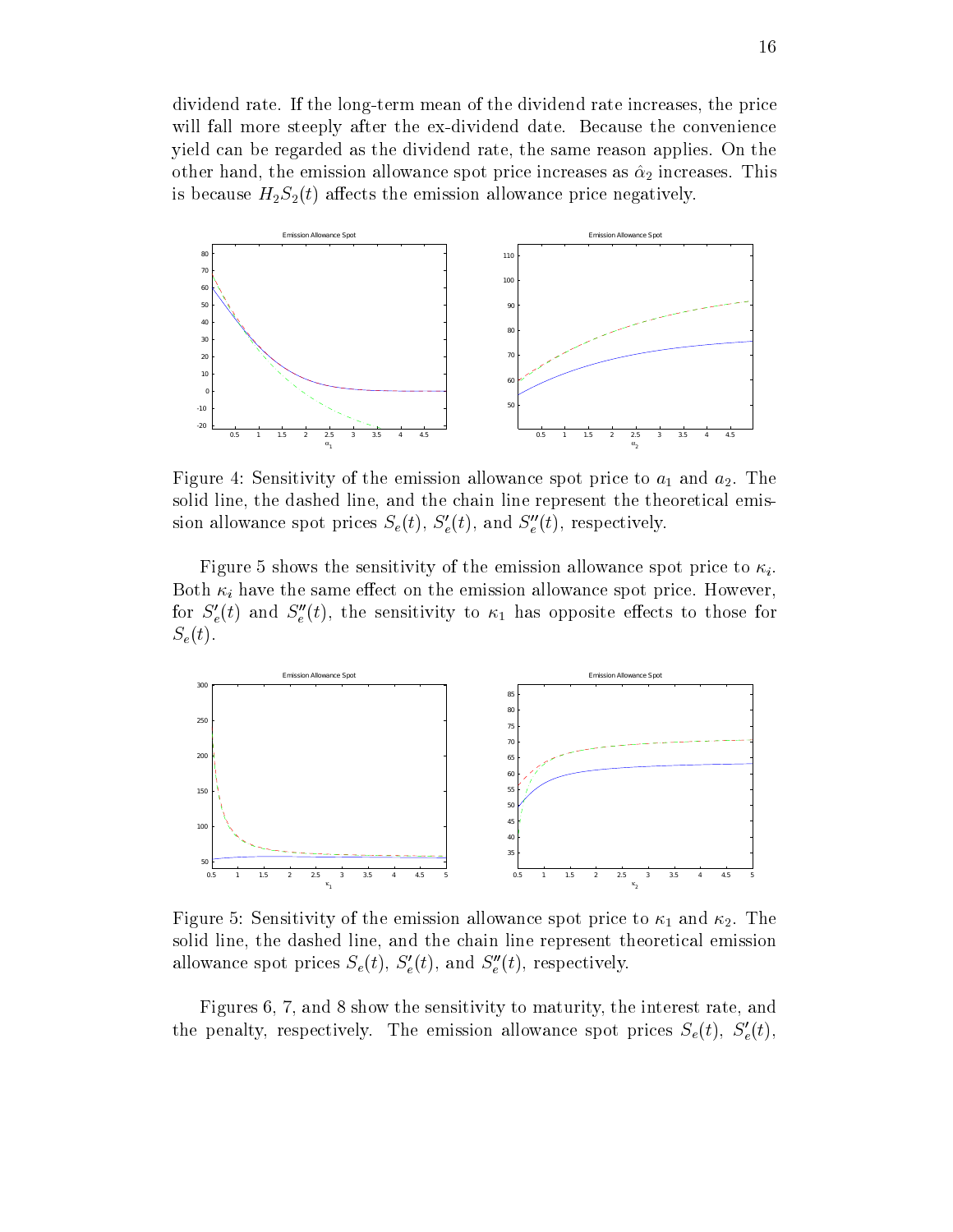and  $S_{\epsilon}''(t)$  decrease as maturity increases, which is of course due to the discount effect of the interest rate. Moreover, as the interest rate increases, the emission allowance spot prices  $S_e(t)$ ,  $S'_e(t)$ , and  $S''_e(t)$  decrease. The result on the penalty  $Z$  is also obvious. As  $Z$  increases, the emission allowance spot price  $S_e(t)$  also increases. However,  $S'_e(t)$  and  $S''_e(t)$  are not affected by the penalty.

Figure 6: Sensitivity of the emission allowance spot price to maturity. The solid line, the dashed line, and the chain line represent the theoretical emission allowance spot prices  $S_e(t)$ ,  $S'_e(t)$ , and  $S''_e(t)$ , respectively.



We now turn to the analysis of hedge ratios. Figure 9 shows the sensitivity of hedge ratios of commodity futures to commodity futures prices. Comparing the hedge ratios, we see that the hedge ratio of  $G_1$  (the upper surface) is more sensitive than that of  $G_2$  (the lower surface). This is because  $H_1$  is larger than  $H_2$ , which implies that  $G_1(t,T)$  has more impact on the hedge ratio than  $G_2(t,T)$  does. Furthermore, the hedge ratio of  $G_1$  is more sensitive to  $G_1(t,T)$  than to  $G_2(t,T)$ . Note that as  $G_1(t,T)$  gets large, the emission allowance futures price converges to  $e^{r(T-t)}Z$  and thus the hedge ratios converge to zero.

Figure 10 shows the sensitivity of the hedge ratios to the volatilities of commodity prices. The hedge ratios of  $G_1$  do not increase or decrease monotonically as  $\sigma_{S_i}$  (i = 1,2) increases.  $\sigma_{S_i}$  affects the hedge ratios through  $\mu_{\hat{X}_{G_i}}$  and  $\sigma_{\hat{X}_{G_i}\hat{X}_{G_j}}$  with correlations  $\rho_{S_i,S_j}$  and  $\rho_{S_i,\delta_i}$ . Therefore, it is difficult to determine the direction of changes in the hedge ratios as the volatility changes. The effect can be negative or positive. Likewise, the hedge ratios of  $G_2$  increase and then decrease as  $\sigma_{S_i}$  increases. However, because  $H_1$  is larger than  $H_2$ , the hedge ratio of  $G_2$  is insensitive to both parameters.

Figure 11 shows the sensitivity of the hedge ratios to  $\sigma_{\delta_1}$  and  $\sigma_{\delta_2}$ . We see that the hedge ratio of  $G_1$  has an U-shape relative to  $\sigma_{\delta_1}$  and  $\sigma_{\delta_2}$ .  $\sigma_{\delta_i}$  has the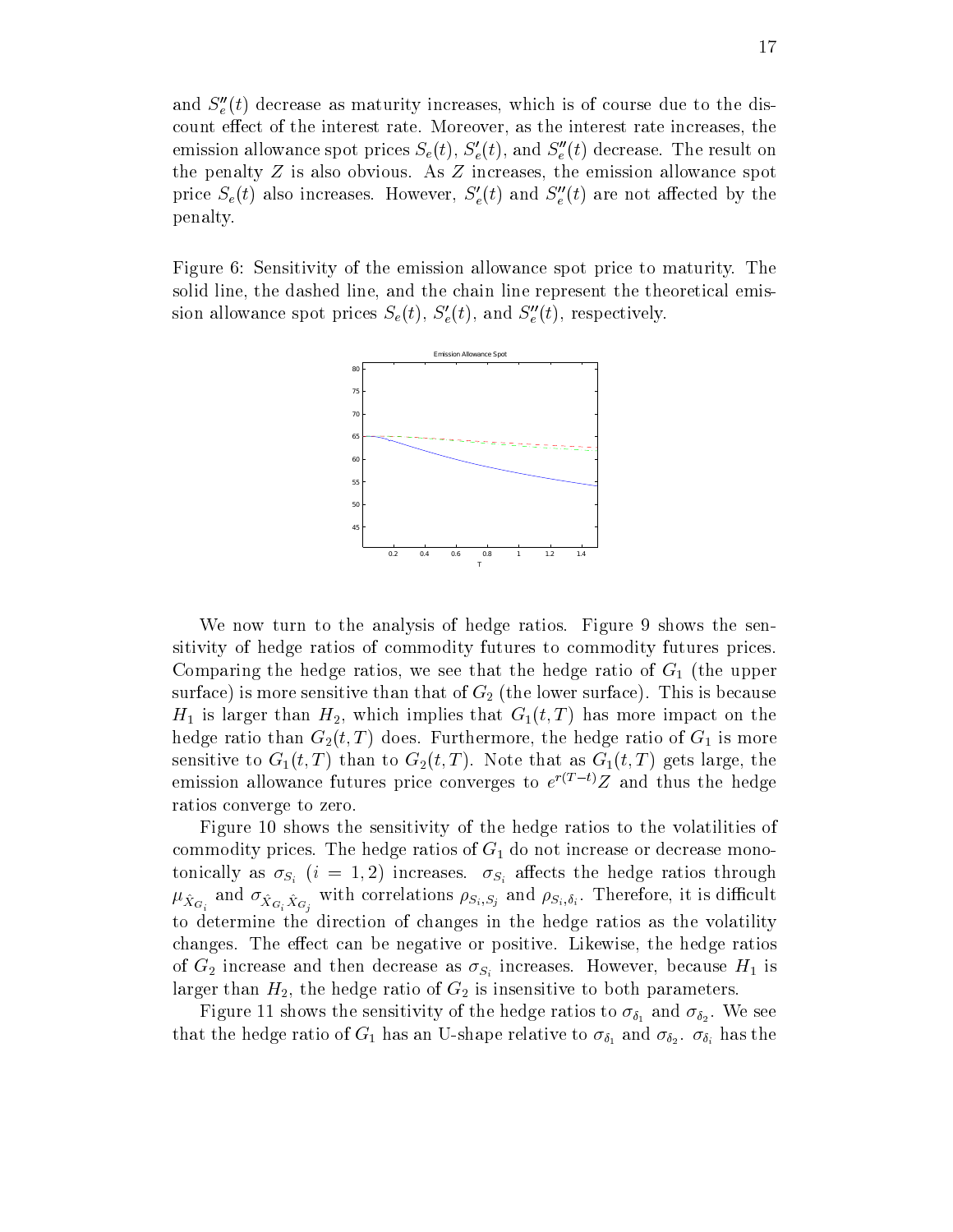$\mathbf{A}$  . The state of the state of the state of the state of the state of the state of the state of the state of the state of the state of the state of the state of the state of the state of the state of the state of th -  - - - - -  - --- - - emission ahowance spot prices  $\mathcal{S}_e(\iota), \ \mathcal{S}_e(\iota)$ , and  $\mathcal{S}_e(\iota)$ , respectively.



5 - : -
 1 - - -  - - - - 
- - - -  - --- - --  sion ahowance spot prices  $S_e(t)$ ,  $S_e(t)$ , and  $S_e(t)$ , respectively.

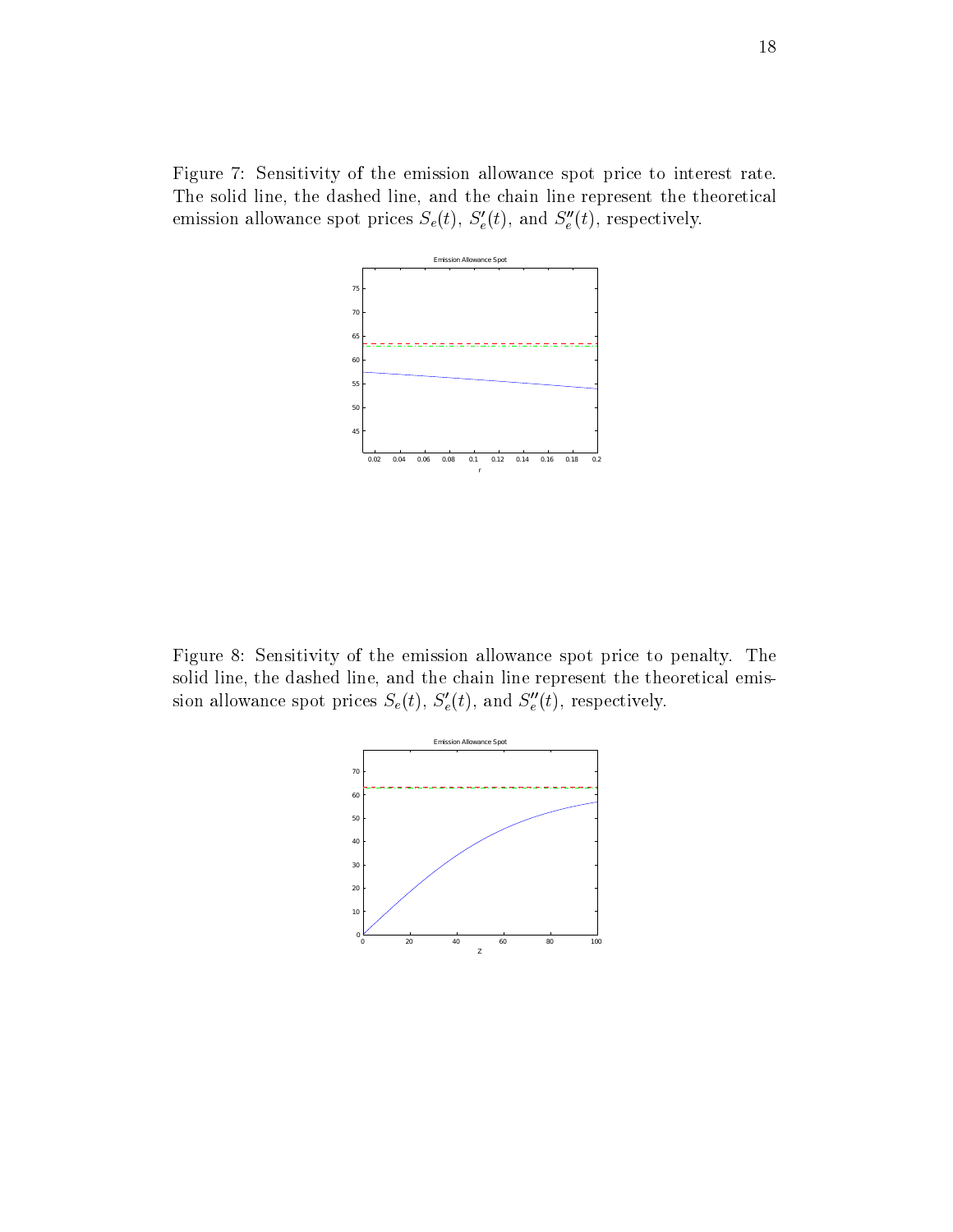5 - 3 -
 1 --  1  1 
 - -  $\alpha_2, \beta, \pm, \ldots$  and above barracce represent the neage ratio of com- $\mathbf{A}$  . The set of the set of the set of the set of the set of the set of the set of the set of the set of the set of the set of the set of the set of the set of the set of the set of the set of the set of the set of t



5 - # -
 1 --  1  1 
 - - $\frac{1}{2}$  and  $\frac{1}{2}$  in the dashed line represent the hedge ratio of commodity  $\mathbf{1}$  . The set of the set of the set of the set of the set of the set of the set of the set of the set of the set of the set of the set of the set of the set of the set of the set of the set of the set of the set of t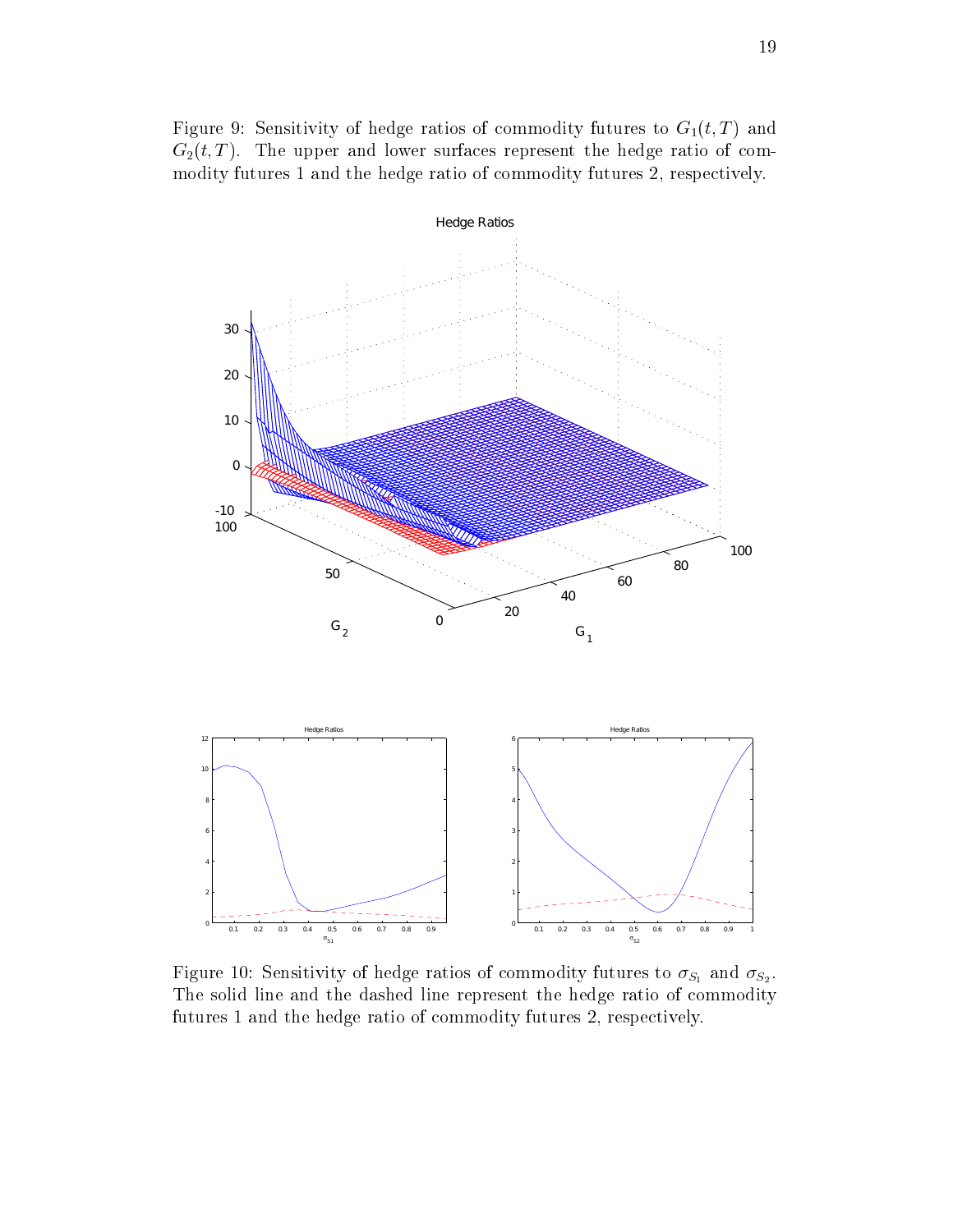$\mathcal{L}_i$  and  $\mathcal{L}_i$  and  $\mathcal{L}_i$  and  $\mathcal{L}_i$  and  $\mathcal{L}_i$  and  $\mathcal{L}_i$  and  $\mathcal{L}_i$  and  $\mathcal{L}_i$  and  $\mathcal{L}_i$  and  $\mathcal{L}_i$  and  $\mathcal{L}_i$  and  $\mathcal{L}_i$  and  $\mathcal{L}_i$  and  $\mathcal{L}_i$  and  $\mathcal{L}_i$  and  $\mathcal{L}_i$  a المستحدة المستحدين المستحدة المستحدة المستحدة المستحدة المستحدة المستحدة المستحدة المستحدة المستحدة المستحدة المستحدة 1 - - - - = - "-



5 - -
 1 --  1  1 
 - Æ Æ- -  - - - - --- - --  1   $\mathbf{1}$  . The set of the set of the set of the set of the set of the set of the set of the set of the set of the set of the set of the set of the set of the set of the set of the set of the set of the set of the set of t

5 - - -
 1 - --  <sup>H</sup> 9- $\mathcal{O}$   $\mathcal{O}$   $\mathcal{O}$   $\mathcal{O}$   $\mathcal{O}$   $\mathcal{O}$   $\mathcal{O}$   $\mathcal{O}$   $\mathcal{O}$   $\mathcal{O}$   $\mathcal{O}$   $\mathcal{O}$   $\mathcal{O}$   $\mathcal{O}$   $\mathcal{O}$   $\mathcal{O}$   $\mathcal{O}$   $\mathcal{O}$   $\mathcal{O}$   $\mathcal{O}$   $\mathcal{O}$   $\mathcal{O}$   $\mathcal{O}$   $\mathcal{O}$   $\mathcal{$  "- -%- " - - - "- - --  1  $\overline{a}$  , the contract of  $\overline{a}$ - --  1 -  - 
 1



5 - -
 1 --  1  1 
 - -  $\mathbf{r}$  $\mathbf{1}$  , and the set of the set of the set of the set of the set of the set of the set of the set of the set of the set of the set of the set of the set of the set of the set of the set of the set of the set of the set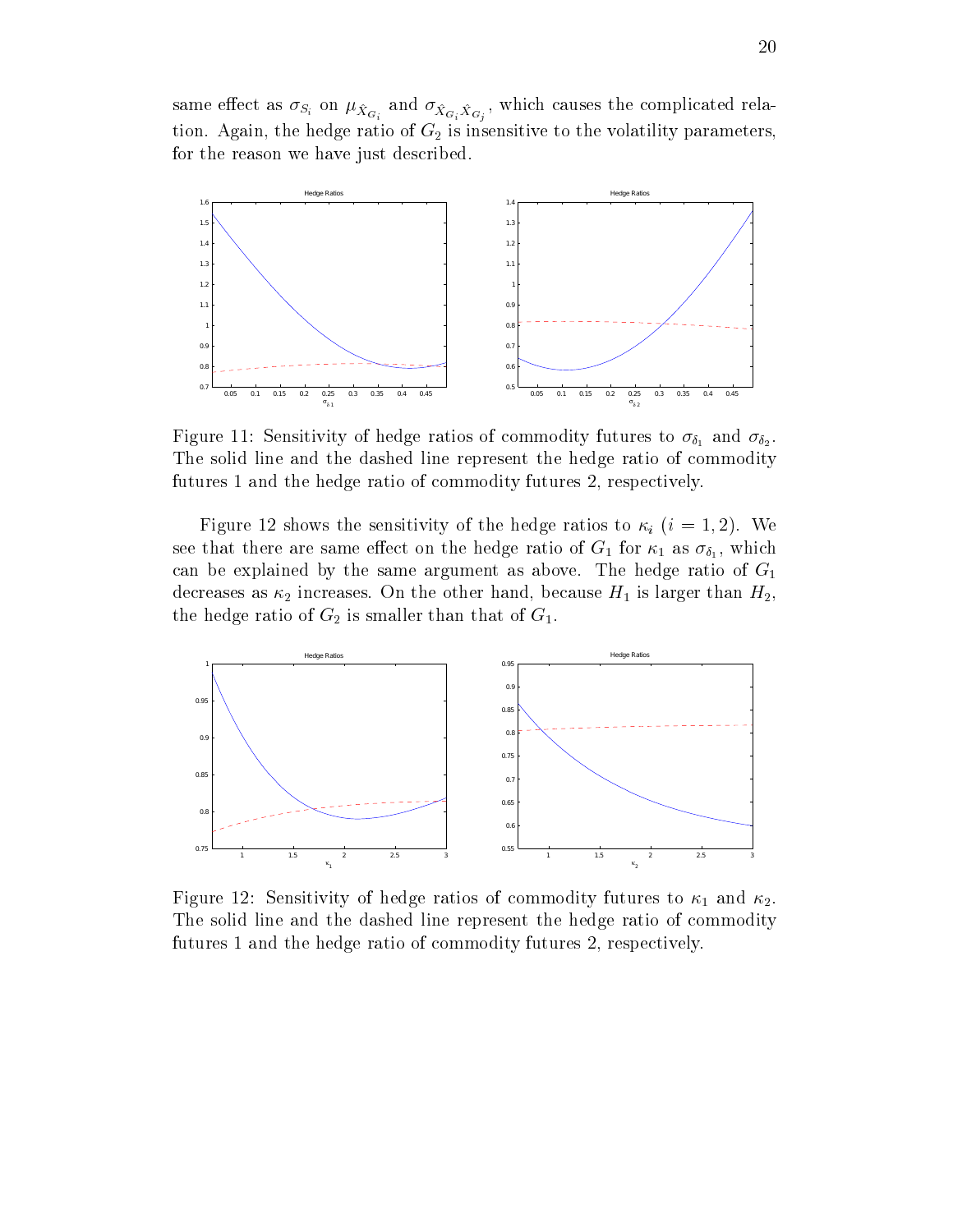### $\overline{5}$ Conclusion

In this paper, we proposed a model of the emission allowance spot price as a derivative of the commodity spread. We assumed that the emission allowance spot price at the end of the trading period was equal to the minimum of the spread of the two commodity prices and the penalty when it was positive, or equal to zero otherwise. We emphasized the interrelation between prices of emission allowances and commodities (i.e., fuels), which had not been incorporated in preceding papers on the valuation of emission allowances.

This paper showed that the emission allowance spot price could be replicated as the value of a portfolio of commodities and a risk-free asset. This formula provides a firm, such as a power company, with a hedging strategy for the required emission allowance. Furthermore, the formula implies that the emission allowance spot price could exhibit properties similar to those of commodity prices, because the emission allowance price can be replicated as a portfolio of two commodities. We characterized the values of options embedded in emission allowances. In addition, we derived the formulae for emission allowance futures and options. We also analyzed the behavior of the hedge ratios of emission allowance futures by commodity futures. From the numerical analysis with certain parameter values, we found that the option values for the penalty embedded in emission allowances was relatively large. which implied that the penalty was an important component in evaluating emission allowances.

For future research, it would be interesting to conduct an empirical analysis of the valuation formula derived in this paper. Heat/emission ratios can be included in the critical parameters in such an analysis. It would also be interesting to explore the model using alternative assumptions. For example. we could investigate a model in which the emission allowance price at the end of the period is determined in a different way to that assumed in this paper. We could also analyze a model whose underlying commodity prices follow stochastic processes that are different from the standard Gibson–Schwartz process and may include seasonality, jumps, or stochastic volatility. As we emphasized, the interrelation between the prices of emission allowances and commodities (e.g., fuels) should be the key to understanding the properties of emission allowance prices. With this point in mind, empirical analyses on the prices of coal, natural gas, electricity and other commodities should form the foundation for the study of emission allowance prices.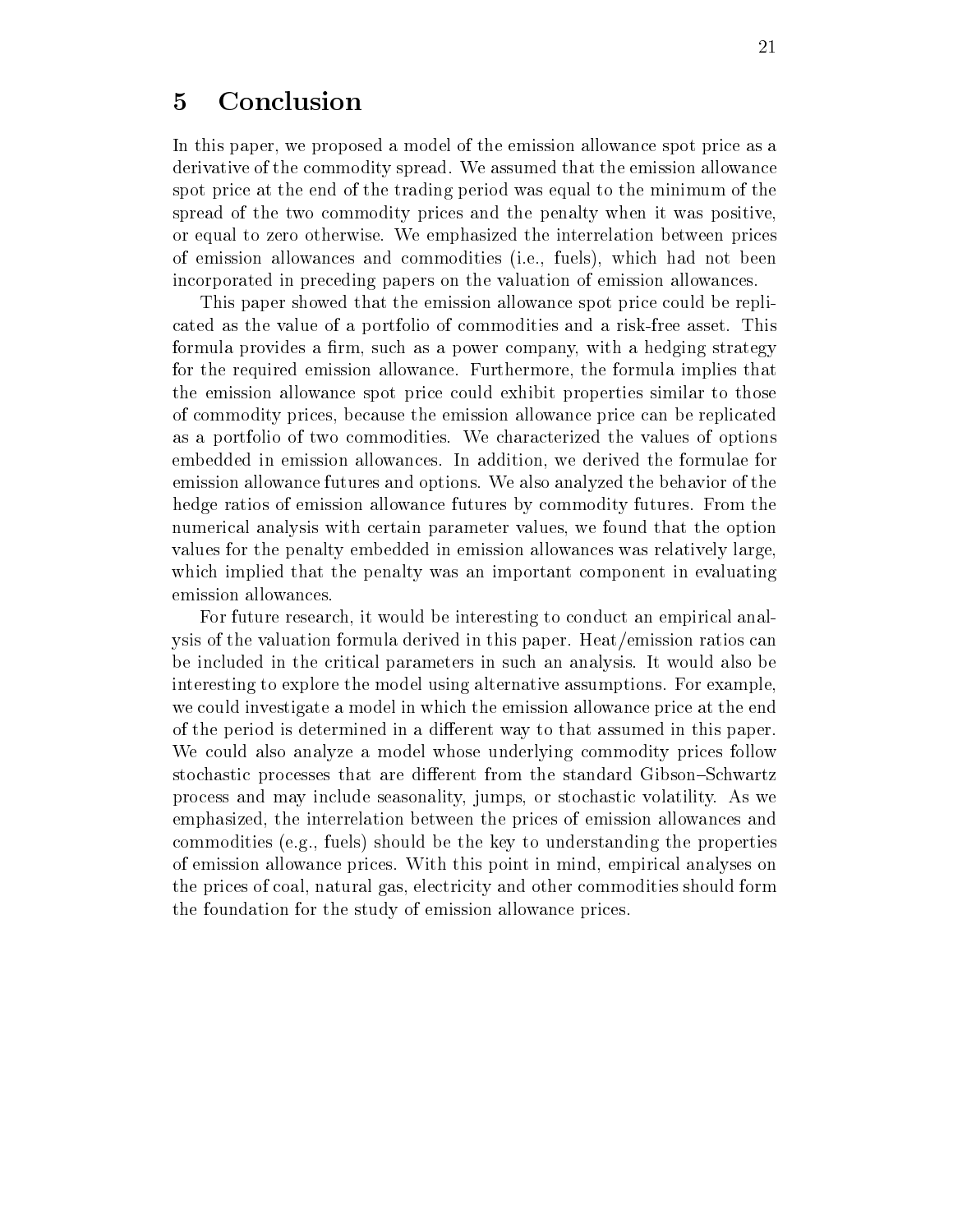### Appendices  $\boldsymbol{6}$

#### The Solutions of Spot Prices  $6.1$

In this subsection, we provide the solutions of spot prices and its statistical properties. The spot prices can be derived as follows.<sup>9</sup>

$$
S_i(T) = S_i(t) \exp \left\{ \left( r - \frac{1}{2} \sigma_{S_i}^2 - \hat{\alpha}_i \right) (T - t) + \frac{1}{\kappa_i} (\hat{\alpha}_i - \delta_i(t)) (1 - e^{-\kappa_i (T - t)}) \right. \\ \left. + \int_t^T \sigma_{S_i} dW_{S_i}(s) - \frac{1}{\kappa_i} \int_t^T \sigma_{\delta_i} dW_{\delta_i}(s) + \frac{1}{\kappa_i} \int_t^T e^{-\kappa_i (T - s)} \sigma_{\delta_i} dW_{\delta_i}(s) \right\}
$$
  
=  $S_i(t) \exp\{X_i(t, T)\}$ 

where

$$
X_i(t,T) \triangleq \left(r - \frac{1}{2}\sigma_{S_i}^2 - \hat{\alpha}_i\right)(T-t) + \frac{1}{\kappa_i}(\hat{\alpha}_i - \delta_i(t))(1 - e^{-\kappa_i(T-t)}) + \int_t^T \sigma_{S_i}dW_{S_i}(s) - \frac{1}{\kappa_i}\int_t^T \sigma_{\delta_i}dW_{\delta_i}(s) + \frac{1}{\kappa_i}\int_t^T e^{-\kappa_i(T-s)}\sigma_{\delta_i}dW_{\delta_i}(s)
$$

Notice that  $X_i(t,T)$  is a Gaussian and its mean and variance can be calculated.

$$
\mu_{X_i}(t,T) \triangleq E_t[X_i(t,T)]
$$
  
=  $\left(r - \frac{1}{2}\sigma_{S_i}^2 - \hat{\alpha}_i\right)(T-t) + \frac{1}{\kappa_i}(\hat{\alpha}_i - \delta_i(t))(1 - e^{-\kappa_i(T-t)}).$ 

The covariance  $\sigma_{X_1X_2}(t,T)$  is

$$
\sigma_{X_1 X_2}(t, T) \triangleq E_t[(X_1(t, T) - \mu_{X_1}(t, T))(X_2(t, T) - \mu_{X_2}(t, T))]
$$
\n
$$
= \left(\sigma_{S_1 S_2} - \frac{\sigma_{S_1 \delta_2}}{\kappa_2} - \frac{\sigma_{S_2 \delta_1}}{\kappa_1} + \frac{\sigma_{\delta_1 \delta_2}}{\kappa_1 \kappa_2}\right)(T - t) + \left(\frac{\sigma_{S_1 \delta_2}}{\kappa_2^2} - \frac{\sigma_{\delta_1 \delta_2}}{\kappa_1 \kappa_2^2}\right)(1 - e^{-\kappa_2 (T - t)})
$$
\n
$$
+ \left(\frac{\sigma_{S_2 \delta_1}}{\kappa_1^2} - \frac{\sigma_{\delta_1 \delta_2}}{\kappa_1^2 \kappa_2}\right)(1 - e^{-\kappa_1 (T - t)}) + \frac{\sigma_{\delta_1 \delta_2}}{\kappa_1 \kappa_2 (\kappa_1 + \kappa_2)}(1 - e^{-(\kappa_1 + \kappa_2)(T - t)})
$$

and we suppose the correlation  $\rho_{X_1 X_2}(t, T)$  as

$$
\rho_{X_1X_2}(t,T) \triangleq \frac{\sigma_{X_1X_2}(t,T)}{\sigma_{X_1}(t,T)\sigma_{X_2}(t,T)}
$$

 $9$ For derivation, see Bjerksund (1991).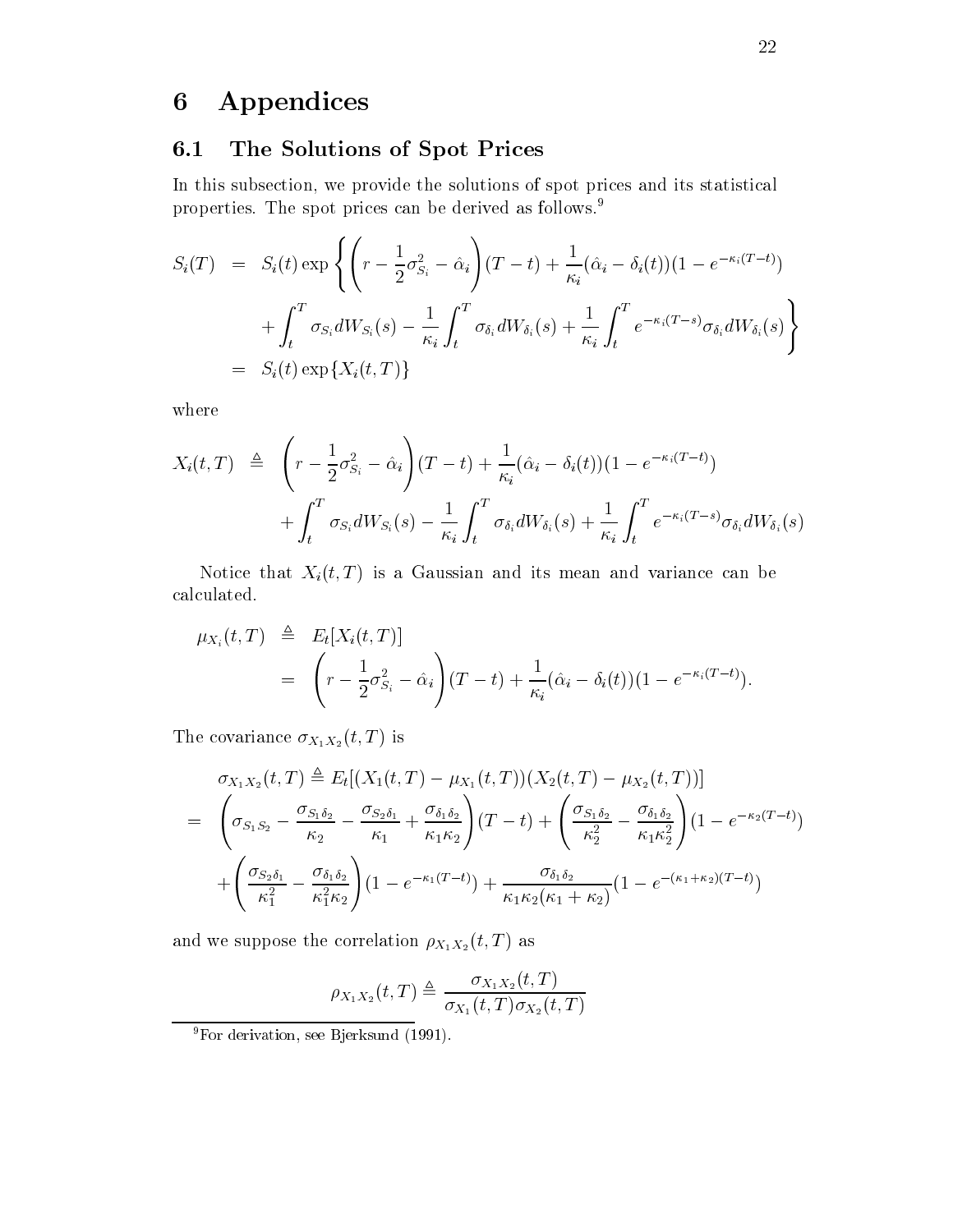Thus  $X_i(t, T)$  can be expressed as

$$
\boldsymbol{X} \triangleq \left( \begin{array}{c} X_1(t,T) \\ X_2(t,T) \end{array} \right) \sim N(\boldsymbol{\mu}_X(t,T), \Sigma_X(t,T))
$$

where

$$
\mu_X(t,T) \triangleq \begin{pmatrix} \mu_{X_1}(t,T) \\ \mu_{X_2}(t,T) \end{pmatrix}
$$
  
\n
$$
\Sigma_X(t,T) \triangleq \begin{pmatrix} \sigma_{X_1}^2(t,T) & \sigma_{X_1X_2}(t,T) \\ \sigma_{X_1X_2}(t,T) & \sigma_{X_2}^2(t,T) \end{pmatrix}.
$$

#### **Proof of Proposition 2.1** 6.2

We calculate the following equation in this subsection. Let us use the notation  $\Phi(\cdot)$  and  $\phi(\cdot)$  as the standard normal distribution and density function, respectively, and also  $N(\cdot|\mu,\sigma^2)$  and  $n(\cdot|\mu,\sigma^2)$  as normal distribution and density function with  $\mu$  and  $\sigma^2$  as mean and variance, respectively.

$$
S_e(t) = e^{-r(T-t)} E_t[((H_1S_1(T) - H_2S_2(T)) \wedge Z) \vee 0].
$$

For notational convenience, we will omit the time parameters such as  $\mu_{X_i} =$  $\mu_{X_i}(t,T)$ . The expectation is

$$
E_t[((H_1S_1(T) - H_2S_2(T)) \wedge Z) \vee 0]
$$
  
=  $H_1S_1(t)\int_{D_1} \exp\{x_1\}n(\boldsymbol{x}|\boldsymbol{\mu}_X, \Sigma_X)d\boldsymbol{x} - H_2S_2(t)\int_{D_1} \exp\{x_2\}n(\boldsymbol{x}|\boldsymbol{\mu}_X, \Sigma_X)d\boldsymbol{x}$   
+ $Z\int_{D_2} n(\boldsymbol{x}|\boldsymbol{\mu}_X, \Sigma_X)d\boldsymbol{x}$ 

where

$$
d(x_2, Z) = \ln(H_2S_2(t) \exp\{x_2\} + Z) - \ln(H_1S_1(t))
$$
  
\n
$$
D_1 = \{ \boldsymbol{x} = [x_1, x_2]^\top | d(x_2, 0) \le x_1 \le d(x_2, Z) \}
$$
  
\n
$$
D_2 = \{ \boldsymbol{x} = [x_1, x_2]^\top | x_1 > d(x_2, Z) \}.
$$

We calculate each integral. Let us use  $e_i$  to be the unit vector which *i*-th element is one. For the integrals of the first and second term, we have

$$
\int_{D_1} \exp\{x_i\} n(\boldsymbol{x}|\boldsymbol{\mu}_X, \Sigma_X) d\boldsymbol{x}
$$
\n
$$
= \exp\left\{\mu_{X_i} + \frac{1}{2} \sigma_{X_i}^2\right\} \int_{D_1} (2\pi)^{-1} |\Sigma_X|^{-\frac{1}{2}}
$$
\n
$$
\times \exp\left\{-\frac{1}{2} (\boldsymbol{x} - \boldsymbol{\mu}_X - \Sigma_X \boldsymbol{e}_i)^\top \Sigma_X^{-1} (\boldsymbol{x} - \boldsymbol{\mu}_X - \Sigma_X \boldsymbol{e}_i)\right\} d\boldsymbol{x}
$$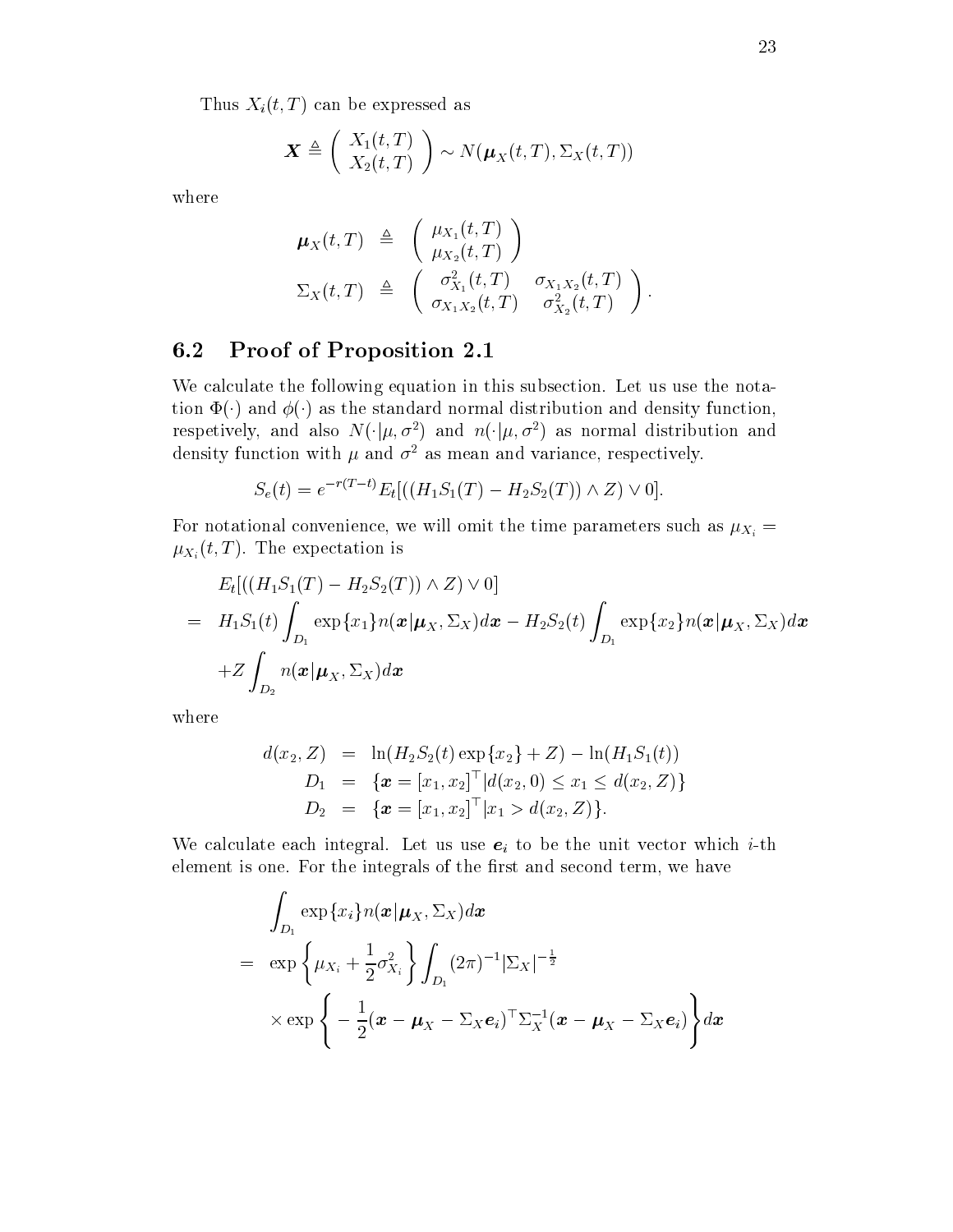where we completed the squares. Furthermore, the integral can be expanded by changing the variables.

$$
\int_{D_1} (2\pi)^{-1} |\Sigma_X|^{-\frac{1}{2}} \exp \left\{ -\frac{1}{2} (\boldsymbol{x} - \boldsymbol{\mu}_X - \Sigma_X \boldsymbol{e}_1)^{\top} \Sigma_X^{-1} (\boldsymbol{x} - \boldsymbol{\mu}_X - \Sigma_X \boldsymbol{e}_1) \right\} d\boldsymbol{x}
$$
\n
$$
= \int_{-\infty}^{\infty} \int_{d_1(x_2,0)}^{d_1(x_2,0)} (2\pi (1 - \rho_{X_1X_2}^2))^{-\frac{1}{2}} \sigma_{X_1}^{-1} \exp \left\{ -\frac{y^2}{2} \right\} (1 - \rho_{X_1X_2}^2)^{\frac{1}{2}} \sigma_{X_1} dy
$$
\n
$$
\times (2\pi)^{-\frac{1}{2}} \sigma_{X_2}^{-1} \exp \left\{ -\frac{1}{2} \left( \frac{x_2 - \mu_{X_2} - \sigma_{X_1X_2}}{\sigma_{X_2}} \right)^2 \right\} d\boldsymbol{x}_2
$$
\n
$$
= \int_{-\infty}^{\infty} (\Phi(d_1(x_2, Z)) - \Phi(d_1(x_2, 0))) n(x_2 | \mu_{X_2} + \sigma_{X_1X_2}, \sigma_{X_2}^2) d\boldsymbol{x}_2
$$

where

$$
d_1(x, z) = \frac{\ln(H_2 S_2(t) \exp\{x\} + z) - \ln(H_1 S_1(t)) - \mu_{X_1} - \sigma_{X_1}^2}{\sigma_{X_1} \sqrt{1 - \rho_{X_1 X_2}^2}}
$$

$$
-\frac{\rho_{X_1 X_2} \sigma_{X_1} \frac{x - \mu_{X_2} - \sigma_{X_1 X_2}}{\sigma_{X_2}}}{\sigma_{X_1} \sqrt{1 - \rho_{X_1 X_2}^2}}
$$

In addition, we can simplify the second part of the integration. Generally it is known that,

$$
\Phi(d_1) = P(X_1 \le d_1) = P(X_1 \le d_1, X_2 \le \infty)
$$
\n
$$
= \int_{-\infty}^{\infty} \Phi\left(\frac{d_1 - \rho_{12}x_2}{\sqrt{1 - \rho_{12}^2}}\right) \phi(x_2) dx_2
$$
\n(7)

 $% \left\vert \mathcal{L}_{\mathcal{A}}\right\vert$  where

$$
[X_1, X_2] \sim N(\mathbf{0}, \Sigma)
$$

$$
\Sigma = \begin{bmatrix} 1 & \rho_{12} \\ \rho_{12} & 1 \end{bmatrix}
$$

Notice that,

$$
d_1(x_2, 0) = \frac{\ln(H_2 S_2(t)/H_1 S_1(t)) - \mu_{X_1} - \sigma_{X_1}^2 + \rho_{X_1 X_2} \sigma_{X_1} \frac{\mu_{X_2} + \sigma_{X_1 X_2}}{\sigma_{X_2}}}{\sigma_{X_1} \sqrt{1 - \rho_{X_1 X_2}^2}}
$$

$$
- \frac{\left(\frac{\rho_{X_1 X_2} \sigma_{X_1}}{\sigma_{X_2}} - 1\right) (\sigma_{X_2} \hat{x}_1 + \mu_{X_2} + \sigma_{X_1 X_2})}{\sigma_{X_1} \sqrt{1 - \rho_{X_1 X_2}^2}}
$$

$$
= \frac{\hat{\mu}_1 - \hat{\rho} \hat{x}_1}{\sqrt{1 - \hat{\rho}^2}}
$$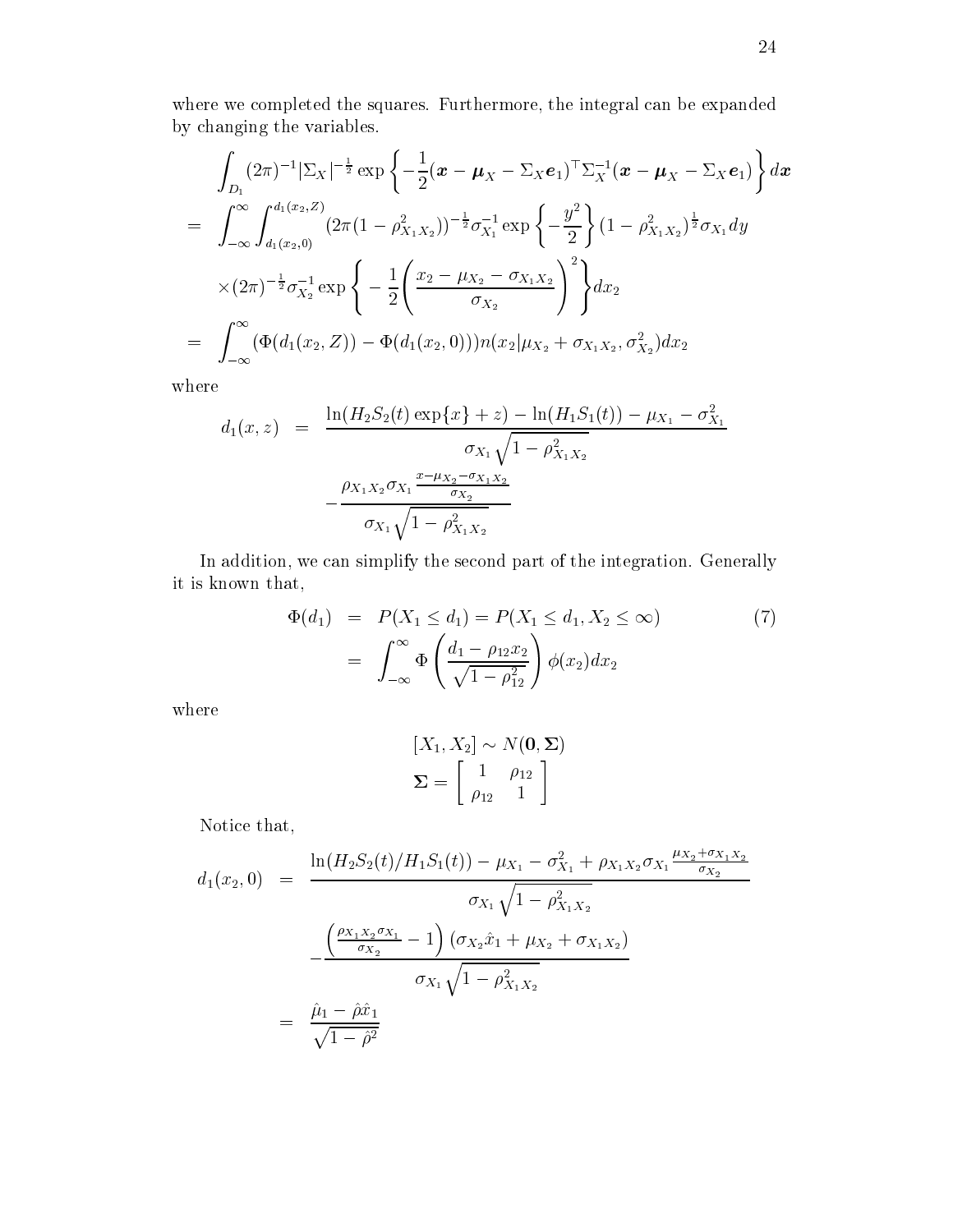where we defined  $\hat{x}_1 = (x_2 - \mu_{X_2} - \sigma_{X_1 X_2})/\sigma_{X_2}$  and used the following facts.

$$
\frac{\hat{\rho}}{\sqrt{1-\hat{\rho}^2}} = \frac{\left(\frac{\rho_{X_1 X_2} \sigma_{X_1}}{\sigma_{X_2}} - 1\right) \sigma_{X_2}}{\sigma_{X_1} \sqrt{1-\rho_{X_1 X_2}^2}} = \frac{\rho_{X_1 X_2} \sigma_{X_1} - \sigma_{X_2}}{\sigma_{X_1} \sqrt{1-\rho_{X_1 X_2}^2}}
$$
\n
$$
\Rightarrow \hat{\rho} = \frac{\rho_{X_1 X_2} \sigma_{X_1} - \sigma_{X_2}}{\sqrt{\sigma_{X_1}^2 - 2\rho_{X_1 X_2} \sigma_{X_1} \sigma_{X_2} + \sigma_{X_2}^2}}
$$
\n
$$
\hat{\mu}_1 \equiv \sqrt{1-\hat{\rho}^2} \left(\frac{\ln(H_2 S_2(t)/H_1 S_1(t)) - \mu_{X_1} - \sigma_{X_1}^2 + \rho_{X_1 X_2} \sigma_{X_1} \frac{\mu_{X_2} + \sigma_{X_1 X_2}}{\sigma_{X_2}}}{\sigma_{X_1} \sqrt{1-\rho_{X_1 X_2}^2}}\right)
$$
\n
$$
-\frac{\left(\frac{\rho_{X_1 X_2} \sigma_{X_1}}{\sigma_{X_2}} - 1\right) (\mu_{X_2} + \sigma_{X_1 X_2})}{\sigma_{X_1} \sqrt{1-\rho_{X_1 X_2}^2}}\right)}
$$
\n
$$
= \frac{\ln(H_2 S_2(t)/H_1 S_1(t)) - \mu_{X_1} + \mu_{X_2} - \sigma_{X_1}^2 + \sigma_{X_1 X_2}}{\sqrt{\sigma_{X_1}^2 - 2\sigma_{X_1 X_2} + \sigma_{X_2}^2}}
$$

Now, we have

$$
- \int_{-\infty}^{\infty} \Phi(d_1(x_2, 0)) n(x_2 | \mu_{X_2} + \sigma_{X_1 X_2}, \sigma_{X_2}^2) dx_2
$$
  
= 
$$
- \int_{-\infty}^{\infty} \Phi\left(\frac{\hat{\mu}_1 - \hat{\rho} \hat{x}_1}{\sqrt{1 - \hat{\rho}^2}}\right) \phi(\hat{x}_1) d\hat{x}_1 = -\Phi(\hat{\mu}_1)
$$

where we used  $n(x|\mu_{X_2} + \sigma_{X_1X_2}, \sigma_{X_2}^2) = \frac{1}{\sigma_{X_2}} \phi(\frac{x - \mu_{X_2} - \sigma_{X_1X_2}}{\sigma_{X_2}})$ , changed the variables and  $(7)$ .

The other integrals are calculated in similar manner.

$$
\int_{D_1} (2\pi)^{-1} |\Sigma_X|^{-\frac{1}{2}} \exp \left\{-\frac{1}{2} (\boldsymbol{x} - \boldsymbol{\mu}_X - \Sigma_X \boldsymbol{e}_2)^{\top} \Sigma_X^{-1} (\boldsymbol{x} - \boldsymbol{\mu}_X - \Sigma_X \boldsymbol{e}_2)\right\} d\boldsymbol{x}
$$
\n
$$
= \int_{-\infty}^{\infty} \Phi(d_2(x_2, Z)) n(x_2 | \mu_{X_2} + \sigma_{X_2}^2, \sigma_{X_2}^2) dx_2 - \Phi(\hat{\mu}_2)
$$

where

$$
d_2(x, z) = \frac{\ln(H_2 S_2(t) \exp\{x\} + z) - \ln(H_1 S_1(t)) - \mu_{X_1} - \rho_{X_1 X_2} \sigma_{X_1} \frac{x - \mu_{X_2}}{\sigma_{X_2}}}{\sigma_{X_1} \sqrt{1 - \rho_{X_1 X_2}^2}}
$$
  

$$
\hat{\mu}_2 = \frac{\ln(H_2 S_2(t) / H_1 S_1(t)) - \mu_{X_1} + \mu_{X_2} - \sigma_{X_1 X_2} + \sigma_{X_2}^2}{\sqrt{\sigma_{X_1}^2 - 2\sigma_{X_1 X_2} + \sigma_{X_2}^2}}
$$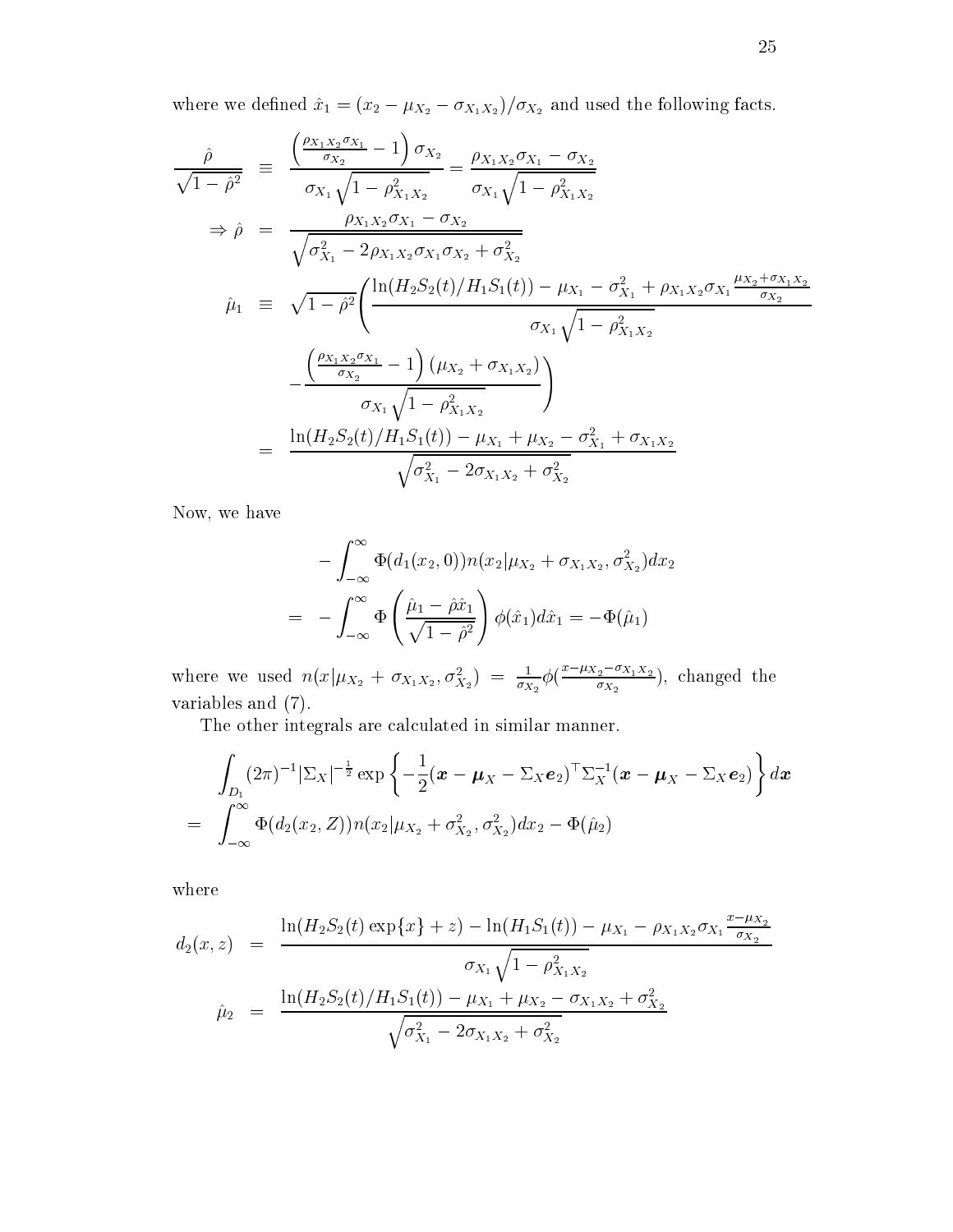The integral of the last term is

$$
\int_{D_2} (2\pi)^{-1} |\Sigma_X|^{-\frac{1}{2}} \exp \left\{-\frac{1}{2} (\boldsymbol{x} - \boldsymbol{\mu}_X)^{\top} \Sigma_X^{-1} (\boldsymbol{x} - \boldsymbol{\mu}_X)\right\} d\boldsymbol{x}
$$
\n
$$
= \int_{-\infty}^{\infty} \Phi(-d_2(x_2, Z)) n(x_2 | \mu_{X_2}, \sigma_{X_2}^2) dx_2
$$

Collecting all terms, we have the valuation formula.

$$
S_e(t) = \hat{H}_1(t,T)S_1(t) - \hat{H}_2(t,T)S_2(t) + \hat{H}_3(t,T)Z \tag{8}
$$

 $% \left\vert \mathcal{L}_{\mathcal{A}}\right\vert$  where

$$
\hat{H}_1(t,T) = H_1 \exp \left\{ -r(T-t) + \mu_{X_1}(t,T) + \frac{1}{2} \sigma_{X_1}^2(t,T) \right\} \times \left( \int_{-\infty}^{\infty} \Phi(d_1(x_2, Z)) n(x_2 | \mu_{X_2}(t,T) + \sigma_{X_1 X_2}(t,T), \sigma_{X_2}^2(t,T)) dx_2 \n- \Phi(\hat{\mu}_1(t,T)) \right)
$$

$$
\hat{H}_2(t,T) = H_2 \exp \left\{ -r(T-t) + \mu_{X_2}(t,T) + \frac{1}{2} \sigma_{X_2}^2(t,T) \right\}
$$
\n
$$
\times \left( \int_{-\infty}^{\infty} \Phi(d_2(x_2, Z)) n(x_2 | \mu_{X_2}(t,T) + \sigma_{X_2}^2(t,T), \sigma_{X_2}^2(t,T)) dx_2
$$
\n
$$
- \Phi(\hat{\mu}_2(t,T)) \right)
$$

$$
\hat{H}_3(t,T) = \exp(-r(T-t)) \int_{-\infty}^{\infty} \Phi(-d_2(x_2, Z)) n(x_2 | \mu_{X_2}(t, T), \sigma_{X_2}^2(t, T)) dx_2
$$
\n
$$
d_1(x,z) = d_2(x,z) - \sigma_{X_1}(t,T) \sqrt{1 - \rho_{X_1X_2}^2(t,T)}
$$
\n
$$
d_2(x,z) = \frac{\ln(H_2 S_2(t) \exp\{x\} + z) - \ln(H_1 S_1(t)) - \mu_{X_1}(t,T)}{\sigma_{X_1}(t,T) \sqrt{1 - \rho_{X_1X_2}^2(t,T)}}
$$
\n
$$
-\frac{\rho_{X_1X_2}(t,T) \sigma_{X_1}(t,T) \frac{x - \mu_{X_2}(t,T)}{\sigma_{X_2}(t,T)}}{\sigma_{X_1}(t,T) \sqrt{1 - \rho_{X_1X_2}^2(t,T)}}
$$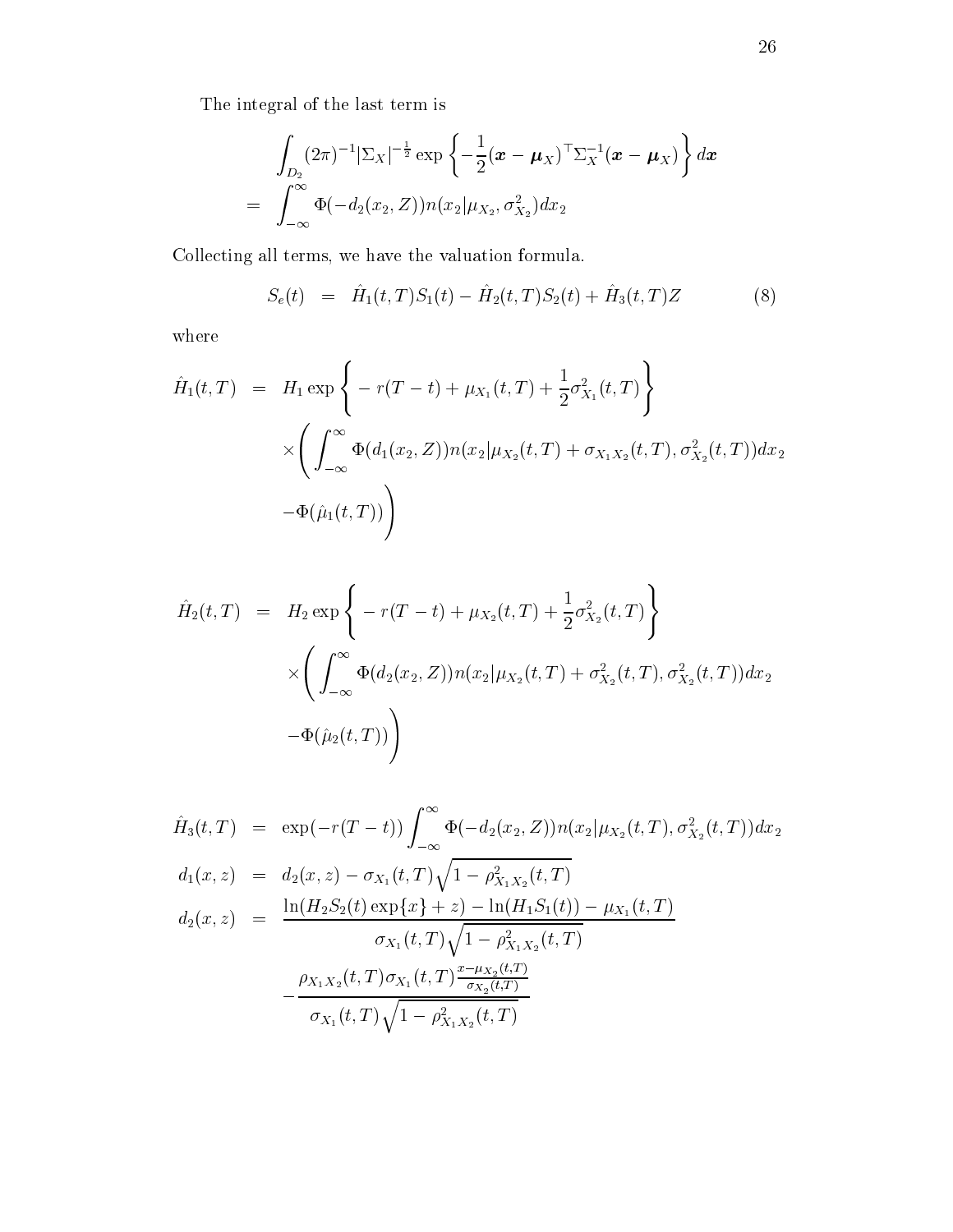$$
\hat{\mu}_1(t,T) = \frac{\ln(H_2 S_2(t)/H_1 S_1(t)) - \mu_{X_1}(t,T) + \mu_{X_2}(t,T) - \sigma_{X_1}^2(t,T) + \sigma_{X_1 X_2}(t,T)}{\sqrt{\sigma_{X_1}^2(t,T) - 2\sigma_{X_1 X_2}(t,T) + \sigma_{X_2}^2(t,T)}}
$$
\n
$$
\hat{\mu}_2(t,T) = \hat{\mu}_1(t,T) + \sqrt{\sigma_{X_1}^2(t,T) - 2\sigma_{X_1 X_2}(t,T) + \sigma_{X_2}^2(t,T)}
$$

#### Proof of Proposition 3.1 6.3

In this subsection, we derive the hedging strategy for emission allowance using futures commodities. First, we use the future commodity prices equation written in terms of spot commodity prices and derive the future price process using Ito's lemma. This price process can be explicitly written in terms of futures price levels. Then, we calculate the expectation and covariance of stochastic terms of futures price using properties of stochastic calculus.

$$
G_i(t,T) = S_i(t)e^{\mu_{\hat{X}_i}(t,T) + \frac{\sigma_{\hat{X}_i}^2(t,T)}{2}}
$$

where

$$
\mu_{\hat{X}_i}(t,T) = E_t[\hat{X}_i(t,T)]
$$
  
= 
$$
\left(r - \frac{\sigma_{S_i}^2}{2} - \hat{\alpha}_i\right)(T-t) + \frac{(\hat{\alpha}_i - \delta_i(t))}{\kappa_i}(1 - e^{-\kappa_i(T-t)})
$$

and

$$
\sigma_{\hat{X}_i}^2(t,T) = E_t[(\hat{X}_i(t,T) - \mu_{\hat{X}_i}(t,T))^2]
$$
\n
$$
= \left(\sigma_{S_i}^2 + \frac{\sigma_{\delta_i}^2}{\kappa_i^2} - \frac{2\sigma_{S_i\delta_i}}{\kappa_i}\right)(T-t) + \frac{\sigma_{\delta_i}^2}{2\kappa_i^3}(1 - e^{-2\kappa_i(T-t)})
$$
\n
$$
+ 2\left(-\frac{\sigma_{\delta_i}^2}{\kappa_i^3} + \frac{\sigma_{S_i\delta_i}}{\kappa_i^2}\right)(1 - e^{-\kappa_i(T-t)})
$$

We need the following partial derivatives.

$$
\frac{\partial G_i(t,T)}{\partial S_i(t)} = \frac{G_i(t,T)}{S_i(t)},
$$
  
\n
$$
\frac{\partial G_i(t,T)}{\partial \delta_i(t)} = -\frac{1 - e^{-\kappa_i(T-t)}}{\kappa_i} G_i(t,T).
$$

Since the futures price  $G_i(t, T)$  is a function of  $S_i(t), \delta_i(t)$  and twice differentiable, we can use the Ito's lemma and the dynamics of future price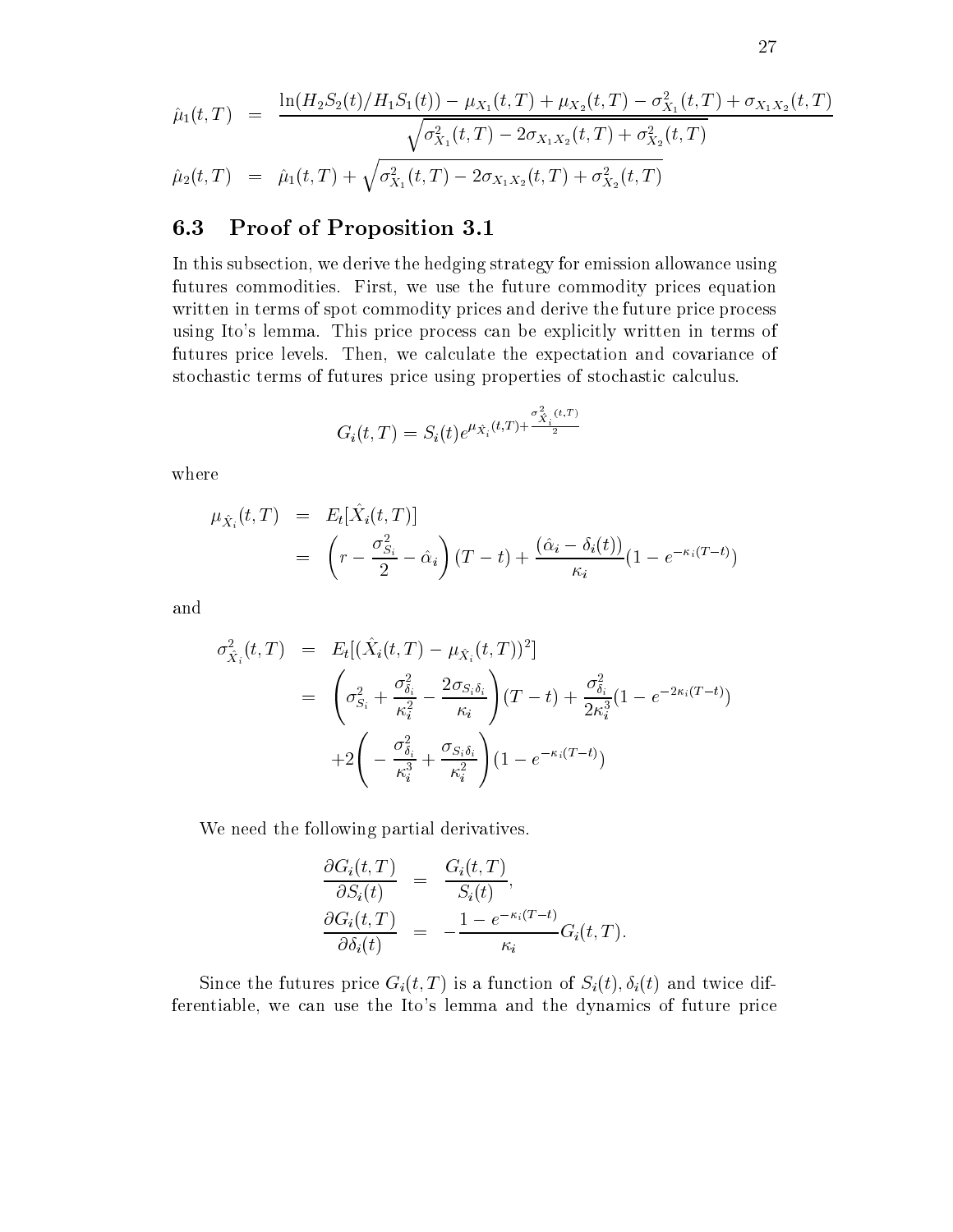$$
dG_i(t,T) = \sigma_{S_i} S_i(t) \frac{\partial G_i}{\partial S_i} dW_{S_i}(t) + \sigma_{\delta_i} \frac{\partial G_i}{\partial \delta_i} dW_{\delta_i}(t)
$$
  
= 
$$
\left( \sigma_{S_i} dW_{S_i}(t) - \sigma_{\delta_i} \frac{1 - e^{-\kappa_i(T-t)}}{\kappa_i} dW_{\delta_i}(t) \right) G_i(t,T).
$$

where the drift term is 0 since  $G_i(t,T)$  is martingale under the risk-neutral probability.

Again, using Ito's lemma we have,

$$
d \log G_i(t, T)
$$
  
= 
$$
-\frac{1}{2} \left[ \sigma_{S_i}^2 - 2\sigma_{S_i \delta_i} \left( \frac{1 - e^{-\kappa_i (T-t)}}{\kappa_i} \right) + \sigma_{\delta_i}^2 \left( \frac{1 - 2e^{-\kappa_i (T-t)} + e^{-2\kappa_i (T-t)}}{\kappa_i^2} \right) \right] dt
$$
  
+ 
$$
\sigma_{S_i} dW_{S_i}(t) - \sigma_{\delta_i} \frac{1 - e^{-\kappa_i (T-t)}}{\kappa_i} dW_{\delta_i}(t)
$$

The futures price can be expressed as follows.

$$
G_i(T_0, T_i) = G_i(t, T_i) e^{\dot{X}_{G_i}(t, T_0, T_i)}, \quad t \leq T_0 \leq T_i
$$

 $% \left\vert \mathcal{L}_{\mathcal{A}}\right\vert$  where

$$
\hat{X}_{G_i}(t, T_0, T_i) \equiv \mu_{\hat{X}_{G_i}}(t, T_0, T_i) \n+ \int_t^{T_0} \sigma_{S_i} dW_{S_i}(u) - \int_t^{T_0} \sigma_{\delta_i} \frac{1 - e^{-\kappa_i (T_i - u)}}{\kappa_i} dW_{\delta_i}(u)
$$

The expectation value  $\mu_{\hat{X}_{G_i}}(t, T_0, T_i)$  is

$$
\mu_{\hat{X}_{G_i}}(t, T_0, T_i) \equiv E_t[\hat{X}_{G_i}(t, T_0, T_i)]
$$
\n
$$
= -\frac{1}{2} \left[ \sigma_{S_i}^2(T_0 - t) - 2\sigma_{S_i \delta_i} \frac{1}{\kappa_i} \left\{ (T_0 - t) - \frac{1}{\kappa_i} (e^{-\kappa_i (T_i - T_0)} - e^{-\kappa_i (T_i - t)}) \right\} + \sigma_{\delta_i}^2 \left\{ \frac{T_0 - t}{\kappa_i^2} - \frac{2}{\kappa_i^3} (e^{-\kappa_i (T_i - T_0)} - e^{-\kappa_i (T_i - t)}) + \frac{1}{2\kappa_i^3} (e^{-2\kappa_i (T_i - T_0)} - e^{-2\kappa_i (T_i - t)}) \right\}.
$$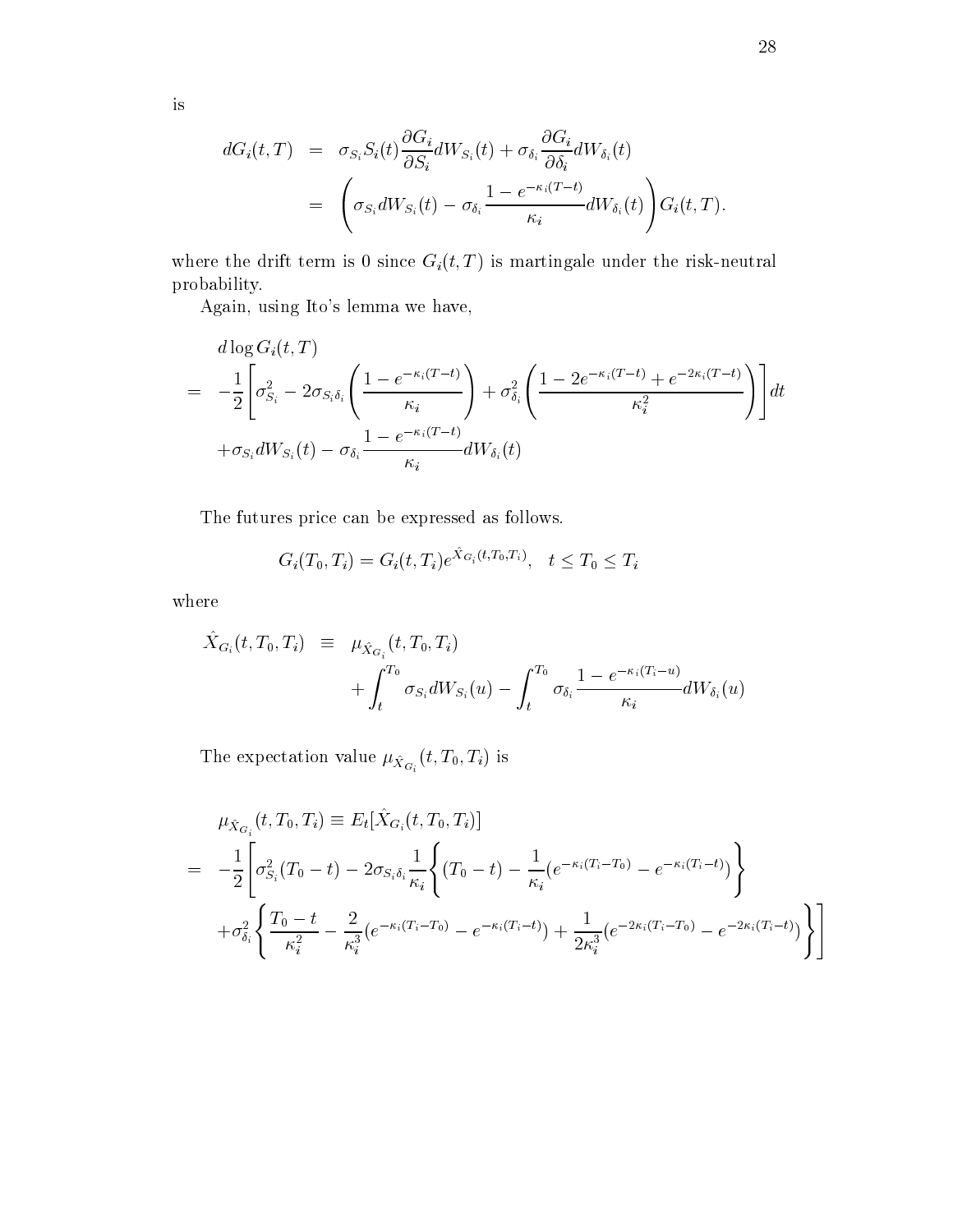The covariance of  $\hat{X}_{G_i}(t, T_0, T_i)$  and  $\hat{X}_{G_j}(t, T_0, T_j)$  is calculated as follows.

$$
\sigma_{\hat{X}_{G_i}\hat{X}_{G_j}}(t, T_0, T_i, T_j) \equiv \text{cov}_{t}[\hat{X}_{G_i}(t, T_0, T_i), \hat{X}_{G_j}(t, T_0, T_j)]
$$
\n
$$
= \sigma_{S_i S_j}(T_0 - t) - \sigma_{S_i \delta_j} \frac{1}{\kappa_j} \left\{ (T_0 - t) - \frac{1}{\kappa_j} (e^{-\kappa_j (T_j - T_0)} - e^{-\kappa_j (T_j - t)}) \right\}
$$
\n
$$
- \sigma_{\delta_i S_j} \frac{1}{\kappa_i} \left\{ (T_0 - t) - \frac{1}{\kappa_i} (e^{-\kappa_i (T_i - T_0)} - e^{-\kappa_i (T_i - t)}) \right\}
$$
\n
$$
+ \sigma_{\delta_i \delta_j} \left[ \frac{1}{\kappa_i \kappa_j} \left\{ (T_0 - t) - \frac{1}{\kappa_i} (e^{-\kappa_i (T_i - T_0)} - e^{-\kappa_i (T_i - t)}) - \frac{1}{\kappa_j} (e^{-\kappa_j (T_j - T_0)} - e^{-\kappa_j (T_j - t)}) \right\}
$$
\n
$$
+ \frac{1}{\kappa_i + \kappa_j} (e^{-\kappa_i (T_i - T_0) - \kappa_j (T_j - T_0)} - e^{-\kappa_i (T_i - t) - \kappa_j (T_j - t)}) \right\}
$$

Now we derive the emission allowance futures price using commodity future prices.

$$
G_e(t,T) = E_t[S_e(T)] = E_t[((H_1S_1(T) - H_2S_2(T)) \wedge Z) \vee 0]
$$
  
= 
$$
E_t[((H_1G_1(t,T)e^{\hat{X}_{G_1}(t,T,T)} - H_2G_2(t,T)e^{\hat{X}_{G_2}(t,T,T)}) \wedge Z) \vee 0]
$$

With the same argument as in the proof of Proposition 2.1, we have

$$
G_e(t,T) = \hat{\hat{H}}_1(t,T)G_1(t,T) - \hat{\hat{H}}_2(t,T)G_2(t,T) + \hat{\hat{H}}_3(t,T)Z
$$

 $% \left\vert \mathcal{L}_{\mathcal{A}}\right\vert$  where

$$
\hat{H}_1(t,T) = H_1 \exp \left\{ \mu_{\hat{X}_{G_1}}(t,T,T) + \frac{1}{2} \sigma_{\hat{X}_{G_1}}^2(t,T,T,T) \right\} \times \left\{ \int_{-\infty}^{\infty} \Phi(d_{G_1}(x_2, Z)) \times n(x_2 | \mu_{\hat{X}_{G_2}}(t,T,T) + \sigma_{\hat{X}_{G_1}\hat{X}_{G_2}}(t,T,T,T), \sigma_{\hat{X}_{G_2}}^2(t,T,T,T)) dx_2 - \Phi(\hat{\mu}_{G_1}(t,T)) \right\}
$$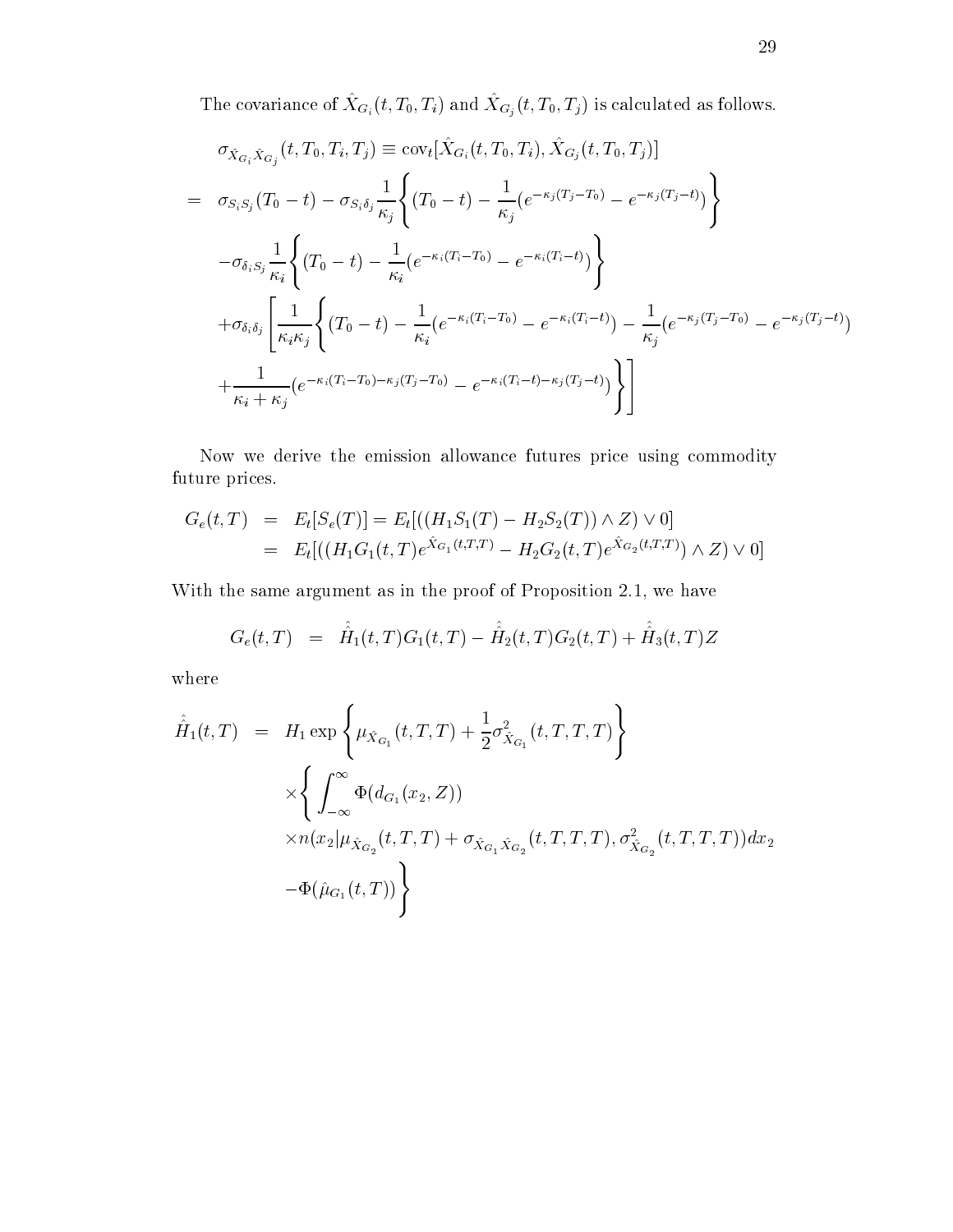$$
\hat{H}_{2}(t,T) = H_{2} \exp \left\{ \mu_{\hat{X}_{G_{2}}}(t,T,T) + \frac{1}{2} \sigma_{\hat{X}_{G_{2}}}^{2}(t,T,T,T) \right\} \times \left\{ \int_{-\infty}^{\infty} \Phi(d_{G_{2}}(x_{2},Z)) \times n(x_{2}|\mu_{\hat{X}_{G_{2}}}(t,T,T) + \sigma_{\hat{X}_{G_{2}}}^{2}(t,T,T,T), \sigma_{\hat{X}_{G_{2}}}^{2}(t,T,T,T)) dx_{2} \n- \Phi(\hat{\mu}_{G_{2}}(t,T)) \right\}
$$
\n
$$
\hat{H}_{3}(t,T) = \int_{-\infty}^{\infty} \Phi(-d_{G_{2}}(x_{2},Z)) n(x_{2}|\mu_{\hat{X}_{G_{2}}}(t,T,T), \sigma_{\hat{X}_{G_{2}}}^{2}(t,T,T,T)) dx_{2} \nd_{G_{1}}(x,Z) = d_{G_{2}}(x,Z) - \sigma_{\hat{X}_{G_{1}}}(t,T,T,T) \sqrt{1 - \rho_{\hat{X}_{G_{1}},\hat{X}_{G_{2}}}^{2}(t,T,T,T)} \nd_{G_{2}}(x,Z) = \frac{\ln(H_{2}G_{2}(t,T) \exp(x) + Z) - \ln(H_{1}G_{1}(t,T)) - \mu_{\hat{X}_{G_{1}}}(t,T,T)}{\sigma_{\hat{X}_{G_{1}}}(t,T,T,T)} \sqrt{1 - \rho_{\hat{X}_{G_{1}},\hat{X}_{G_{2}}}(t,T,T,T)} \n- \frac{\rho_{\hat{X}_{G_{1}},\hat{X}_{G_{2}}}(t,T,T,T) \sqrt{1 - \rho_{\hat{X}_{G_{1}},\hat{X}_{G_{2}}}(t,T,T,T)}}{\sigma_{\hat{X}_{G_{1}}}(t,T,T,T) \sqrt{1 - \rho_{\hat{X}_{G_{1}},\hat{X}_{G_{2}}}(t,T,T,T)} + \sqrt{\sigma_{\hat{X}_{G_{1}}}(t,T,T,T)} \sqrt{1 - \rho_{\hat{X}_{G_{1}},\hat{X}_{G_{2}}}(t,T,T,T)} + \rho_{\hat{X}_{G_{2}}}(t,T,T,T)} + \rho_{\hat{X}_{G_{2}}}(t,T,T,T) + \sigma_{\hat{X}_{G_{2}}}(t,T,T,T)} + \frac{\sigma_{\hat{X}_{G_{1}}}(t,T,T,T) - 2\sigma_{\hat{X}_{G_{1}},\hat{X}_{G_{2}}
$$

We now derive the hedging equation for emission allowance futures price using commodity futures prices. Using Ito's lemma, the dynamics of emission allowance futures price  $dG_e(t,T)$  is

$$
dG_e(t,T) = G_1(t,T)d\hat{H}_1(t,T) + \hat{H}_1(t,T)dG_1(t,T) + d\hat{H}_1(t,T)dG_1(t,T)
$$
  

$$
-G_2(t,T)d\hat{H}_2(t,T) - \hat{H}_2(t,T)dG_2(t,T) - d\hat{H}_2(t,T)dG_2(t,T)
$$
  

$$
+ Zd\hat{H}_3(t,T)
$$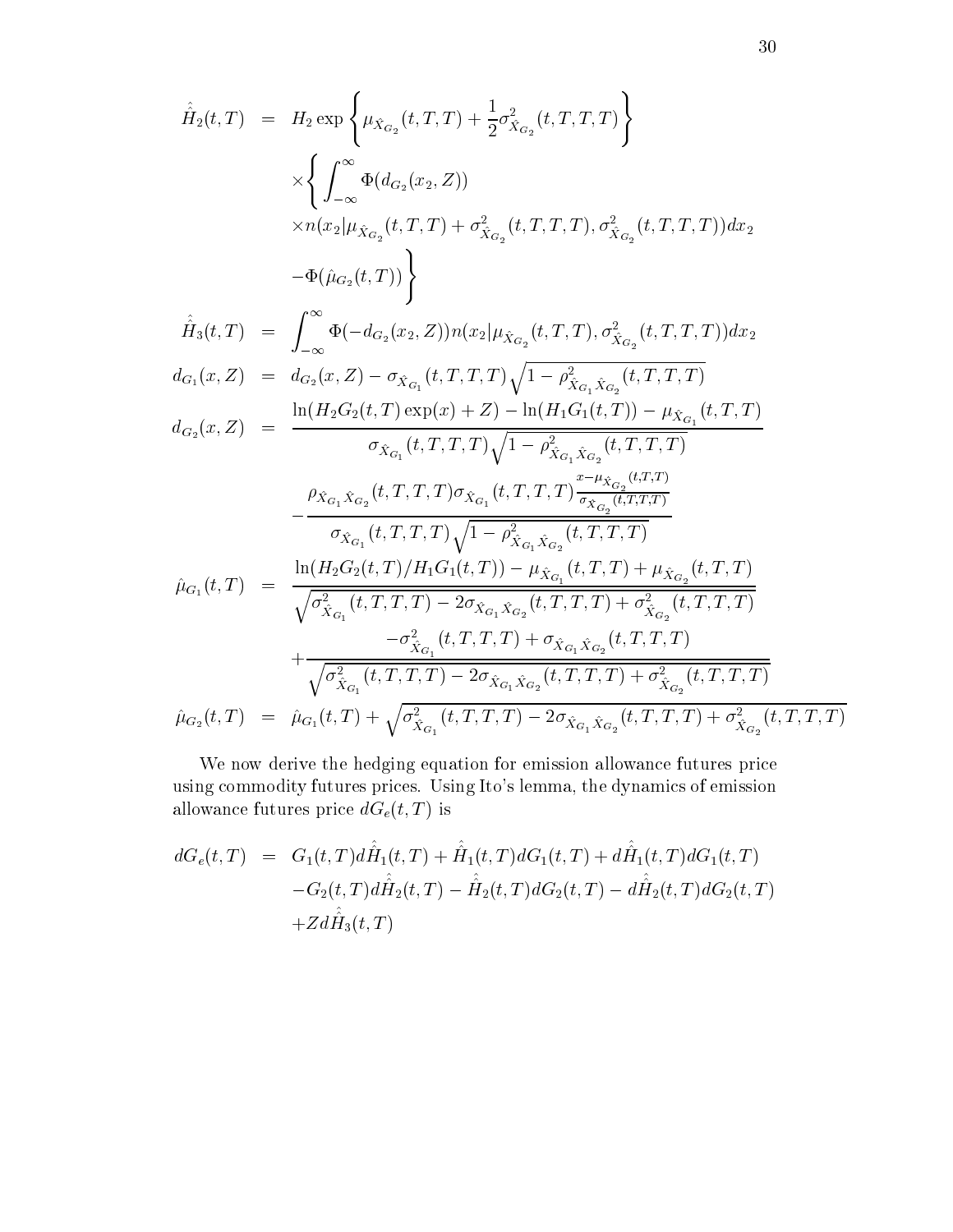and  $d\hat{\hat{H}}_i(t,T)$  is

$$
d\hat{H}_i(t,T) = \frac{\partial \hat{H}_i(t,T)}{\partial t} dt + \sum_{j=1}^2 \frac{\partial \hat{H}_i(t,T)}{\partial G_j(t,T)} dG_j(t,T)
$$
  
+ 
$$
\frac{1}{2} \sum_{j,k=1}^2 \frac{\partial^2 \hat{H}_i(t,T)}{\partial G_j(t,T) \partial G_k(t,T)} \left( \sigma_{S_j} \sigma_{S_k} G_j(t,T) G_k(t,T) - \sigma_{S_j \delta_k} \frac{1 - e^{-\kappa_k(T-t)}}{\kappa_k} G_j(t,T) G_k(t,T) - \sigma_{S_k \delta_j} \frac{1 - e^{-\kappa_j(T-t)}}{\kappa_j} G_j(t,T) G_k(t,T)
$$
  
+ 
$$
\sigma_{\delta_j \delta_k} \frac{(1 - e^{-\kappa_j(T-t)}) (1 - e^{-\kappa_k(T-t)})}{\kappa_j \kappa_k} G_j(t,T) G_k(t,T) G_k(t,T) \right) dt
$$

Substituting  $d\hat{\hat{H}}_i(t,T)$  to  $dG_e(t,T),$  we have

$$
= \begin{cases} \frac{\partial \hat{H}_1(t,T)}{\partial t} G_1(t,T) - \frac{\partial \hat{H}_2(t,T)}{\partial t} G_2(t,T) + Z \frac{\partial \hat{H}_3(t,T)}{\partial t} \\ + \sum_{j,k=1}^2 \left( \frac{G_1(t,T)}{2} \frac{\partial^2 \hat{H}_1(t,T)}{\partial G_j(t,T) \partial G_k(t,T)} - \frac{G_2(t,T)}{2} \frac{\partial^2 \hat{H}_2(t,T)}{\partial G_j(t,T) \partial G_k(t,T)} \right. \\ + \frac{Z}{2} \frac{\partial^2 \hat{H}_3(t,T)}{\partial G_j(t,T) \partial G_k(t,T)} \bigg) \bigg( \sigma_{S_j S_k} G_j(t,T) G_k(t,T) \\ - \sigma_{S_j \delta_k} \frac{1 - e^{-\kappa_k(T-t)}}{\kappa_k} G_j(t,T) G_k(t,T) - \sigma_{S_k \delta_j} \frac{1 - e^{-\kappa_j(T-t)}}{\kappa_j} G_j(t,T) G_k(t,T) \\ + \sigma_{\delta_j \delta_k} \frac{(1 - e^{-\kappa_j(T-t)}) (1 - e^{-\kappa_k(T-t)})}{\kappa_j \kappa_k} G_j(t,T) G_k(t,T) \bigg) \\ + \frac{\partial \hat{H}_1(t,T)}{\partial G_1(t,T)} \bigg( \sigma_{S_1}^2 G_1^2(t,T) - 2 \sigma_{S_1 \delta_1} \frac{1 - e^{-\kappa_1(T-t)}}{\kappa_1} G_1^2(t,T) \\ + \sigma_{\delta_1}^2 \frac{(1 - e^{-\kappa_1(T-t)})^2}{\kappa_1^2} G_1^2(t,T) \bigg) \end{cases}
$$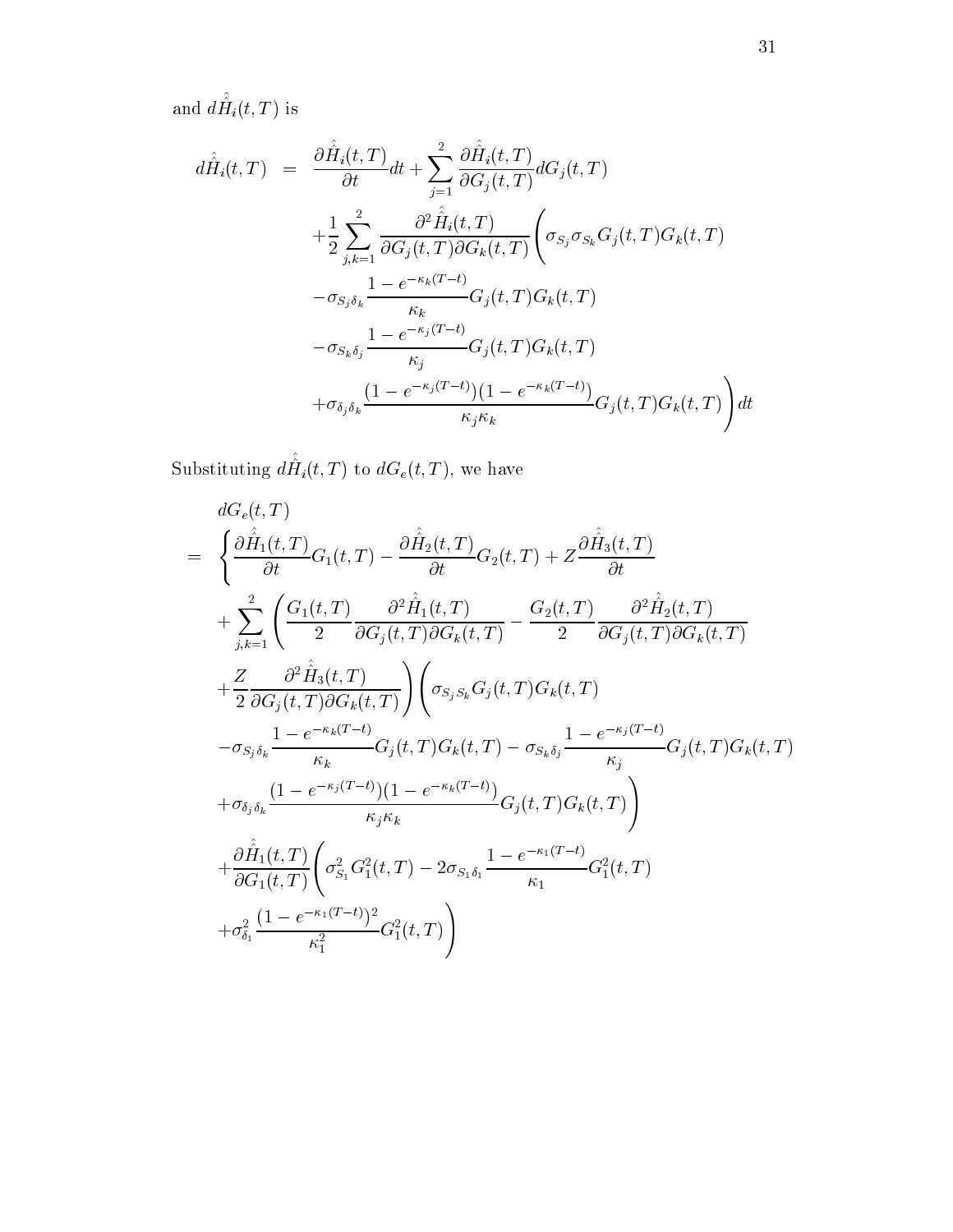$$
+\frac{\partial \hat{H}_1(t,T)}{\partial G_2(t,T)} \bigg( \sigma_{S_1S_2}G_1(t,T)G_2(t,T) - \sigma_{S_1\delta_2} \frac{1 - e^{-\kappa_2(T-t)}}{\kappa_2} G_1(t,T)G_2(t,T) \bigg)
$$
  
\n
$$
- \sigma_{S_2\delta_1} \frac{1 - e^{-\kappa_1(T-t)}}{\kappa_1} G_1(t,T)G_2(t,T)
$$
  
\n
$$
+ \sigma_{\delta_1\delta_2} \frac{(1 - e^{-\kappa_1(T-t)}) (1 - e^{-\kappa_2(T-t)})}{\kappa_1 \kappa_2} G_1(t,T)G_2(t,T) \bigg)
$$
  
\n
$$
- \frac{\partial \hat{H}_2(t,T)}{\partial G_2(t,T)} \bigg( \sigma_{S_2}^2 G_2^2(t,T) - 2 \sigma_{S_2\delta_2} \frac{1 - e^{-\kappa_2(T-t)}}{\kappa_2} G_2^2(t,T)
$$
  
\n
$$
+ \sigma_{\delta_2}^2 \frac{(1 - e^{-\kappa_2(T-t)})^2}{\kappa_2^2} G_2^2(t,T) \bigg)
$$
  
\n
$$
- \frac{\partial \hat{H}_2(t,T)}{\partial G_1(t,T)} \bigg( \sigma_{S_1S_2}G_1(t,T)G_2(t,T) - \sigma_{S_1\delta_2} \frac{1 - e^{-\kappa_2(T-t)}}{\kappa_2} G_1(t,T)G_2(t,T)
$$
  
\n
$$
- \sigma_{S_2\delta_1} \frac{1 - e^{-\kappa_1(T-t)}}{\kappa_1} G_1(t,T)G_2(t,T)
$$
  
\n
$$
+ \sigma_{\delta_1\delta_2} \frac{(1 - e^{-\kappa_1(T-t)}) (1 - e^{-\kappa_2(T-t)})}{\kappa_1 \kappa_2} G_1(t,T)G_2(t,T) \bigg) \bigg\} dt
$$
  
\n
$$
+ \sum_{j=1}^2 \frac{\partial \hat{H}_1(t,T)}{\partial G_j(t,T)} G_1(t,T) dG_j(t,T) + \hat{H}_1(t,T) dG_1(t,T)
$$
  
\n
$$
- \sum_{j=1}^2 \frac{\partial \hat{H}_2(t,T)}{\partial G_j(t,T)} G_2(t,T) dG_j(t,T)
$$

Here after, we omit the time parameters. The partial derivatives are calcu- $\!$  lated as follows.

$$
\frac{\partial \hat{H}_i}{\partial G_j} = H_i \exp\left\{\mu_{\hat{X}_{G_i}} + \frac{1}{2}\sigma_{\hat{X}_{G_i}}^2\right\}
$$
\n
$$
\times \left\{\int_{-\infty}^{\infty} \phi(d_{G_i}(x_2, Z)) \frac{\partial d_{G_i}(x_2, Z)}{\partial G_j} n(x_2 | \mu_{\hat{X}_{G_2}} + \sigma_{\hat{X}_{G_2}\hat{X}_{G_i}}, \sigma_{\hat{X}_{G_2}}^2) dx_2
$$
\n
$$
-\phi(\hat{\mu}_{G_i}) \frac{\partial \hat{\mu}_{G_i}}{\partial G_j}\right\}, i, j = 1, 2
$$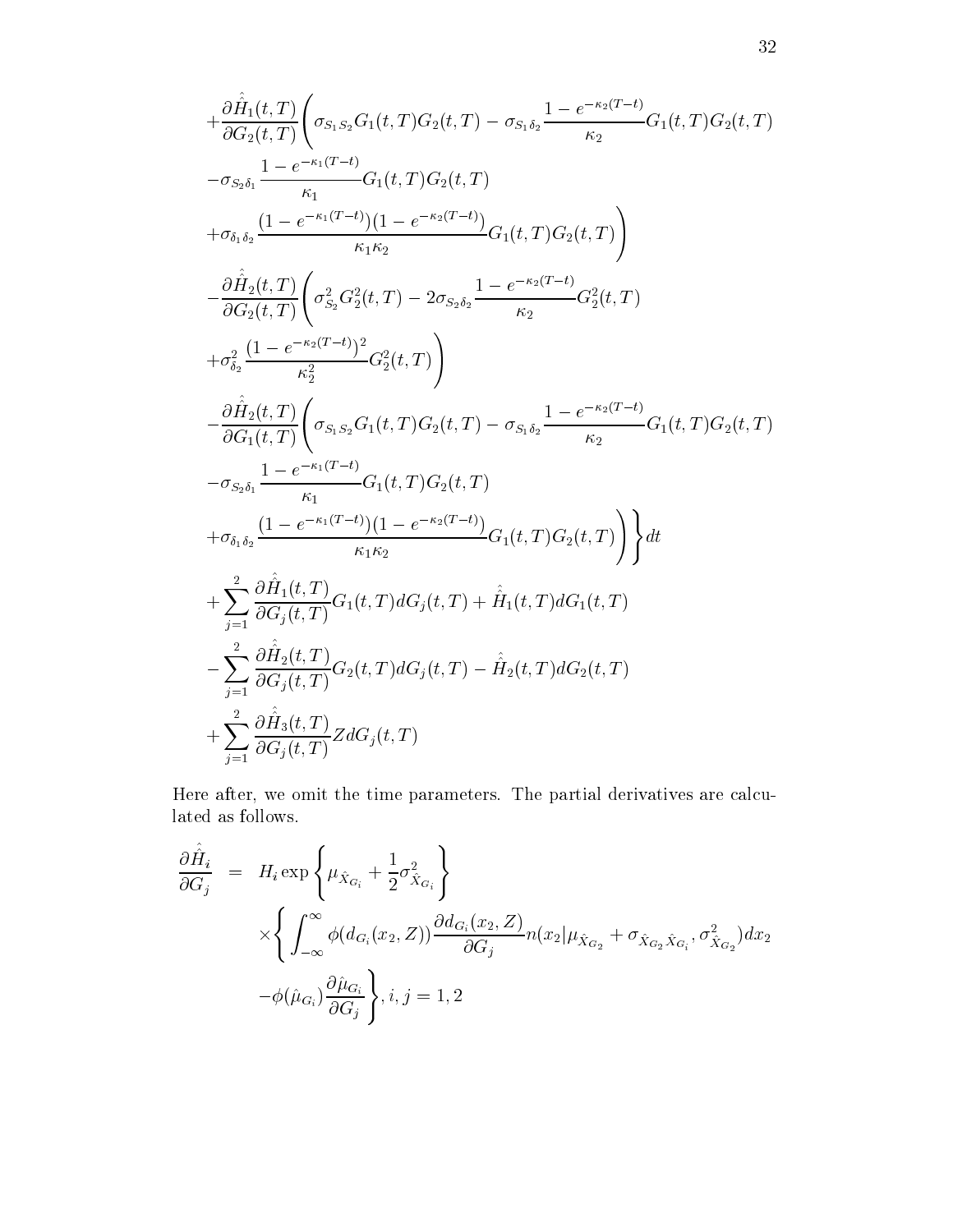$$
\frac{\partial^2 \hat{H}_i}{\partial G_j \partial G_k} = H_i \exp \left\{ \mu_{\hat{X}_{G_i}} + \frac{1}{2} \sigma_{\hat{X}_{G_i}}^2 \right\} \times \left\{ \int_{-\infty}^{\infty} \phi'(d_{G_i}(x_2, Z)) \frac{\partial d_{G_i}(x_2, Z)}{\partial G_k} \frac{\partial d_{G_i}(x_2, Z)}{\partial G_j} \times n(x_2 | \mu_{\hat{X}_{G_2}} + \sigma_{\hat{X}_{G_2} \hat{X}_{G_i}}, \sigma_{\hat{X}_{G_2}}^2) dx_2 \n+ \int_{-\infty}^{\infty} \phi(d_{G_i}(x_2, Z)) \frac{\partial^2 d_{G_i}(x_2, Z)}{\partial G_j \partial G_k} n(x_2 | \mu_{\hat{X}_{G_2}} + \sigma_{\hat{X}_{G_2} \hat{X}_{G_i}}, \sigma_{\hat{X}_{G_2}}^2) dx_2 \n- \phi'(\hat{\mu}_{G_i}) \frac{\partial \hat{\mu}_{G_i}}{\partial G_k} \frac{\partial \hat{\mu}_{G_i}}{\partial G_j} - \phi(\hat{\mu}_{G_i}) \frac{\partial^2 \hat{\mu}_{G_i}}{\partial G_j \partial G_k} \right\} \n\frac{\partial \hat{H}_i}{\partial t} = H_i \left( \frac{\partial \mu_{\hat{X}_{G_i}}}{\partial t} + \frac{1}{2} \frac{\partial \sigma_{\hat{X}_{G_i}}^2}{\partial t} \right) \exp \left\{ \mu_{\hat{X}_{G_i}} + \frac{1}{2} \sigma_{\hat{X}_{G_i}}^2 \right\} \times \left\{ \int_{-\infty}^{\infty} \Phi(d_{G_i}(x_2, Z)) n(x_2 | \mu_{\hat{X}_{G_2}} + \sigma_{\hat{X}_{G_2} \hat{X}_{G_i}}, \sigma_{\hat{X}_{G_2}}^2) dx_2 - \Phi(\hat{\mu}_{G_i}) \right\} \n+ H_i \exp \left\{ \mu_{\hat{X}_{G_i}} + \frac{1}{2} \sigma_{\hat{X}_{G_i}}^2 \right\} \n\times \left\{ \int_{-\infty}^{\infty} \phi(d_{G_i}(x_2, Z)) \frac{\partial d_{G_i}(x_2, Z)}{\partial t} n(x_2 | \mu_{\hat{X}_{G_2}} + \sigma_{\hat{X}_{G_2} \hat
$$

$$
\frac{\partial \hat{H}_3}{\partial t} = -\int_{-\infty}^{\infty} \phi(-d_{G_2}(x_2, Z)) \frac{\partial d_{G_2}(x_2, Z)}{\partial t} n(x_2 | \mu_{\hat{X}_{G_2}}, \sigma_{\hat{X}_{G_2}}^2) dx_2 \n+ \int_{-\infty}^{\infty} \Phi(-d_{G_2}(x_2, Z)) \frac{\partial n(x_2 | \mu_{\hat{X}_{G_2}}, \sigma_{\hat{X}_{G_2}}^2)}{\partial t} dx_2 \n\frac{\partial \hat{H}_3}{\partial G_j} = -\int_{-\infty}^{\infty} \phi(-d_{G_2}(x_2, Z)) \frac{\partial d_{G_2}(x_2, Z)}{\partial G_j} n(x_2 | \mu_{\hat{X}_{G_2}}, \sigma_{\hat{X}_{G_2}}^2) dx_2 \n\frac{\partial \hat{H}_3}{\partial G_j \partial G_k} = \int_{-\infty}^{\infty} \phi'(-d_{G_2}(x_2, Z)) \frac{\partial d_{G_2}(x_2, Z)}{\partial G_k} \frac{\partial d_{G_2}(x_2, Z)}{\partial G_j} n(x_2 | \mu_{\hat{X}_{G_2}}, \sigma_{\hat{X}_{G_2}}^2) dx_2 \n- \int_{-\infty}^{\infty} \phi(-d_{G_2}(x_2, Z)) \frac{\partial^2 d_{G_2}(x_2, Z)}{\partial G_j \partial G_k} n(x_2 | \mu_{\hat{X}_{G_2}}, \sigma_{\hat{X}_{G_2}}^2) dx_2
$$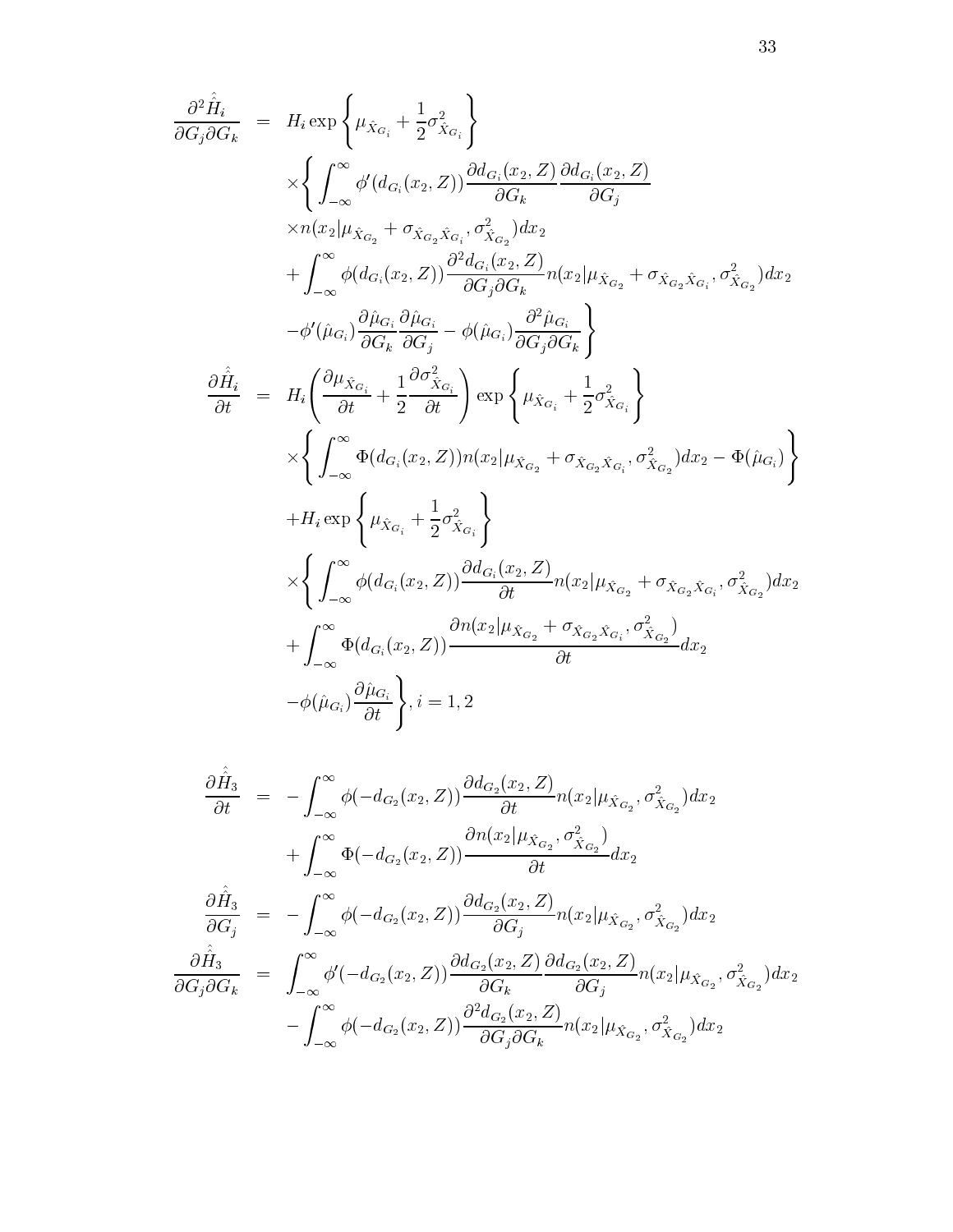$% \left\vert \mathcal{L}_{\mathcal{A}}\right\vert$  where

$$
\begin{array}{rcl} \frac{\partial \mu_{\hat{X}_{G_{i}}}}{\partial t} &=& -\frac{1}{2} \Bigg\{ -\sigma_{S_{i}}^{2} - 2\sigma_{S_{i}\delta_{i}} \frac{-1 + e^{-\kappa_{i}(T-t)}}{\kappa_{i}} \\ & & +\sigma_{\delta_{i}}^{2} \Bigg( -\frac{1}{\kappa_{i}^{2}} + \frac{2}{\kappa_{i}^{2}} e^{-\kappa_{i}(T-t)} - \frac{1}{\kappa_{i}^{2}} e^{-2\kappa_{i}(T-t)} \Bigg) \Bigg\} , i=1,2 \\ \frac{\partial \sigma_{\hat{X}_{G_{i}}\hat{X}_{G_{j}}}}{\partial t} &=& -\sigma_{S_{i}S_{j}} - \frac{\sigma_{S_{i}\delta_{j}}}{\kappa_{j}} (-1 + e^{-\kappa_{j}(T-t)}) - \frac{\sigma_{\delta_{i}S_{j}}}{\kappa_{i}} (-1 + e^{-\kappa_{i}(T-t)}) \\ & & +\sigma_{\delta_{i}\delta_{j}} \Bigg\{ \frac{1}{\kappa_{i}\kappa_{j}} (-1 + e^{-\kappa_{i}(T-t)} + e^{-\kappa_{j}(T-t)} - e^{-(\kappa_{i}+\kappa_{i})(T-t)}) \Bigg\} , i,j=1,2 \\ \frac{\partial \rho_{\hat{X}_{G_{i}}\hat{X}_{G_{j}}}}{\partial t} &=& \frac{\frac{\partial \sigma_{\hat{X}_{G_{i}}\hat{X}_{G_{j}}}}{\partial t} - \rho_{\hat{X}_{G_{i}}\hat{X}_{G_{j}}}}{\sigma_{\hat{X}_{G_{i}}}\sigma_{\hat{X}_{G_{j}}}} \\ &=& \frac{\partial \sigma_{\hat{X}_{G_{i}}}}{\partial t} \\ &=& \frac{\partial \sigma_{\hat{X}_{G_{i}}}}{\partial t} \\ &=& \frac{\sigma_{\hat{X}_{G_{i}}}}{\partial t} (1 - \rho_{\hat{X}_{G_{i}}\hat{X}_{G_{j}}})^{-1} \\ & \times \Bigg\{ \Bigg( -\frac{\partial \mu_{\hat{X}_{G_{i}}}}{\partial t} + \frac{-\frac{\partial \rho_{\hat{X}_{G_{i}}\hat{X}_{G_{2}}}{\partial t} \sigma_{\hat{X}_{G_{2}}}(x_{2} - \mu_{\hat{X}_{G_{2}}})}{\sigma_{\hat{X}_{G_{2}}}^{2}} \\ & & -\frac{\frac{\partial \sigma_{\hat{X}_{G_{i}}}}{\partial t} \rho_{
$$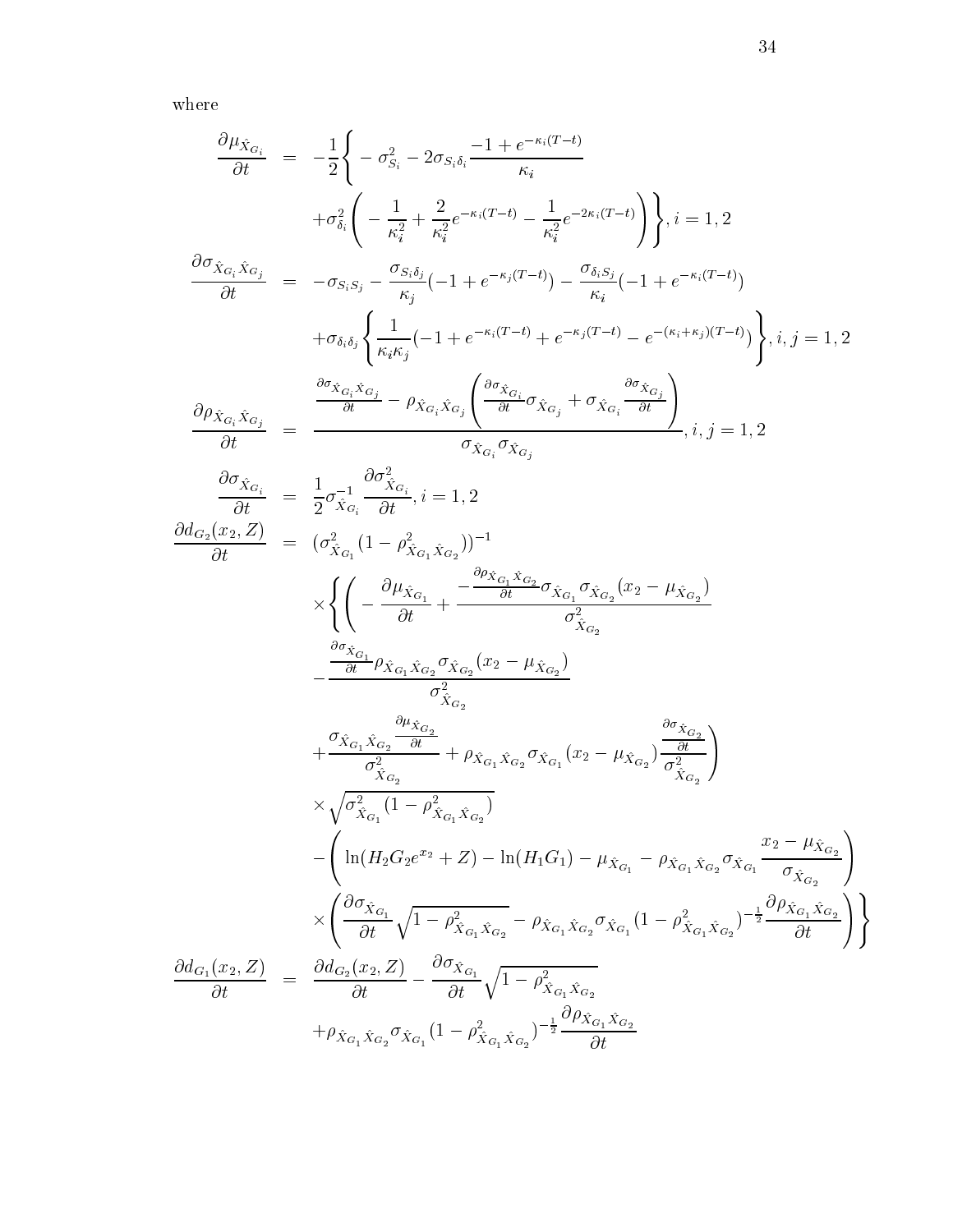$$
\frac{\partial \hat{\mu}_{G_1}}{\partial t} = (\sigma_{X_{G_1}}^2 - 2\sigma_{\hat{X}_{G_1}\hat{X}_{G_2}} + \sigma_{X_{G_2}}^2)^{-1} \times \left\{ \left( -\frac{\partial \mu_{X_{G_1}}}{\partial t} + \frac{\partial \mu_{X_{G_2}}}{\partial t} - \frac{\partial \sigma_{X_{G_1}}^2}{\partial t} + \frac{\partial \sigma_{X_{G_1}\hat{X}_{G_2}}}{\partial t} \right) \right. \times \sqrt{\sigma_{X_{G_1}}^2 - 2\sigma_{X_{G_1}\hat{X}_{G_2}} + \sigma_{X_{G_2}}^2} \n- (\ln(H_2 G_2/H_1G_1) - \mu_{X_{G_1}} + \mu_{X_{G_2}} - \sigma_{X_{G_1}}^2 + \sigma_{X_{G_1}\hat{X}_{G_2}}) \right\} \times \frac{1}{2} (\sigma_{X_{G_1}}^2 - 2\sigma_{X_{G_1}\hat{X}_{G_2}} + \sigma_{X_{G_2}}^2)^{-\frac{1}{2}} \times \left( \frac{\partial \sigma_{X_{G_1}}^2}{\partial t} - 2 \frac{\partial \sigma_{X_{G_1}\hat{X}_{G_2}}}{\partial t} + \frac{\partial \sigma_{X_{G_2}}^2}{\partial t} \right) \right\} \times \left\{ \frac{\sigma_{X_{G_2}}}{2t} = (2\pi)^{-\frac{1}{2}} \exp \left\{ -\frac{1}{2} \left( \frac{x_2 - \mu_{X_{G_2}} - \sigma_{X_{G_2}\hat{X}_{G_1}}}{\sigma_{X_{G_2}}} \right)^2 \right\} \sigma_{X_{G_2}}^{-1} \times \left( \frac{x_2 - \mu_{X_{G_2}} - \sigma_{X_{G_2}\hat{X}_{G_1}}}{\sigma_{X_{G_2}}} \right) \n- (2\pi)^{-\frac{1}{2}} \exp \left\{ -\frac{1}{2} \left( \frac{x_2 - \mu_{X_{G_2}} - \sigma_{X_{G_2}\hat{X}_{G_1}}}{\sigma_{X_{G_2}}} \right)^2 \right\} \frac{\partial \sigma_{X_{G_2}}}{\partial_{X_{G_2}}} \n- (2\pi)^{-\frac{1}{2}} \exp \left\{ -\frac{1}{2} \left( \frac{x
$$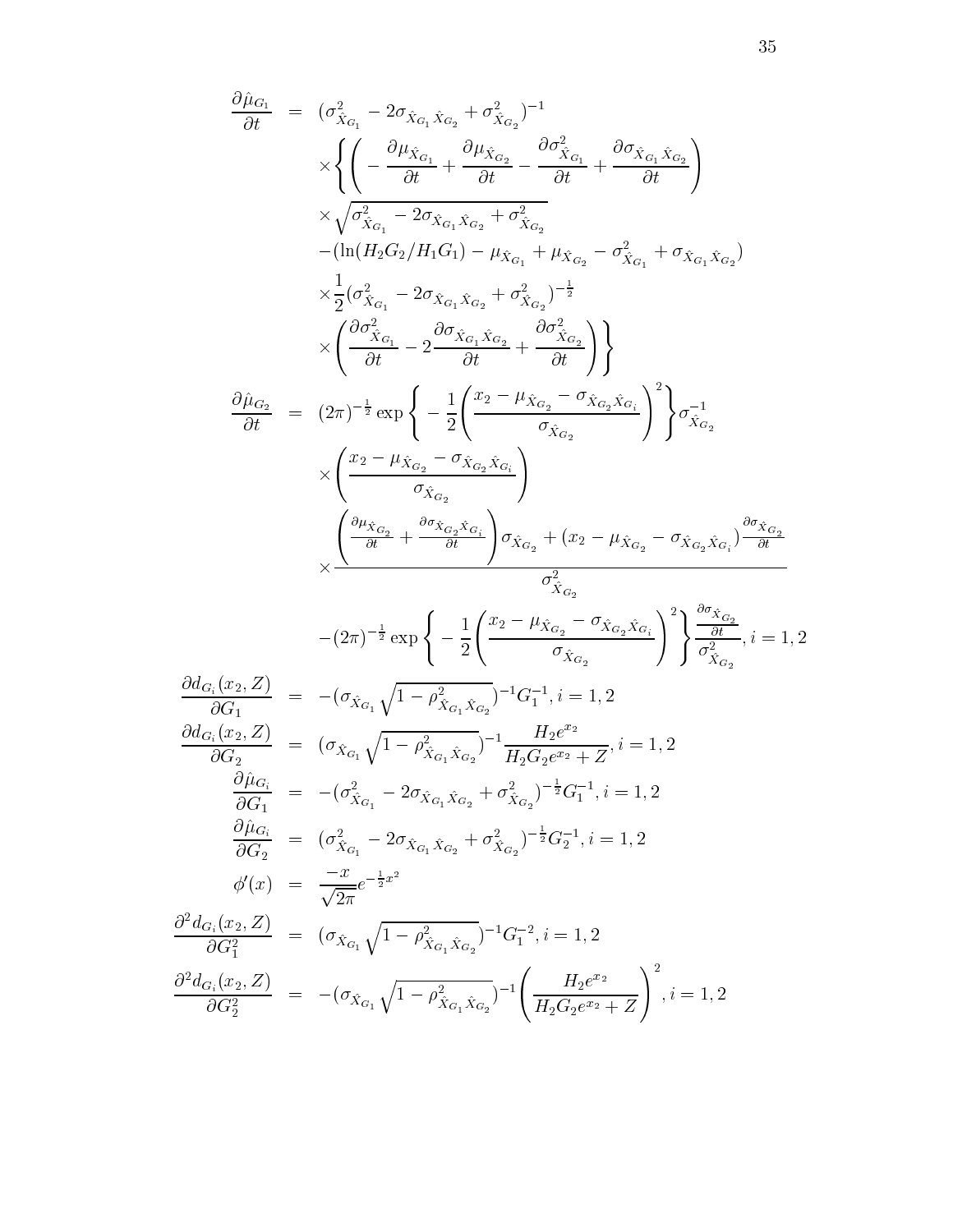$$
\frac{\partial^2 d_{G_i}(x_2, Z)}{\partial G_1 \partial G_2} = 0, i = 1, 2
$$
\n
$$
\frac{\partial^2 \hat{\mu}_{G_i}}{\partial G_1^2} = (\sigma_{\hat{X}_{G_1}}^2 - 2\sigma_{\hat{X}_{G_1}\hat{X}_{G_2}} + \sigma_{\hat{X}_{G_2}}^2)^{-\frac{1}{2}} G_1^{-2}, i = 1, 2
$$
\n
$$
\frac{\partial^2 \hat{\mu}_{G_i}}{\partial G_2^2} = -(\sigma_{\hat{X}_{G_1}}^2 - 2\sigma_{\hat{X}_{G_1}\hat{X}_{G_2}} + \sigma_{\hat{X}_{G_2}}^2)^{-\frac{1}{2}} G_2^{-2}, i = 1, 2
$$
\n
$$
\frac{\partial^2 \hat{\mu}_{G_i}}{\partial G_1 \partial G_2} = 0, i = 1, 2
$$
\n
$$
\frac{\partial n(x_2 | \mu_{\hat{X}_{G_2}}, \sigma_{\hat{X}_{G_2}}^2)}{\partial t} = (2\pi)^{-\frac{1}{2}} \exp\left\{-\frac{1}{2} \left(\frac{x_2 - \mu_{\hat{X}_{G_2}}}{\sigma_{\hat{X}_{G_2}}}\right)^2\right\} \sigma_{\hat{X}_{G_2}}^{-1}
$$
\n
$$
\times \left(\frac{x_2 - \mu_{\hat{X}_{G_2}}}{\sigma_{\hat{X}_{G_2}}}\right) \frac{\frac{\partial \mu_{\hat{X}_{G_2}}}{\partial t} \sigma_{\hat{X}_{G_2}} \sigma_{\hat{X}_{G_2}}^2 + (x_2 - \mu_{\hat{X}_{G_2}})^{\frac{\partial \sigma_{\hat{X}_{G_2}}}{\partial t}}}{\sigma_{\hat{X}_{G_2}}^2}
$$
\n
$$
-(2\pi)^{-\frac{1}{2}} \exp\left\{-\frac{1}{2} \left(\frac{x_2 - \mu_{\hat{X}_{G_2}}}{\sigma_{\hat{X}_{G_2}}}\right)^2\right\} \frac{\frac{\partial \sigma_{\hat{X}_{G_2}}}{\partial t}}{\sigma_{\hat{X}_{G_2}}^2}
$$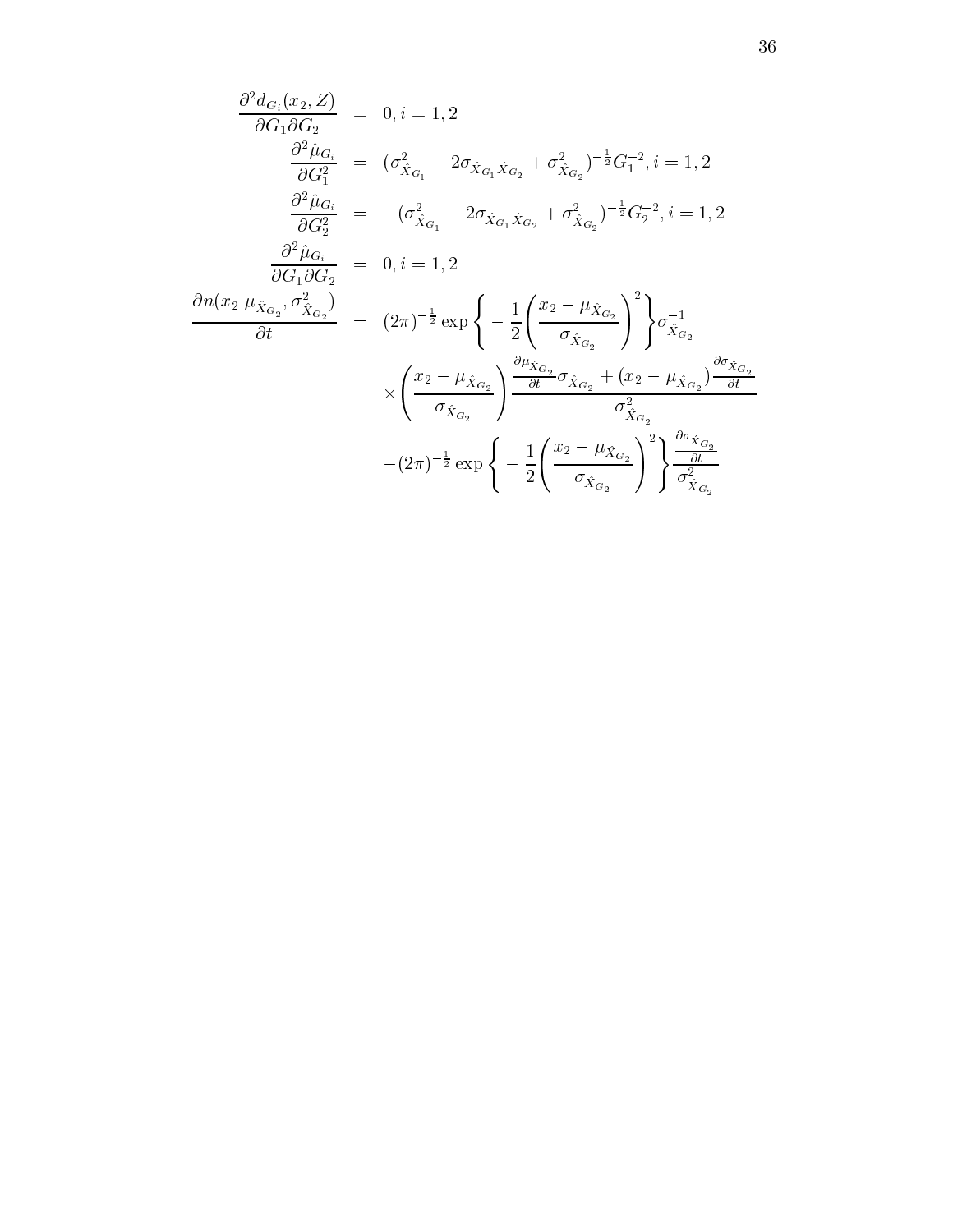# References

- [1] Petter Bjerksund. Contingent claims evaluation when the convenience yield is stochastic: analytical results. Working paper 1991:1, Norwegian School of Economics and Business Administration. Department of Finance and Management Science, 1991.
- [2] Derek W. Bunn and Carlo Fezzi. Interaction of european carbon trading and energy prices. Working Paper 63.2007, The Fondazione Eni Enrico Mattei, 2007.
- [3] Hung-Po Chao and Robert Wilson. Option value of emission allowances. Journal of Reguratory Economics, 5(3):233-249, September 2003.
- [4] Marc Chesney and Luca Taschini. The endogenous price dynamics of emission allowances and an application to  $\cos_2$  option pricing. Working paper, Swiss Banking Institute, University of Zürich, Switzerland, 2009.
- [5] John C. Cox, Jr. Jonathan E. Ingersoll, and Stephen A. Ross. The relation between forward prices and futures prices. Journal of Financial *Economics*, 9(4):321-346, December 1981.
- [6] Mark B. Cronshaw and Jamie Brown Kruse. Regulated firms in pollution permit markets with banking. Journal of Regulatory Economics.  $9(2):179-189$ , March 1996.
- [7] George Daskalakis, Dimitris Psychoyios, and Raphael N. Markellos. Modeling co<sub>2</sub> emission allowance prices and derivatives: Evidence from the european trading scheme. Journal of Banking  $\mathcal B$  Finance,  $33(7):1230-1241$ , July 2009.
- [8] Max Fehr and Juri Hinz. A quantitative approach to carbon price risk modeling. In CFC Commodities Conference, 2007.
- [9] Rajna Gibson and Eduardo S. Schwartz. Stochastic convenience yield and the pricing of oil contingent claims. The Journal of Finance.  $45(3):959-976$ , July 1990.
- [10] Masaaki Kijima, Akira Maeda, and Katsumasa Nishide. Equilibrium pricing of contingent claims in tradable permit markets. Journal of *Futures Markets*,  $30(6):559-589$ , June 2010.
- [11] Akira Maeda. Impact of banking and forward contracts on tradable permit markets. *Environmental Economics and Policy Studies*, 6(2):81– 102, 2004.